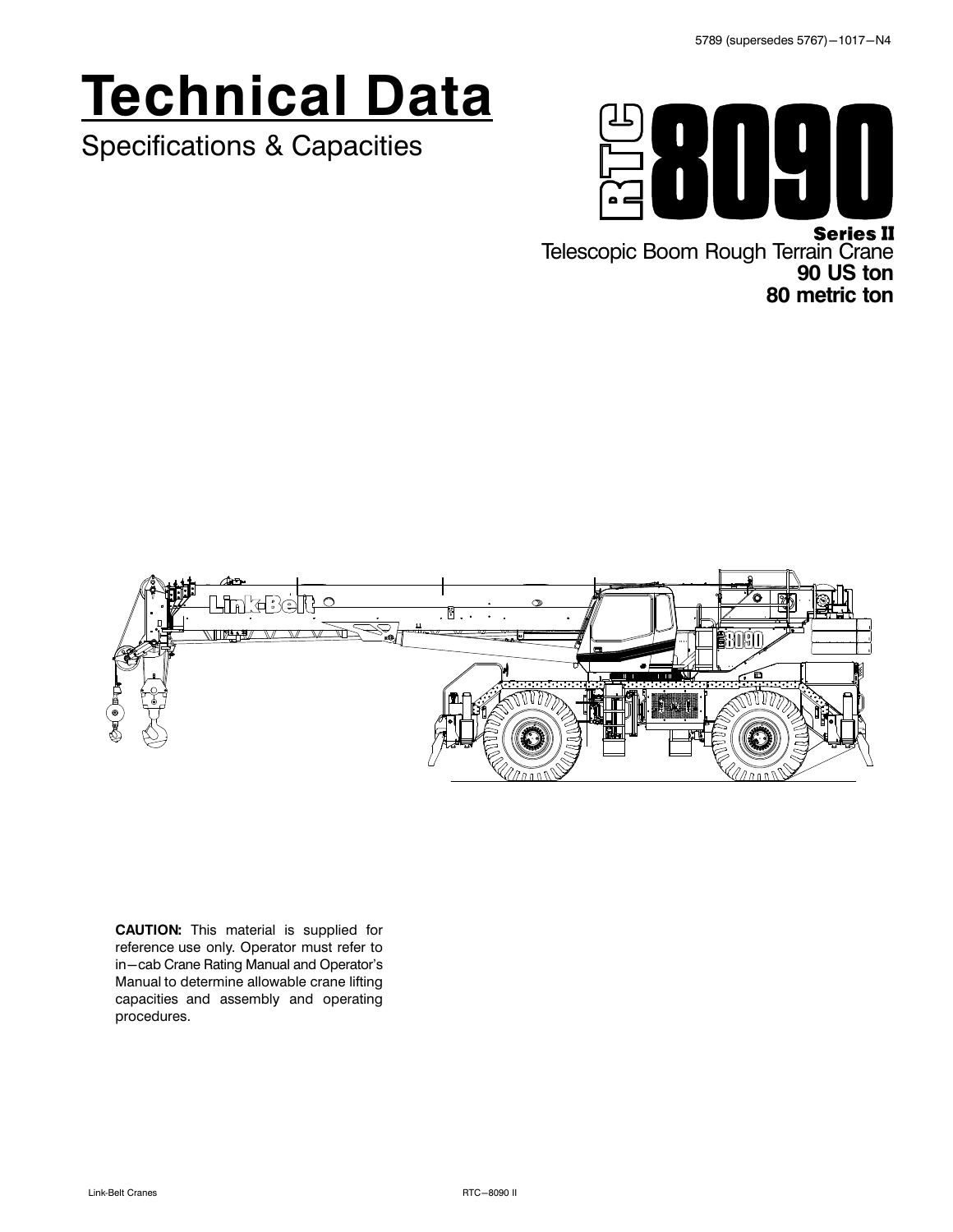5789 (supersedes 5767)-1017-N4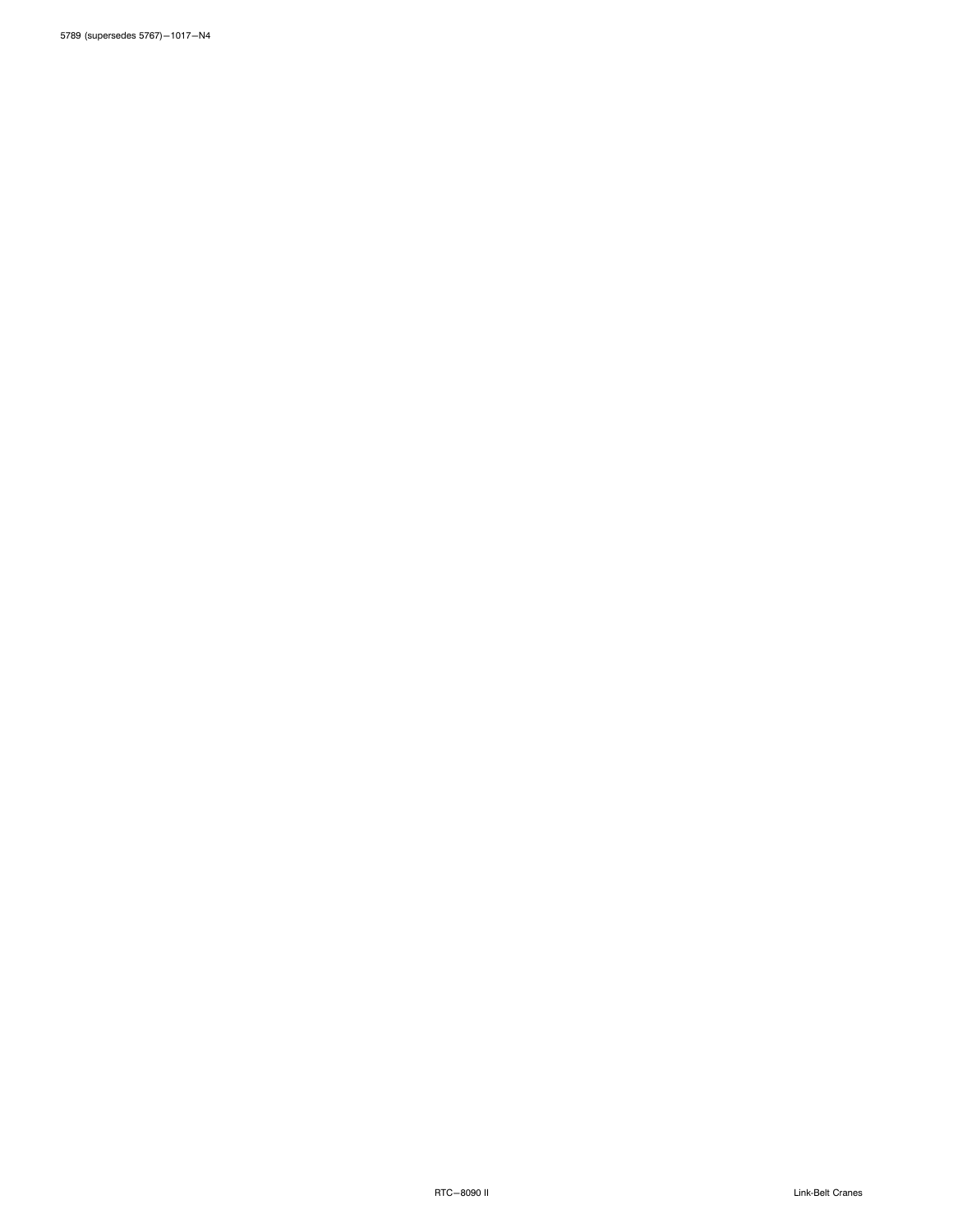# **Table Of Contents**

|                                                                                                | 1                   |
|------------------------------------------------------------------------------------------------|---------------------|
|                                                                                                |                     |
|                                                                                                | 1                   |
|                                                                                                | $\overline{2}$      |
|                                                                                                | 3                   |
|                                                                                                | 3                   |
|                                                                                                | 4                   |
|                                                                                                | 4                   |
|                                                                                                | 4                   |
|                                                                                                | 4                   |
|                                                                                                | 4                   |
|                                                                                                | 5                   |
|                                                                                                | 5                   |
|                                                                                                | 5                   |
|                                                                                                | 5                   |
|                                                                                                | 5                   |
|                                                                                                | 5                   |
|                                                                                                | 5                   |
|                                                                                                | 5                   |
|                                                                                                | 5                   |
|                                                                                                | 5                   |
|                                                                                                | 6                   |
|                                                                                                | 6                   |
|                                                                                                | 6                   |
|                                                                                                | 6                   |
|                                                                                                |                     |
|                                                                                                | 6                   |
|                                                                                                | 6<br>$\overline{7}$ |
|                                                                                                |                     |
|                                                                                                | 8                   |
|                                                                                                | 9                   |
|                                                                                                | 10                  |
|                                                                                                | 11                  |
|                                                                                                | 12                  |
| 19,200 lb Counterweight - Fully Extended Outriggers - 360° Rotation                            | 12                  |
| 19,200 lb Counterweight - On Tires - Stationary - Boom Centered Over Front Between Tire Tracks | 13                  |
| 19,200 lb Counterweight - On Tires - Pick & Carry (Creep) - Boom Centered Over Front           | 14                  |
|                                                                                                | 14                  |
| 28,800 lb Counterweight - Fully Extended Outriggers - 360° Rotation                            | 15                  |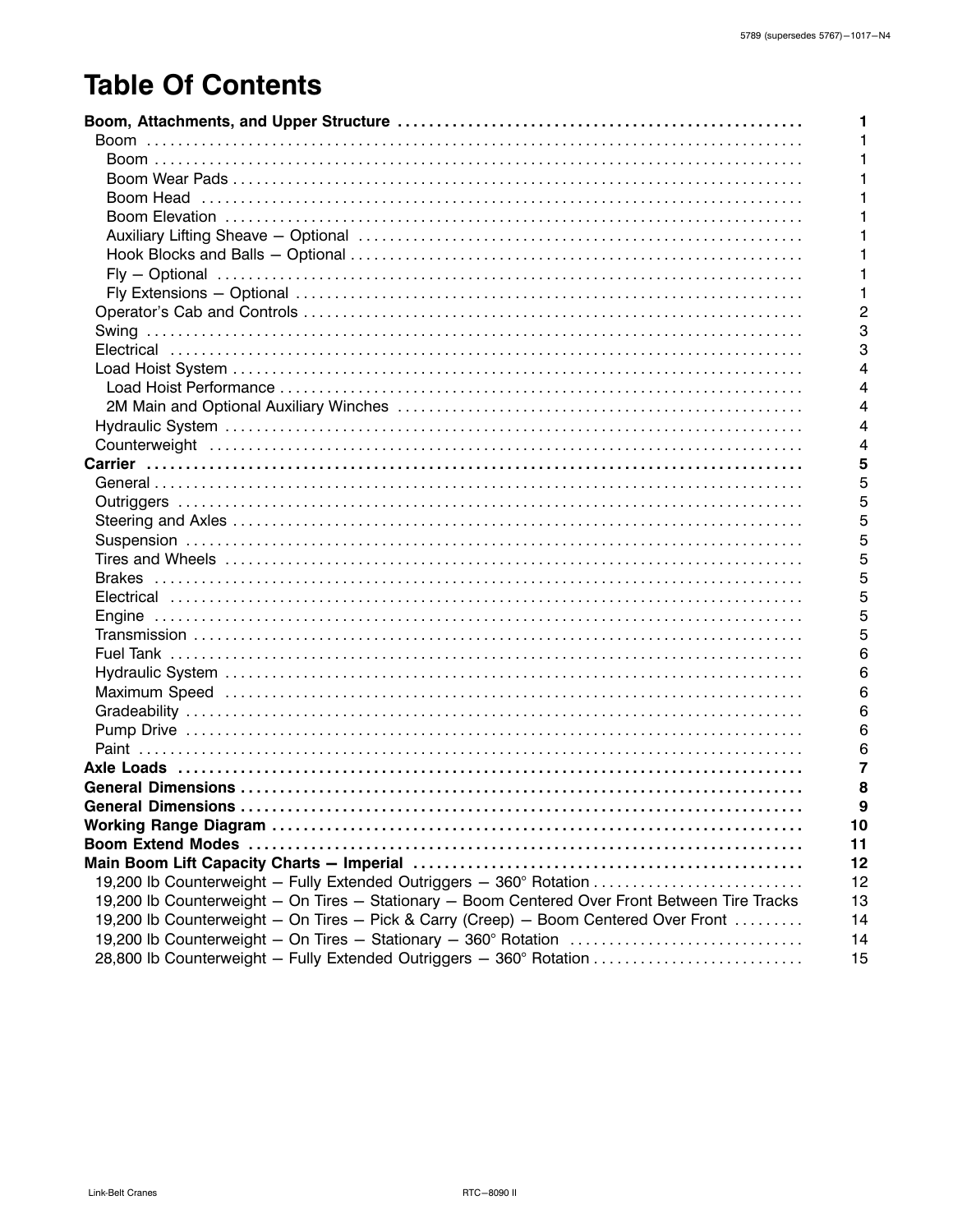|                                                                                           | 16 |
|-------------------------------------------------------------------------------------------|----|
| 19,200 lb Counterweight - Fully Extended Outriggers - 360° Rotation                       | 16 |
|                                                                                           | 16 |
|                                                                                           | 16 |
| 19,200 lb Counterweight - Fully Extended Outriggers - 360° Rotation                       | 17 |
|                                                                                           | 17 |
|                                                                                           | 17 |
| 28,800 lb Counterweight - Fully Extended Outriggers - 360° Rotation                       | 18 |
|                                                                                           | 18 |
|                                                                                           | 18 |
| 28,800 lb Counterweight - Fully Extended Outriggers - 360° Rotation                       | 19 |
|                                                                                           | 19 |
|                                                                                           | 19 |
|                                                                                           | 20 |
|                                                                                           | 20 |
| 8.8t Counterweight - On Tires - Stationary - Boom Centered Over Front Between Tire Tracks | 21 |
| 8.8t Counterweight - On Tires - Pick & Carry (Creep) - Boom Centered Over Front           | 22 |
|                                                                                           | 22 |
|                                                                                           | 23 |
|                                                                                           | 24 |
|                                                                                           | 24 |
|                                                                                           | 24 |
|                                                                                           | 24 |
|                                                                                           | 25 |
|                                                                                           | 25 |
|                                                                                           | 25 |
| 13.2t Counterweight - Fully Extended Outriggers - 360° Rotation                           | 26 |
|                                                                                           | 26 |
|                                                                                           | 26 |
| 13.2t Counterweight - Fully Extended Outriggers - 360° Rotation                           | 27 |
|                                                                                           | 27 |
|                                                                                           | 27 |
|                                                                                           | 28 |
|                                                                                           | 28 |
| 8.8t Counterweight - On Tires - Stationary - Boom Centered Over Front Between Tire Tracks | 29 |
| 8.8t Counterweight - On Tires - Pick & Carry (Creep) - Boom Centered Over Front           | 30 |
|                                                                                           | 30 |
|                                                                                           | 31 |
|                                                                                           | 32 |
|                                                                                           | 32 |
|                                                                                           | 32 |
|                                                                                           | 32 |
|                                                                                           | 33 |
|                                                                                           | 33 |
|                                                                                           | 33 |
|                                                                                           | 34 |
|                                                                                           | 34 |
|                                                                                           | 34 |
|                                                                                           | 35 |
|                                                                                           | 35 |
|                                                                                           | 35 |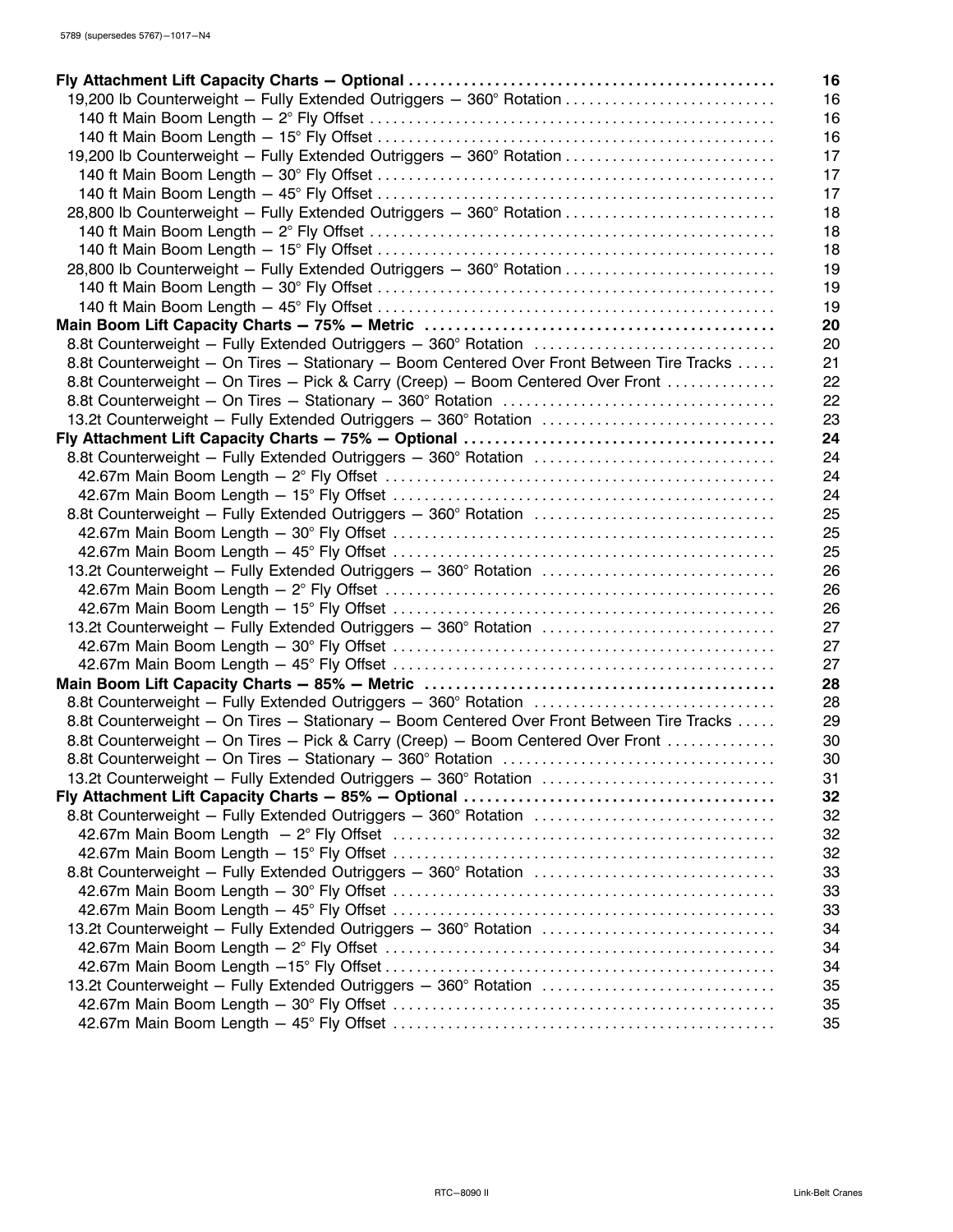# <span id="page-4-0"></span>**Boom, Attachments, and Upper Structure**

#### - **Boom**

**Design** - Five section, formed construction of extra high tensile steel consisting of one base section and four telescoping sections. The two plate design of each section has multiple longitudinal bends for superior strength. Each telescoping section extends independently by means of one double-acting, single stage hydraulic cylinder with integrated holding valves.

#### **Boom**

- 38–140 ft (*11.6–42.7m*) five section boom<br>• Three boom extend modes (FM1 through I
- Three boom extend modes (EM1 through EM3), controlled from the operator's cab, provide superior capacities by varying the extension of the telescoping sections:
	- EM1 extends to 140.0 ft (*42.7m*)
	- EM2 extends to 115.8 ft (*35.3m*)
	- EM3 extends to 76.5 ft (*23.3m*)
- Mechanical boom angle indicator
- Maximum tip height for each extend mode is:
	- EM1 is 149 ft 7 in (*45.6m*)
	- EM2 is 125 ft 9 in (*38.3m*)
	- EM3 is 87 ft 1 in (*26.5m*)

#### **Boom Wear Pads**

- Wear pads with Teflon inserts that self-lubricate the boom sections
- Bottom wear pads are universal for all boom sections
- Top wear pads are universal for all boom sections

#### **Boom Head**

- Five 16.5 in (*41.9cm*) root diameter nylon sheaves to handle up to ten parts of line
- Easily removable wire rope guards
- Rope dead end lugs on each side of the boom head
- Boom head is designed for quick-reeve of the hook block

#### **Boom Elevation**

- One double acting hydraulic cylinder with integral holding valve
- $\bullet$  Boom elevation:  $-3^{\circ}$  to 80°

#### **Auxiliary Lifting Sheave - Optional**

- Single 16.5 in (41.9*m*) root diameter nylon sheave<br>• Easily removable wire rone quards
- Easily removable wire rope guards
- Does not affect erection of the fly or use of the main head sheaves

#### **Hook Blocks and Balls - Optional**

- 40 ton (*36.3mt*) 3 sheave quick-reeve hook block with safety latch
- 40 ton (*36.3mt*) 4 sheave quick-reeve hook block with safety latch
- $\bullet$  60 ton (*54.4mt*) 4 sheave quick-reeve hook block with safety latch
- 80 ton (*72.5mt*) 5 sheave quick-reeve hook block with safety latch
- 90 ton (*80.0mt*) 6 sheave quick-reeve hook block with safety latch
- 8.5 ton (*7.7mt*) swivel and non-swivel hook balls with safety latch
- 10 ton (9.1mt) swivel and non-swivel hook balls with safety latch safety latch

#### **Fly - Optional**

- 35 ft (*10.7m*) one piece lattice fly, stowable, offsettable to<br>2° 15° 30° and 45° Maximum tip height is 184 ft 2 in 2°, 15°, 30°, and 45°. Maximum tip height is 184 ft 2 in
- (*56.1m*). 35 ft-58 ft (*10.7-17.7m*) two piece bi-fold lattice fly, stowable, offsettable to 2°, 15°, 30°, and 45°. Maximum tip height is 206 ft 8 in (*63.0m*).

#### **Fly Extensions - Optional**

- One 16 ft (*4.9m*) lattice extension, equipped with two 16.5<br>in (41.9cm) root diameter nylon sheaves to be mounted in (*41.9cm*) root diameter nylon sheaves, to be mounted between the boom head and fly options. Maximum tip height is 222 ft 4 in (*67.8m*).
- - Two 16 ft (*4.9m*) lattice extensions, one equipped with two 16.5 in (*41.9cm*) root diameter nylon sheaves, to be mounted between the boom head and fly options. Maximum tip height is 238 ft 2 in (*72.6m*). Minimum of 19,200 lb (*8.8t*) of counterweight required.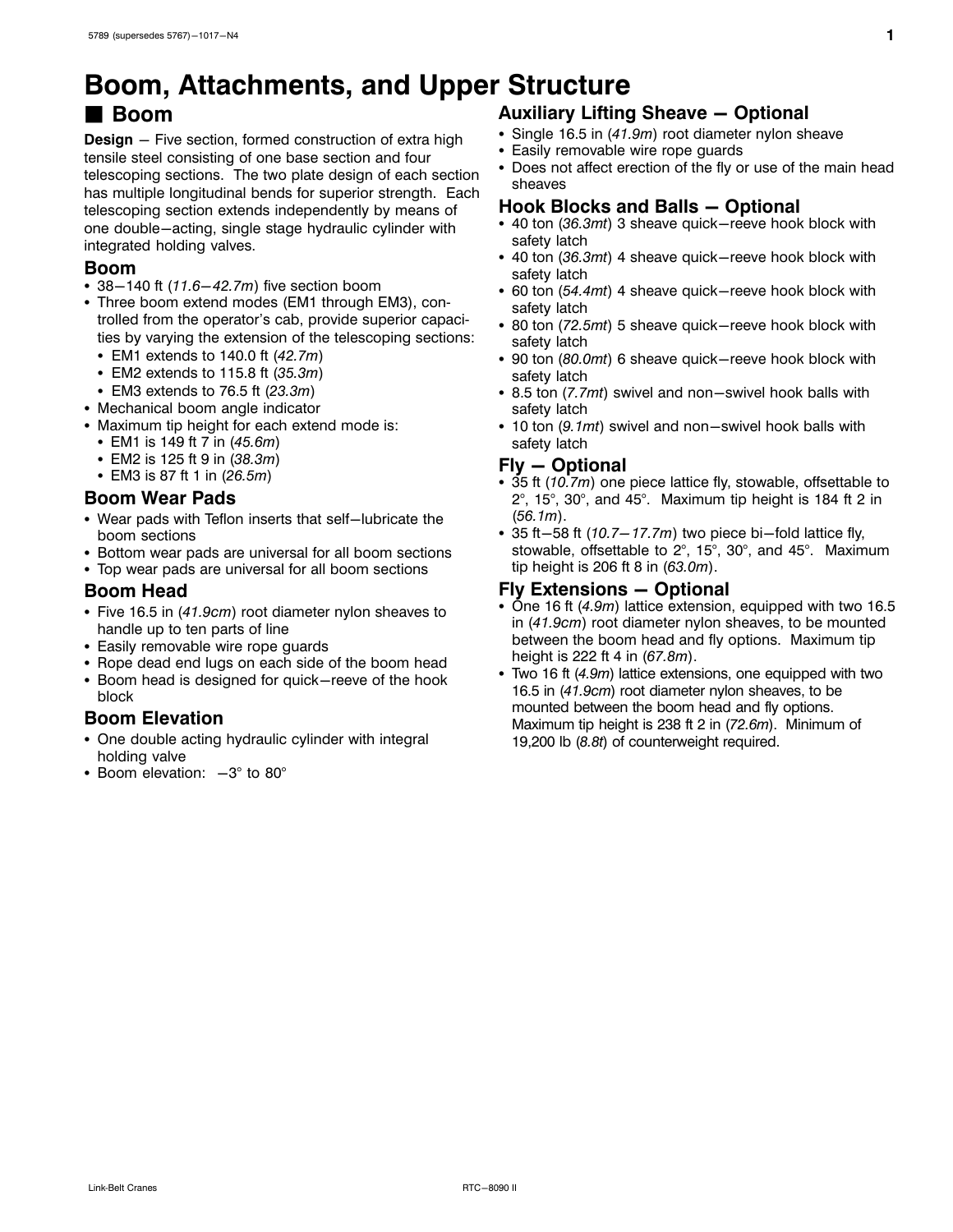#### <span id="page-5-0"></span>■ Operator's Cab and Controls

**Environmental Cab** - Fully enclosed, one person cab of galvaneal steel structure with acoustical insulation Equipped with:

- Tinted and tempered glass windows
- Extra-large fixed front window with windshield wiper and washer
- Swing up roof window with windshield wiper and washer
- Sliding left side door with large fixed window
- Sliding rear and right side windows for ventilation
- Six way adjustable, cushioned seat with seat belt and storage compartment
- Diesel fired warm-water heater with air ducts for front windshield defroster and cab floor
- Defroster fan for the front window
- Bubble level
- Circulating fan
- Adjustable sun visor
- Dome light
- Cup holder
- Fire extinguisher
- Left side viewing mirror
- Two position travel swing lock
- AM/FM radio

Air Conditioning - Optional - Integral with cab heating system utilizing the same ventilation outlets

**Engine Dependant Warm-Water Heater - Optional -**With air ducts for front windshield defroster and cab floor **Steering Column** - Pedestal type with tilt and telescope functions for operator comfort. Column includes the following controls and indicators:

Left and right levers include:

- Horn button
- Turn signal switch
- Driving light switch
- Transmission direction switch Panel mounted switches for:
- Travel park brake
- Steer mode selector
- 2/4 wheel drive/range selector
- Transmission gear selector
- Hazard flasher
- Panel mounted indicator/warning lights for:
- Transmission temperature
- Service brake
- Turn signals
- Rear wheel offset
- Emergency steer optional

**Armrest Controls** - Two dual axis hydraulic joystick controllers or optional single axis hydraulic controllers for:

- Cab heater and A/C Controls
- Swing
- Boom hoist
- Main rear winch
- Auxiliary front winch optional
- Drum rotation indication
- Drum rotation indicator activation switch
- Winch high/low speed and disable switch(es)
- Warning horn button
- Swing park brake
- Engine throttle lock

**Outrigger Controls** - Hand held control box with umbilical cord gives the operator the freedom to view operation while setting the outriggers.

#### **Foot Controls**

- Boom telescope
- Swing brake
- Engine throttle
- Service brake
- **Right Front Console Controls and indicators for:**
- Engine ignition
	- Engine throttle lock •
- Function disable •
- Front windshield wiper light and washer
- Cab floodlights •
- 
- Console dimmer switch •
- Bubble level
- 12 volt power connections
- E-stop switch
- Ignition switch on indicator
- Boom floodlight's optional
- Rotating beacon/Strobe • Warning horn light - optional
	- Third wrap set and activate  $switches - optional$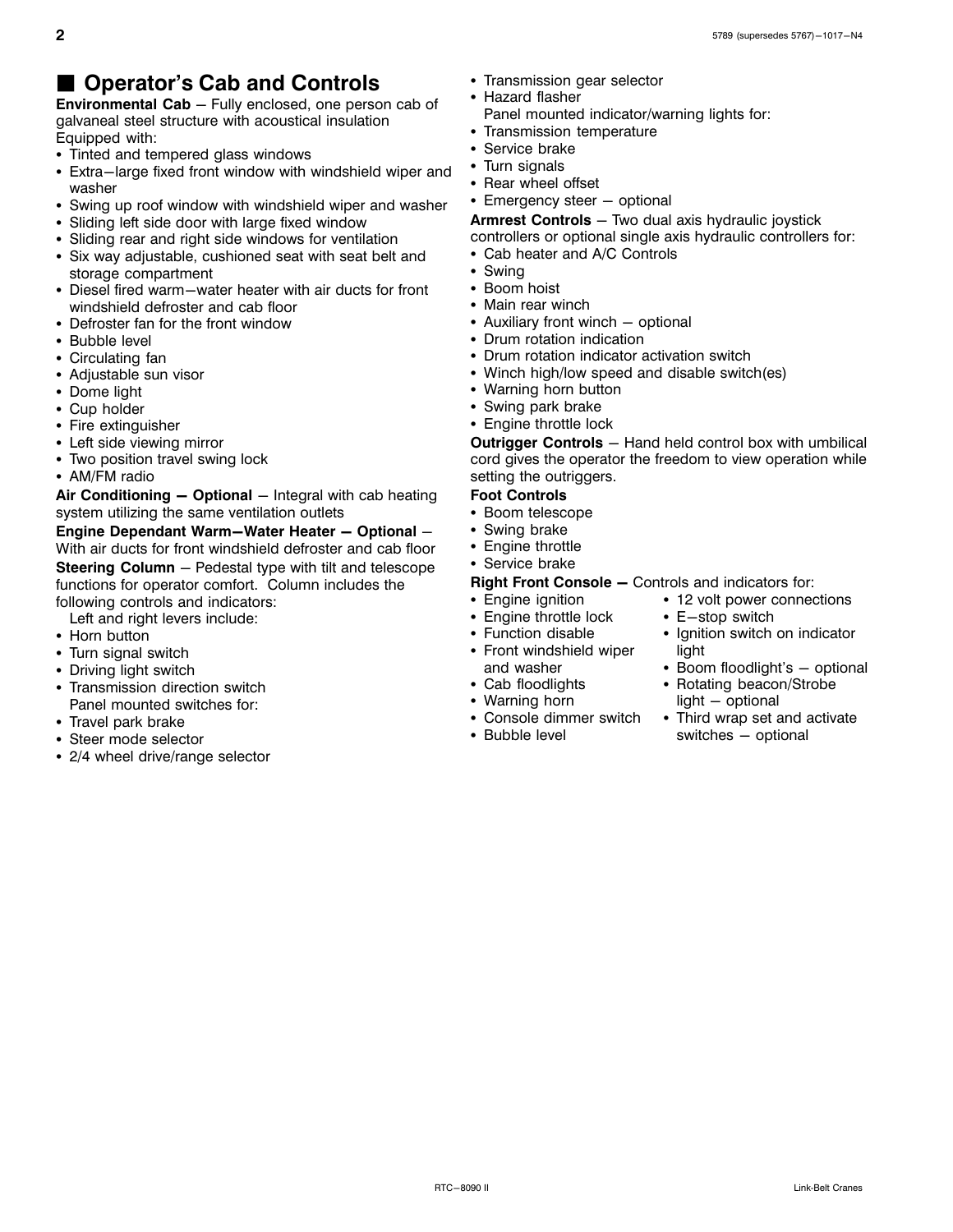<span id="page-6-0"></span>**Cab Instrumentation** - Ergonomically positioned, digital instrumentation for crane operation including:

- Tachometer **-**
- Swing park brake light • Engine water temperature • Engine speed
- Fuel level •
- Hydraulic oil temperature Battery voltage
- Stop engine •
	- -
- Wait to start •
- Diesel exhaust fluid (DEF) level<sup>(1)</sup>
- Engine air filter high restriction light<sup>(1)</sup>
- · Regeneration light(1)
- Regeneration inhibit switch<sup>(1)</sup>
- Regeneration initiate switch<sup>(1)</sup>
- High exhaust temperature light<sup>(1)</sup>
- Regeneration disabled light(1)
- (1) (Tier 4f / Stage IV engine only)

#### **Camera Display - Located on dash console**

- Displays right side of upper
- Displays main and auxiliary winches
- Displays rear view
- **Diagnostic Center** Located behind the operator's seat.
- Engine diagnostic
- RCL CANBUS diagnostic
- Crane Controller USB diagnostic
- RCL controller USB diagnostic

**Link-Belt Pulse** – The Link-Belt in-house designed, total crane operating system that utilizes the display as a readout and operator interface for the following systems:

- **Rated capacity limiter** LCD graphic audio visual warning system integrated into the dash with anti – two
	- block and function limiter. Operating data includes:
	- Crane configuration
	- Boom length and angle
	- Boom head height
	- Allowed load and % of allowed load
	- RCL light bar
	- Boom angle
	- Radius of load
	- Actual load
	- Wind speed
	- Highlighted unit of measurement on working screen
	- Active pin/latch status
	- Telescope operation displayed in real time
	- Outrigger position sensing
	- Drum rotation direction indication
	- Third wrap indicator
	- Diagnostics
	- Operator settable alarms (include):
	- Maximum and minimum boom angles
	- Maximum tip height
	- Maximum boom length
	- Swing left/right positions
	- Operator defined area (imaginary plane)
- **Extend control module (ECM)**
	- Controls the extend modes
	- Diagnostics
- Internal RCL Light Bar Visually informs the operator when crane is approaching maximum load capacity with a series of green, yellow, and red lights.
- - **Telematics** – Cellular based data logging and monitoring system that provides:
	- Location and operational settings
	- Routine maintenance
	- Crane and engine monitoring
	- Diagnostic and fault codes

**Integrated Third Wrap Indicator - Optional** - Link-Belt Pulse color display visually and audibly warns the operator when the wire rope is on the first/bottom layer and when the wire rope is down to the last three wraps.

#### **Integrated Third Wrap Function Kickout - Optional -**

Link-Belt Pulse color display visually and audibly warns the operator when the wire rope is on the first/bottom layer and provides a function kickout when the wire rope is down to the last three wraps.

**External RCL Light Bar - Optional** - Visually informs the ground crew when crane is approaching maximum load capacity with a series of green, yellow, and red lights.

#### $\blacksquare$  Swing

**Motor/Planetary** - Bi-directional hydraulic swing motor mounted to a planetary reducer for 360° continuous smooth swing at 1.9 rpm

**Swing Park Brake** - 360°, electric over hydraulic, (spring applied/hydraulic released) multi-disc brake mounted on the speed reducer. Operated by a switch from the operator's cab.

**Swing Brake** – 360°, foot operated, hydraulic applied disc brake mounted to the speed reducer

**Swing Lock** – Two-position swing lock (boom over front or rear) operated from the operator's cab

**360° Positive Swing Lock - Optional** - Meets New York City requirement

#### - **Electrical**

**Swing Alarm** - Audio warning device signals when the upper is swinging.

#### **Lights**

- Two LED working lights on front of the cab
- One amber strobe beacon on top of the cab
- One rotating amber beacon on top of the cab optional
- One LED working light on top of cab optional
- Boom floodlight Single optional
- Boom floodlight Dual optional
- Boom floodlight High intensity remote controlled optional
- Engine oil pressure
- Fuel rate (gal/hr)
- Check engine • Engine load
	- Engine Diagnostics
	-
	-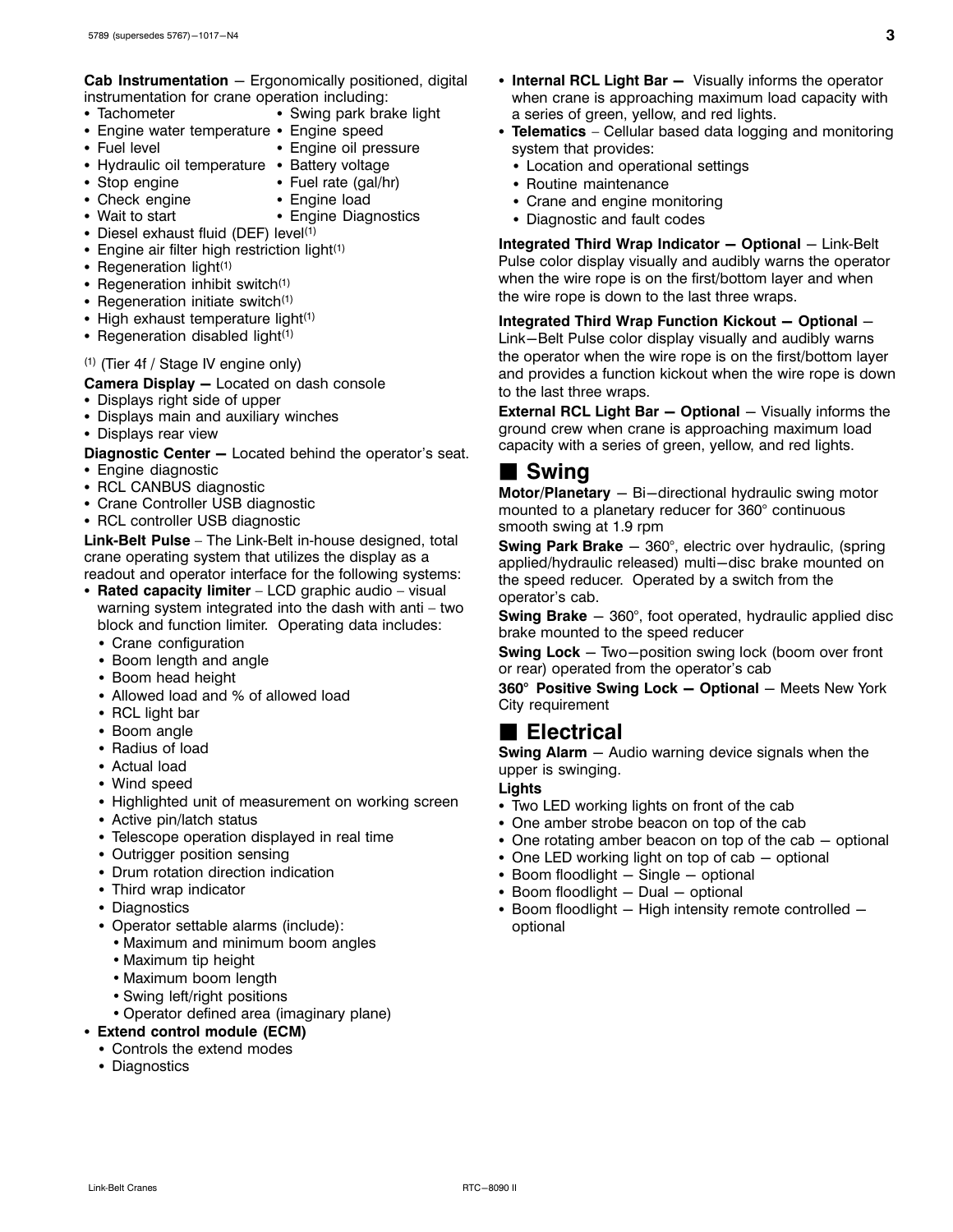#### <span id="page-7-0"></span>- **Load Hoist System Load Hoist Performance**

|                | Main (Rear) and Auxiliary (Front) Winches $-3/4$ in (19mm) Rope |           |        |                        |        |       |       |              |                |              |  |  |  |
|----------------|-----------------------------------------------------------------|-----------|--------|------------------------|--------|-------|-------|--------------|----------------|--------------|--|--|--|
|                | <b>Normal Line Speed</b><br><b>Maximum Line Pull</b>            |           |        | <b>High Line Speed</b> |        |       | Layer | <b>Total</b> |                |              |  |  |  |
| Laver          | lb                                                              | <b>kN</b> | ft/min | m/min                  | ft/min | m/min | ft    | $\mathsf{m}$ | ft             | $\mathbf{m}$ |  |  |  |
|                | 16.880                                                          | 75.09     | 172    | 52.4                   | 341    | 104.0 | 114   | 34.7         | 114            | 34.7         |  |  |  |
| $\overline{2}$ | 15.519                                                          | 69.03     | 187    | 57.0                   | 371    | 113.1 | 124   | 37.8         | 238            | 72.5         |  |  |  |
| 3              | 14.362                                                          | 63.89     | 202    | 61.6                   | 401    | 122.2 | 134   | 40.8         | 372            | 113.4        |  |  |  |
| $\overline{4}$ | 13.365                                                          | 59.45     | 217    | 66.1                   | 430    | 131.1 | 144   | 43.9         | 516            | 157.3        |  |  |  |
| 5              | 12.497                                                          | 55.59     | 232    | 70.7                   | 460    | 140.2 | 154   | 46.9         | 670            | 204.2        |  |  |  |
| 6              |                                                                 |           |        |                        |        |       | 164   | 50.0         | 834            | 254.2        |  |  |  |
| Diameter       |                                                                 |           |        |                        |        |       |       |              | <b>Maximum</b> |              |  |  |  |

| <b>Wire Rope Application</b> |          |     | <b>Diameter</b> | <b>Type</b>                                           | махинчи<br><b>Permissible Load</b> |           |  |
|------------------------------|----------|-----|-----------------|-------------------------------------------------------|------------------------------------|-----------|--|
|                              | in       | mm  |                 | Ib                                                    | kg                                 |           |  |
|                              | Standard | 3/4 | 19              | 37x7 rotation resistant - right lang lay (Type KC)    | 16.000                             | 7 257.5   |  |
| Main (Rear) Winch            | Optional | 3/4 | 19              | 4 strand, low torque, right regular lay (Type GC)     | 22,400                             | 10 160.5  |  |
|                              | Optional | 3/4 | 19              | 34x7 rotation resistant - right regular lay (Type ZB) | 15.600                             | 7076.1    |  |
|                              | Standard | 3/4 | 19              | 37x7 rotation resistant - right lang lay (Type KC)    | 16.000                             | 7 257.5   |  |
| Auxiliary (Front)<br>Winch   | Optional | 3/4 | 19              | 4 strand, low torque, right regular lay (Type GC)     | 22,400                             | 10 160.5  |  |
|                              | Optional | 3/4 | 19              | 34x7 rotation resistant - right regular lay (Type ZB) | 15,600                             | 7 0 7 6.1 |  |

#### **2M Main and Optional Auxiliary Winches**

- -Axial piston, full and half displacement (2-speed) motors driven through planetary reduction unit for positive control under all load conditions.
- Grooved lagging
- Power up/down mode of operation
- Hoist drum cable follower optional
- Drum rotation indicator
- Drum diameter: 16 in (*40.6cm*)
- Rope length:
- Main: 730 ft (*222.5m*)
- Auxiliary: 500 ft (*152.4m*) or 730 ft (*222.5m*)
- Maximum rope storage: 834 ft (*254.2m*)
- Terminator style socket and wedge

#### $\blacksquare$  **Hydraulic System**

**Counterbalance Valves** - All hoist motors, boom extend cylinders, and boom hoist cylinders are equipped with counterbalance valves to provide load lowering and prevents accidental load drop when hydraulic power is suddenly reduced.

Hydraulic Oil Coolers - One carrier mounted cooler removes heat from the hydraulic oil. Remote mounted on right side of the carrier.

#### $\blacksquare$  Counterweight

**Standard** - Total of 19,200 lb (8.8t) counterweight consisting of two counterweights pinned to the upper with capacities for:

- 0 lb (*0t*) counterweight\*
- **•** 9,600 lb (4.4t) counterweight<br>• 19.200 lb (8.8t) counterweight
- 19,200 lb (*8.8t*) counterweight

**Optional**  $-$  9,600 lb (4.4t) in addition to standard counterweight for a total of 28,800 lb (*13.2t*) counterweight with capacities for:

- 0 lb (*0t*) counterweight\*
- **•** 9,600 lb (4.4t) counterweight<br>• 19.200 lb (8.8t) counterweight
- 19,200 lb (*8.8t*) counterweight
- $\cdot$  28,800 lb  $(13.2t)$  counterweight\*<br>\* Travel apoed limited to 5 mph
- \* Travel speed limited to 5 mph.

**Optional** - Hydraulic counterweight removal activated by a hand-held controller with enough cable to access the pins on each side of the counterweights.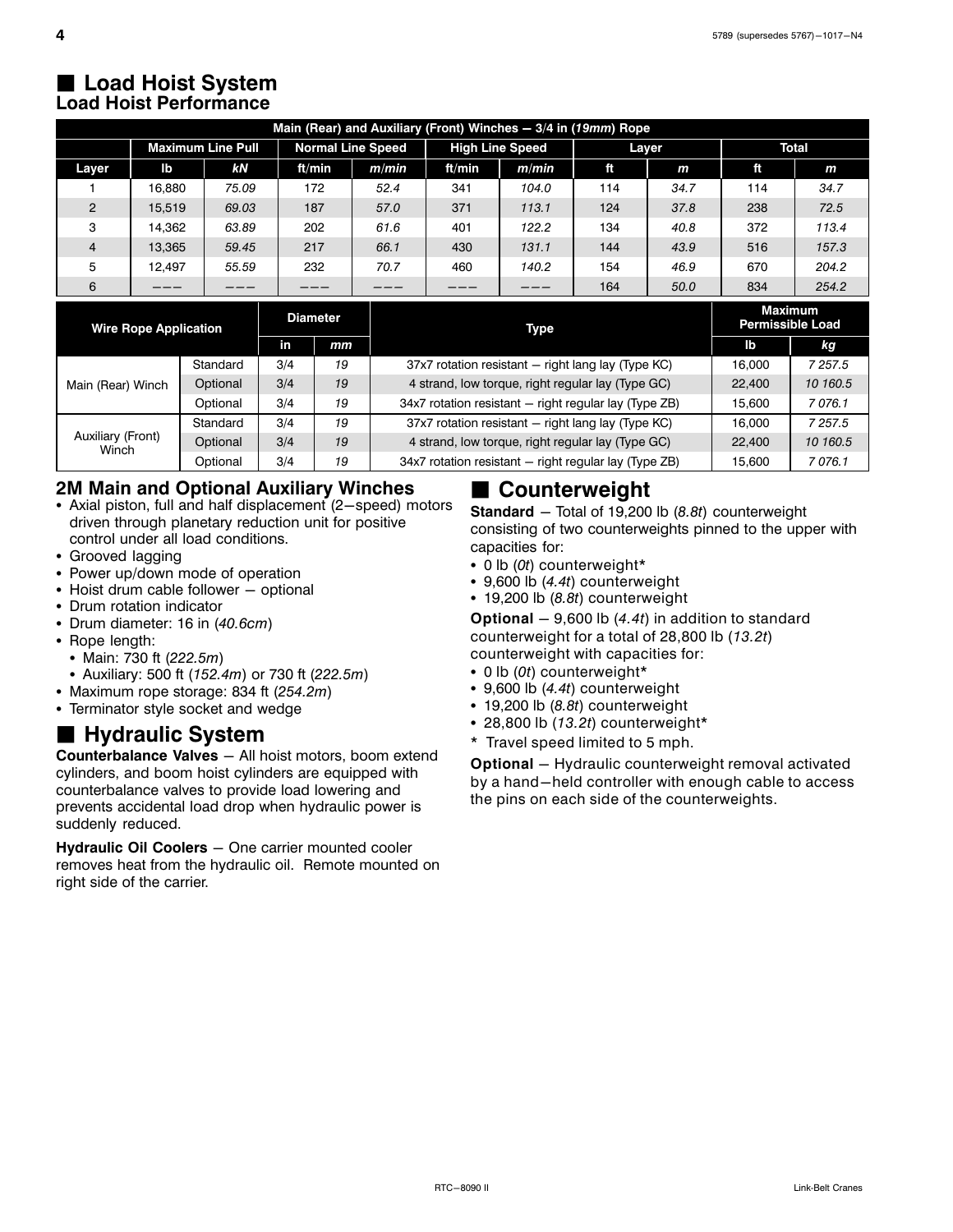# <span id="page-8-0"></span>**Carrier**

# General<br>• 10 ft 9 in (3.28)

10 ft 9 in (*3.28m*) wide

• 14 ft 4 in (4.37*m*) wheelbase (centerline of first axle to<br>centerline of second axle) centerline of second axle)

**Frame** - Box-type, torsion resistant, welded construction made of high tensile steel. Equipped with front and rear towing and tie-down lugs, tow connections, and access ladders.

#### $\blacksquare$  Outriggers

**Boxes** – Two double box, front and rear welded to carrier frame

**Beams and Jacks** - Four single stage beams with Confined Area Lifting Capacities (CALC<sup>™</sup>) provide selectable outrigger extensions of full, intermediate, and retracted. Hydraulically controlled from the operator's cab with integral check valves.

**Pontoons** – Four lightweight, quick release, 23.5 x 23.5 in (*59.7 x 59.7cm*), steel pontoons with contact area of 460 in2 (*2 968cm2*) can be stored for road travel in storage racks on the carrier.

**Main Jack Reaction** - 108,000 lb (48 988kg) force and 235 psi (*1 620kPa*) ground bearing pressure

#### **E** Steering and Axles

**Steering** – Four independent modes consisting of two wheel front, two wheel rear, four wheel, and crab. Each mode is controlled from the steering wheel and is selected by a switch in the operator's cab.

**Drive** – Two modes: 4 x 2 and 4 x 4 for off highway travel **Axle 1**  $-$  Steered, non $-$ driven for 4 x 2 and steered, driven for  $4 \times 4$ 

Axle 2 - Steered, driven

#### $\blacksquare$  Suspension

**Front** – Rigid mount to the carrier frame

**Rear** – The rear axle is suspended on the oscillation cylinders with motion of the axle controlled by a four bar linkage system. The oscillation cylinders lockout when the upper structure rotates 2.5° past centerline.

• Hydro-gas rear suspension - optional

**Ride Height Adjustment** - Suspension can be lowered for transport using a hand-held controller from level ground.

#### $\blacksquare$  **Tires and Wheels**

**Front and Rear** - Four (single) 29.5 x 25-28 ply rating, earthmover type tires on steel disc wheels • Spare tires and wheels - optional

#### - **Brakes**

**Service** - Full hydraulic, dual circuit, disc type brakes on all wheel ends

**Parking/Emergency** - Spring applied type, acting on front axle

#### - **Electrical**

Two batteries provide 12 volt starting and operation **Lights**

- Front lighting includes two main headlights and two parking/directional indicators.
- Side lighting includes two parking/directional indicators per side.
- Rear lighting includes two parking/directional indicators, two parking/brake lights, and two reversing lights.
- Other equipment includes hazard/warning system, cab light, instrument panel light, and signal horn.

#### **Engine**

| Specification                                 | <b>Cummins QSB</b>         |                            |  |  |
|-----------------------------------------------|----------------------------|----------------------------|--|--|
| Numbers of Cylin-<br>ders                     | 6                          | 6                          |  |  |
| Cycle                                         | 4                          | 4                          |  |  |
| <b>Emissions Compli-</b><br>ance Level:       | Tier 4f/Stage $IV(1)$      | Tier $3$ /Stage IIIA $(2)$ |  |  |
| Bore and Stroke:<br>inch $(mm)$               | 4.21 x 4.88 (107 x<br>124) | 4.21 x 4.88 (107 x<br>124) |  |  |
| Piston Displacement:<br>in <sup>3</sup> $(L)$ | 408 (6.7)                  | 408 (6.7)                  |  |  |
| Max. Brake Horse-                             | 270 (201) @ 2,000<br>rpm   | 270 (201) @ 2,000<br>rpm   |  |  |
| power: hp (kW)                                | 260 (194) @ 2,200<br>rpm   | 260 (194) @ 2,200<br>rpm   |  |  |
| Peak Torque: ft Ib<br>(Mm)                    | 730 (990) @ 1,500<br>rpm   | 730 (990) @ 1,500<br>rpm   |  |  |
| Electric/starting sys-<br>tems: volts         | 12/12                      | 12/12                      |  |  |
| Alternator: amps                              | 160                        | 160                        |  |  |
| Crankcase Capacity:<br>qt $(L)$               | 15 (14.2)                  | 15 (14.2)                  |  |  |

- Water/fuel separator w/ heater and water in fuel (WIF) sensor

- 120-volt block heater Tier 4f / Stage IV
- 220-volt block heater Tier 3 / Stage IIIA
- -Grid heater  $-200$  amp
- - Mechanically driven, variable speed, engine controlled, viscous fan clutch
- - (1) Can only be sold and/or operated where Tier 4f and Stage IV off-highway emission standards are accepted.
- - (2) Can only be sold and/or operated where Tier 3 and Stage IIIA off-highway emission standards are accepted.

#### - **Transmission**

**Powershift** - Three speed with high/low range for 6 forward and 6 reverse gears. Front axle disconnect for two or four wheel drive. Front axle disconnects in high range.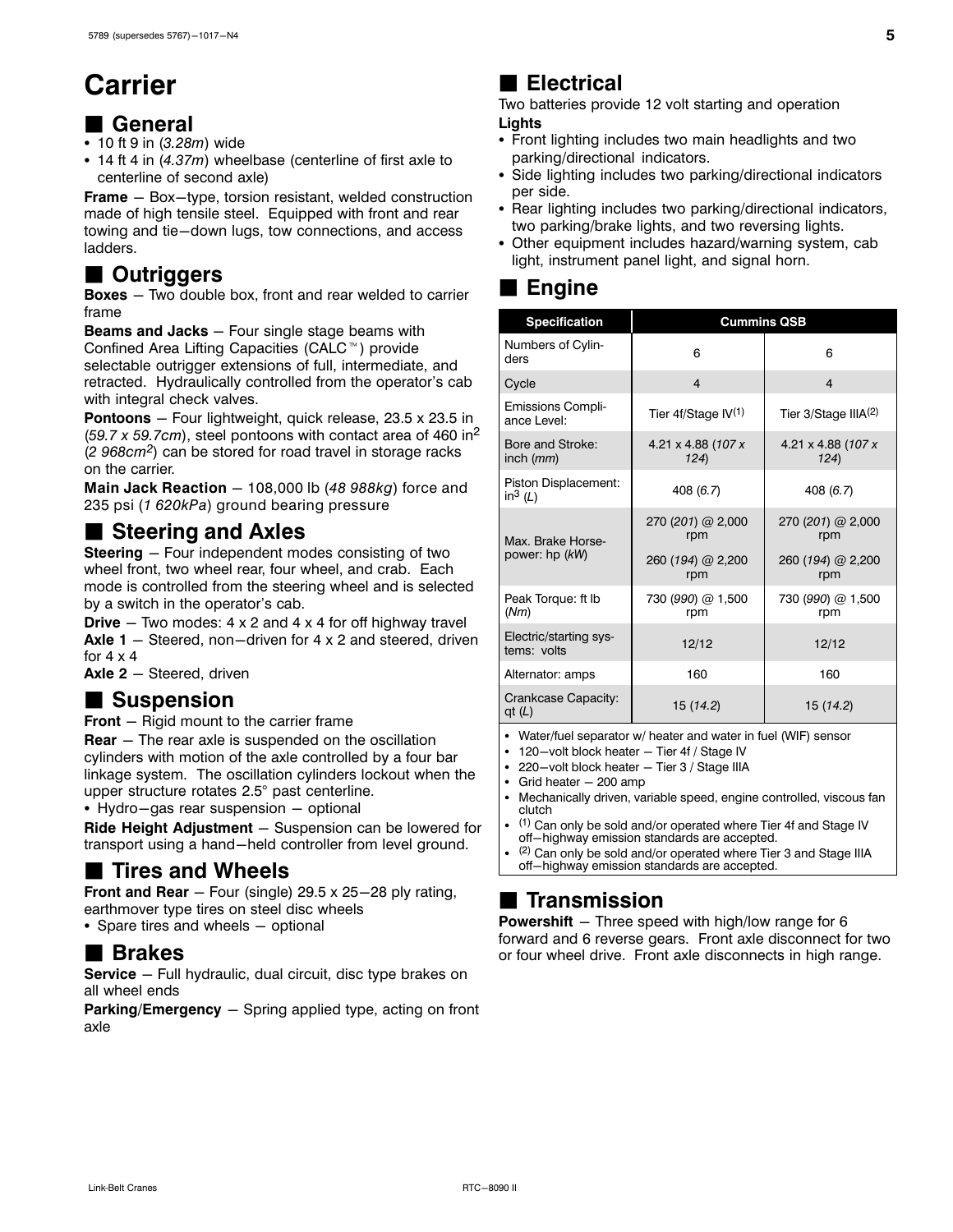# <span id="page-9-0"></span>- **Fuel Tank**

One 75 gallon (*283.9L*) capacity tank Diesel Exhaust Fluid (DEF) tank

- One 5 gal (*18.9L*) capacity tank

#### $\blacksquare$  **Hydraulic System**

All functions are hydraulically powered allowing positive precise control with independent or simultaneous operation of all functions.

#### **Main Pumps**

- One two section fixed displacement gear pump for the front/rear winches and boom hoist/telescope circuits.
- One two section fixed displacement gear pump for the swing/steering and outrigger/telescope/service brake/oscillation circuits.
- One two section gear pump for an additional supply to the front/rear winch circuit and the hydraulic oil cooler fan drive.
- Combined pump capacity of 138 gpm (*522.4Lpm*)

**Hydraulic Reservoir** - 153 gal (579.2L) capacity equipped with sight level gauge. Diffusers built in for deaeration. **Filtration** - One 10 micron, full flow return line filter. Accessible for easy filter replacement.

#### $\blacksquare$  **Maximum Speed**

18.4 mph (*29.6 km/h*)

#### - **Gradeability**

#### **Pump Drive**

One pump is mounted on the engine with the rest being transmission mounted. All pumps are mechanically driven by the diesel engine.

- Front/rear winches and boom hoist/telescope pump can be disconnected with a manual pump disconnect to aid in cold weather starting.

#### - **Paint**

Entire machine is pre-painted and oven baked with Highsolid Paint (2 part epoxy/polyester) and/or (2 part epoxy primer/2 part polyurethane top coat). Standard Link-Belt Red, Link-Belt Gray, and Gloss Black colors apply.

|                      |         | Ascending |                | Descending | <b>Side</b>    |         |  |
|----------------------|---------|-----------|----------------|------------|----------------|---------|--|
| Counterweight        | Degrees | % Grade   | <b>Degrees</b> | % Grade    | <b>Degrees</b> | % Grade |  |
|                      | 22.0    | 40%       | 7.0            | 12%        |                |         |  |
| $9,600$ lbs $(4.4t)$ | 20.0    | 36%       | 18.0           | 32%        |                |         |  |
| 19,200 lbs (8.8t)    | 18.0    | 32%       | 18.0           | 32%        | 3.0            | 5%      |  |
| 28,800 lbs (13.2t)   | 12.0    | 21%       | 17.0           | 31%        |                |         |  |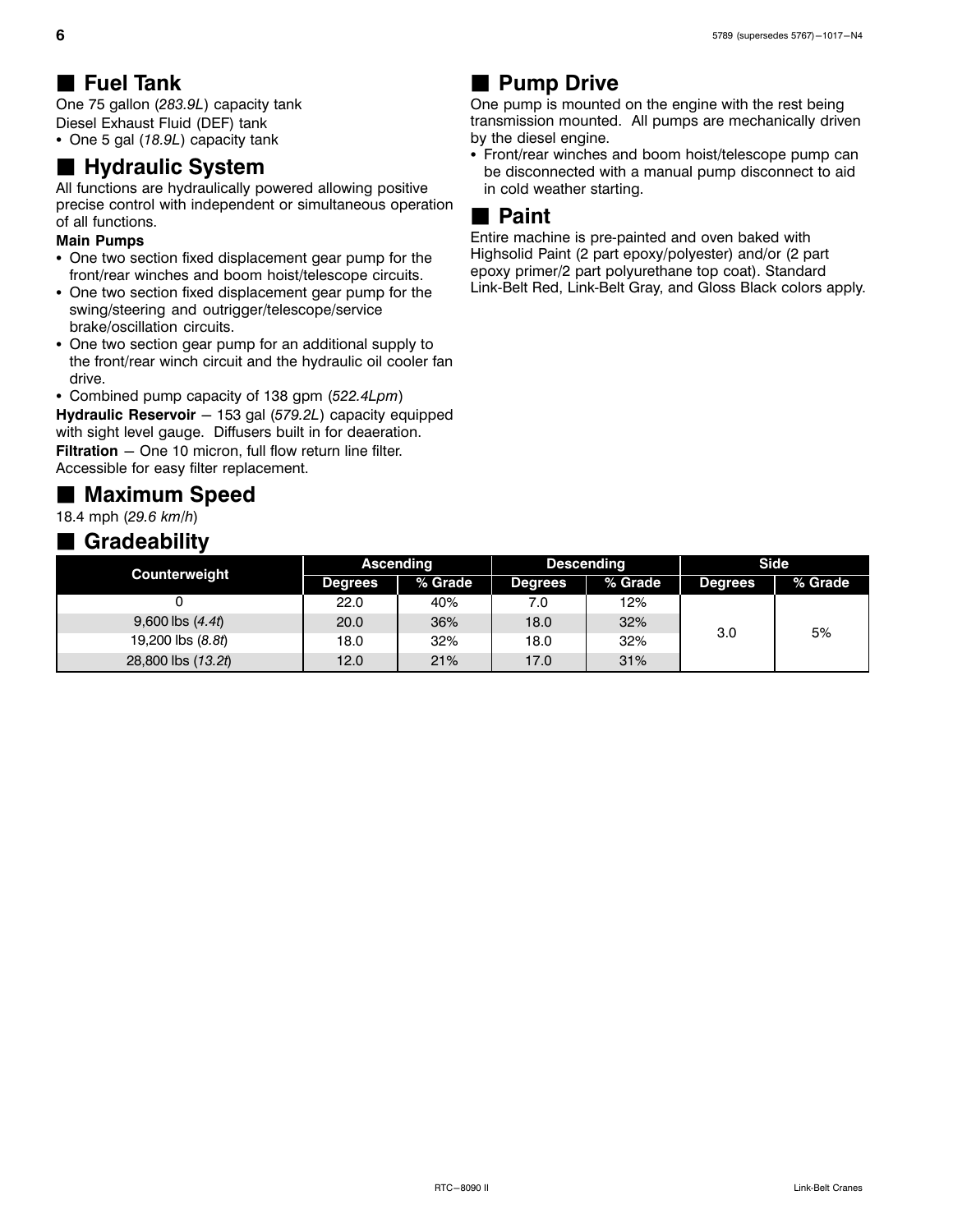### <span id="page-10-0"></span>**Axle Loads**

|                                                                            |                     |                 | <b>Gross Vehicle</b> | <b>Upper Facing Front</b>                       |                 |                      |                          | <b>Upper Facing Rear</b> |                    |                   |                 |
|----------------------------------------------------------------------------|---------------------|-----------------|----------------------|-------------------------------------------------|-----------------|----------------------|--------------------------|--------------------------|--------------------|-------------------|-----------------|
| <b>Base crane with zero</b>                                                |                     | Weight $(1)$    |                      | <b>Front Axles</b>                              |                 |                      | <b>Rear Axles</b>        |                          | <b>Front Axles</b> | <b>Rear Axles</b> |                 |
| counterweight and full                                                     |                     | lb              | kg                   | lb                                              | kq              | lb                   | kg                       | lb                       | kg                 | lb                | kg              |
| tank of fuel                                                               | Tier 4f / Stage IV  | 80,681          | 36 596               | 50,869                                          | 23 074          | 29,812               | 13 522                   | 23,261                   | 10 551             | 57,419            | 26 045          |
|                                                                            | Tier 3 / Stage IIIA | 80.863          | 36 679               | 51,151                                          | 23 202          | 29,446               | 13 356                   | 23,544                   | 10 679             | 57,053            | 25 879          |
| Pintle hook, front                                                         | 13                  | 6               | 17                   | 8                                               | $-5$            | $-2$                 | 17                       | 8                        | $-5$               | $-2$              |                 |
| Pintle hook, rear                                                          |                     | $\overline{13}$ | 6                    | $-5$                                            | $-2$            | $\overline{18}$      | $\overline{\mathcal{S}}$ | $-5$                     | $-2$               | $\overline{18}$   | 8               |
| Hydro-gas suspension                                                       |                     | 56              | 25                   | $\overline{20}$                                 | $\overline{g}$  | $\overline{36}$      | $\overline{16}$          | $\overline{20}$          | $\overline{g}$     | $\overline{36}$   | 16              |
| Operator in cab                                                            |                     | 250             | $\overline{113}$     | 140                                             | 64              | 110                  | 50                       | 110                      | 50                 | 140               | 64              |
| Hoist drum follower - main                                                 |                     | 69              | $\overline{31}$      | $-24$                                           | $-11$           | $\overline{93}$      | 42                       | $\overline{93}$          | $\overline{42}$    | $-24$             | $-11$           |
| Auxiliary winch with 500 ft (152.4m) wire rope                             |                     | 608             | 276                  | $-74$                                           | $-34$           | 682                  | 309                      | 682                      | 309                | $-74$             | $-34$           |
| Hoist drum follower - auxiliary                                            |                     | 69              | 31                   | $-6$                                            | $-3$            | 75                   | 34                       | 75                       | 34                 | $-6$              | $-3$            |
| Substitute 500 ft (152.4m) wire rope with 730<br>ft $(222.5m)$ - auxiliary |                     | 288             | 131                  | $-9$                                            | $-4$            | 297                  | 135                      | 297                      | 135                | $-9$              | $-4$            |
| Remove 730 ft (222.5m) wire rope from rear<br>(main) winch                 |                     | $-931$          | $-422$               | 203                                             | 92              | $-1,134$             | $-514$                   | $-1,134$                 | $-514$             | 203               | 92              |
| Remove 500 ft (152.4m) wire rope from front<br>(auxiliary) winch           |                     | $-643$          | $-292$               | 21                                              | 10              | $-664$               | $-301$                   | $-664$                   | $-301$             | 21                | 10              |
| Counterweight removal                                                      |                     | 208             | 94                   | $-62$                                           | $-28$           | 270                  | 122                      | 270                      | 122                | $-62$             | $-28$           |
| One slab of counterweight on upper                                         |                     | 9,600           | 4 3 5 5              | $-3,356$                                        | $-1522$         | 12,956               | 5877                     | 12,956                   | 5877               | $-3,356$          | $-1522$         |
| Two slabs of counterweight on upper                                        |                     | 19,200          | 8709                 | $-6,712$                                        | $-3045$         | 25.912               | 11754                    | 25,912                   | 11754              | $-6,712$          | $-3045$         |
| Three slabs of counterweight on upper                                      |                     | 28,800          | 13 064               | $-10,068$                                       | $-4567$         | 38,868               | 17630                    | 38,868                   | 17 630             | $-10,068$         | $-4567$         |
| <b>Emergency steering</b>                                                  |                     | 255             | $\overline{116}$     | 39                                              | $\overline{18}$ | $\overline{216}$     | 100                      | $\overline{216}$         | 100                | 39                | $\overline{18}$ |
| 360° mechanical swing lock                                                 |                     | 140             | 64                   | $\overline{72}$                                 | 33              | 68                   | $\overline{31}$          | 68                       | $\overline{31}$    | $\overline{72}$   | $\overline{33}$ |
| Air conditioning                                                           |                     | 179             | 81                   | 50                                              | 23              | 129                  | 59                       | 129                      | 59                 | 50                | 23              |
| Floodlight to front of boom base section                                   |                     | $\overline{7}$  | 3                    | $\overline{10}$                                 | 5               | $^{-3}$              | $-1$                     | $-3$                     | $-1$               | 10                | 5               |
| Fly mounting brackets to boom base section<br>for fly options              |                     | 176             | 80                   | 239                                             | 108             | $-63$                | -29                      | -63                      | $-29$              | 239               | 108             |
| 35 ft (10.67m) offsettable fly - stowed                                    |                     | 1,591           | $\overline{722}$     | 2,576                                           | 1 1 6 8         | $-984$               | $-446$                   | $-984$                   | $-446$             | 2,576             | 1 1 6 8         |
| 35-58 ft (10.67-17.68m) offsettable fly -<br>stowed                        |                     | 2,263           | 1026                 | 3,257                                           | 1477            | $-994$               | $-451$                   | $-994$                   | $-451$             | 3,257             | 1477            |
| Auxiliary lifting sheave                                                   |                     | 110             | 50                   | 304                                             | 138             | $-194$               | $-88$                    | $-194$                   | $-88$              | 304               | 138             |
| 90 ton (80.0mt) 6-sheave hook block at<br>bumper                           |                     | 1,554           | 705                  | 2,358                                           | 1070            | $-804$               | -365                     | $-804$                   | $-365$             | 2,358             | 1070            |
| 80 ton (72.5mt) 5-sheave hook block at<br>bumper                           |                     | 1,406           | 638                  | 2,134                                           | 968             | $-728$               | -330                     | $-728$                   | $-330$             | 2,134             | 968             |
| 60 ton (54.4mt) 4-sheave hook block at<br>bumper                           |                     | 1,109           | 503                  | 1,683                                           | 763             | $-574$               | $-260$                   | $-574$                   | $-260$             | 1,683             | 763             |
| 10 ton (9.1mt) hook ball at bumper                                         |                     | 550             | 250                  | 834                                             | 378             | $-284$               | $-129$                   | $-284$                   | $-129$             | 834               | 378             |
| 8.5 ton (7.7mt) hook ball at bumper                                        |                     | 360             | 163                  | 546                                             | 248             | $-186$               | $-84$                    | $-186$                   | $-84$              | 546               | 248             |
| 90 ton (80.0mt) 6-sheave hook block at<br>boom head                        |                     | 1,554           | 705                  | 4,138                                           | 1877            | $-2,584$             | $-1172$                  | $-2,584$                 | $-1172$            | 4,138             | 1877            |
| 80 ton (72.5mt) 5-sheave hook block at<br>boom head                        |                     | 1,406           | 638                  | 3,744                                           | 1698            | $-2,338$             | $-1061$                  | $-2,338$                 | $-1061$            | 3,744             | 1698            |
| 60 ton (54.4mt) 4-sheave hook block at<br>boom head                        |                     | 1,109           | 503                  | 2,953                                           | 1340            | $-1.844$             | -836                     | $-1.844$                 | $-836$             | 2,953             | 1340            |
| 10 ton (9.1mt) hook ball at boom head                                      |                     | 550             | 250                  | 1,465                                           | 665             | $-915$               | $-415$                   | $-915$                   | $-415$             | 1,465             | 665             |
| 8.5 ton (7.7mt) hook ball at boom head                                     |                     | 360             | 163                  | 959                                             | 435             | $-599$               | $-272$                   | $-599$                   | $-272$             | 959               | 435             |
| <b>Tire</b>                                                                |                     |                 |                      | Maximum Allowable Axle Load @ 20 mph (32.2km/h) |                 |                      |                          |                          |                    |                   |                 |
|                                                                            |                     |                 |                      |                                                 |                 |                      |                          |                          |                    |                   |                 |
| 29.5 x 25 (28-PR)                                                          |                     |                 |                      |                                                 |                 | 55,000 lb (24 948kg) |                          |                          |                    |                   |                 |

|  | . . | ℩⊏<br>╱ | ററ<br>. . | ۱) |
|--|-----|---------|-----------|----|

29.5 x 25 (28-PR) 55,000 lb (*24 948kg*) (1) Adjust gross vehicle weight and axle loading according to component weight.

Note: All weights are  $\pm 3\%$ .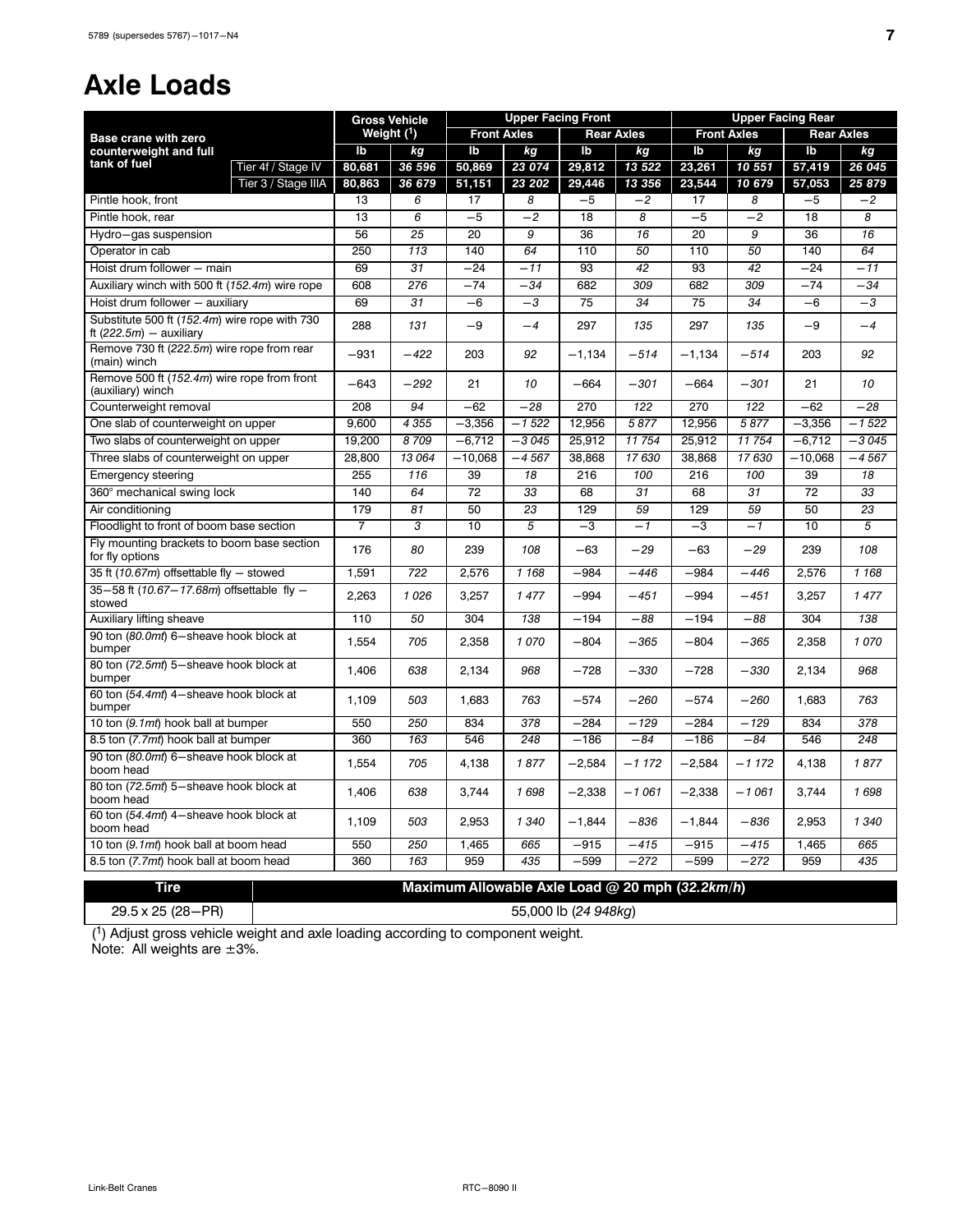# <span id="page-11-0"></span>**General Dimensions**

**Tier 4f / Stage IV**

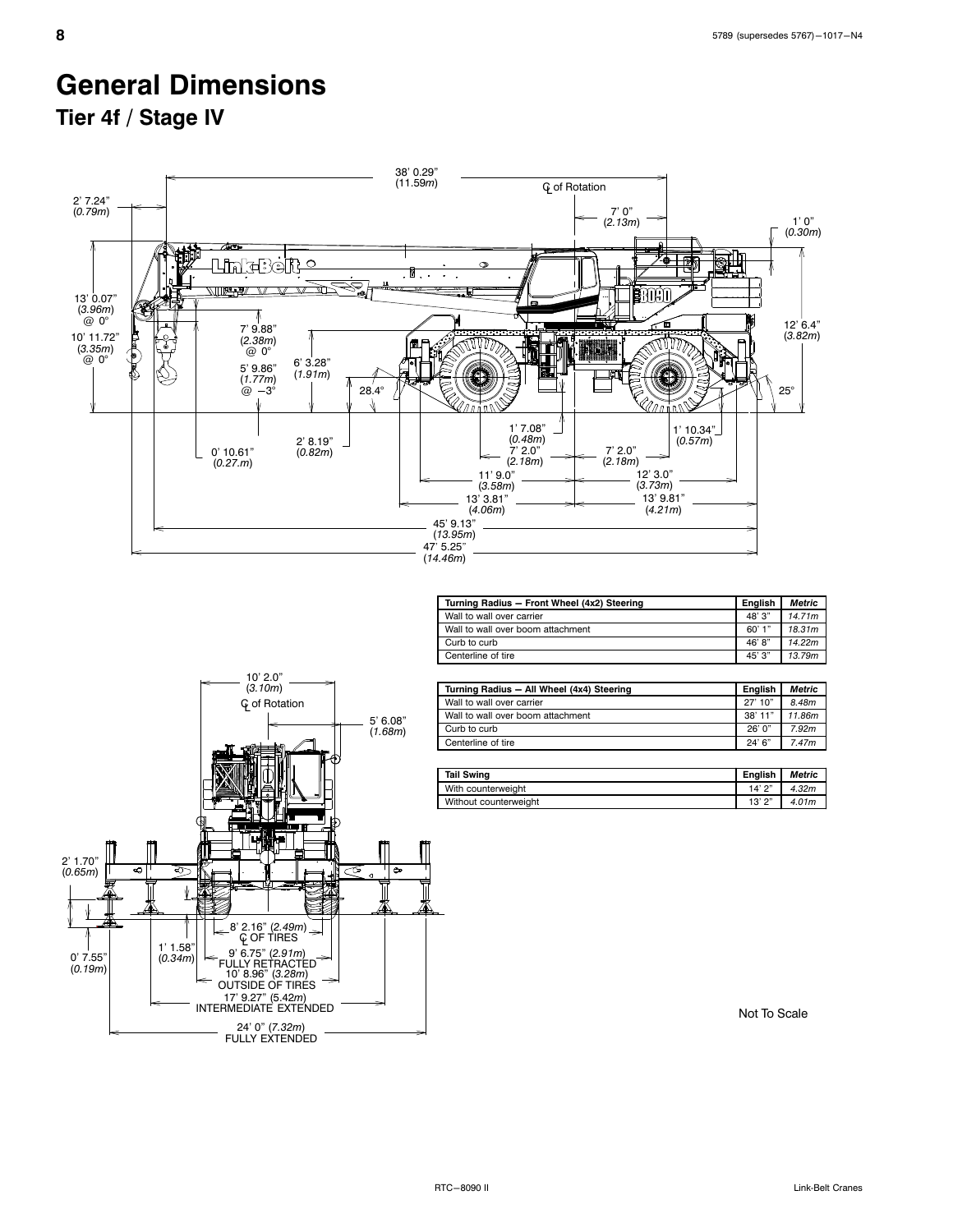#### <span id="page-12-0"></span>**General Dimensions Tier 3 / Stage IIIA**

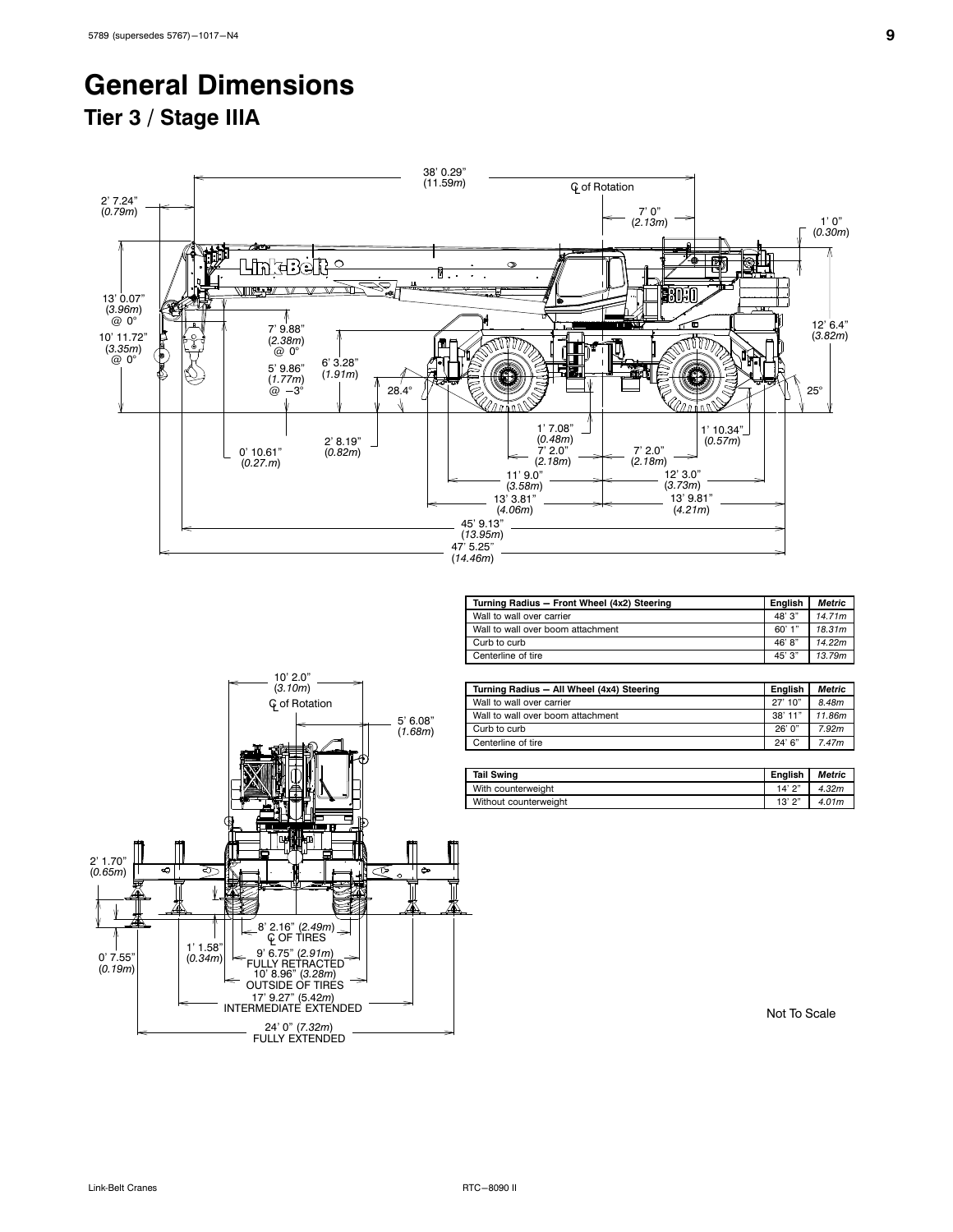## **Working Range Diagram**



**Operating Radius From Axis Of Rotation In Feet (***Meters***)**

<span id="page-13-0"></span>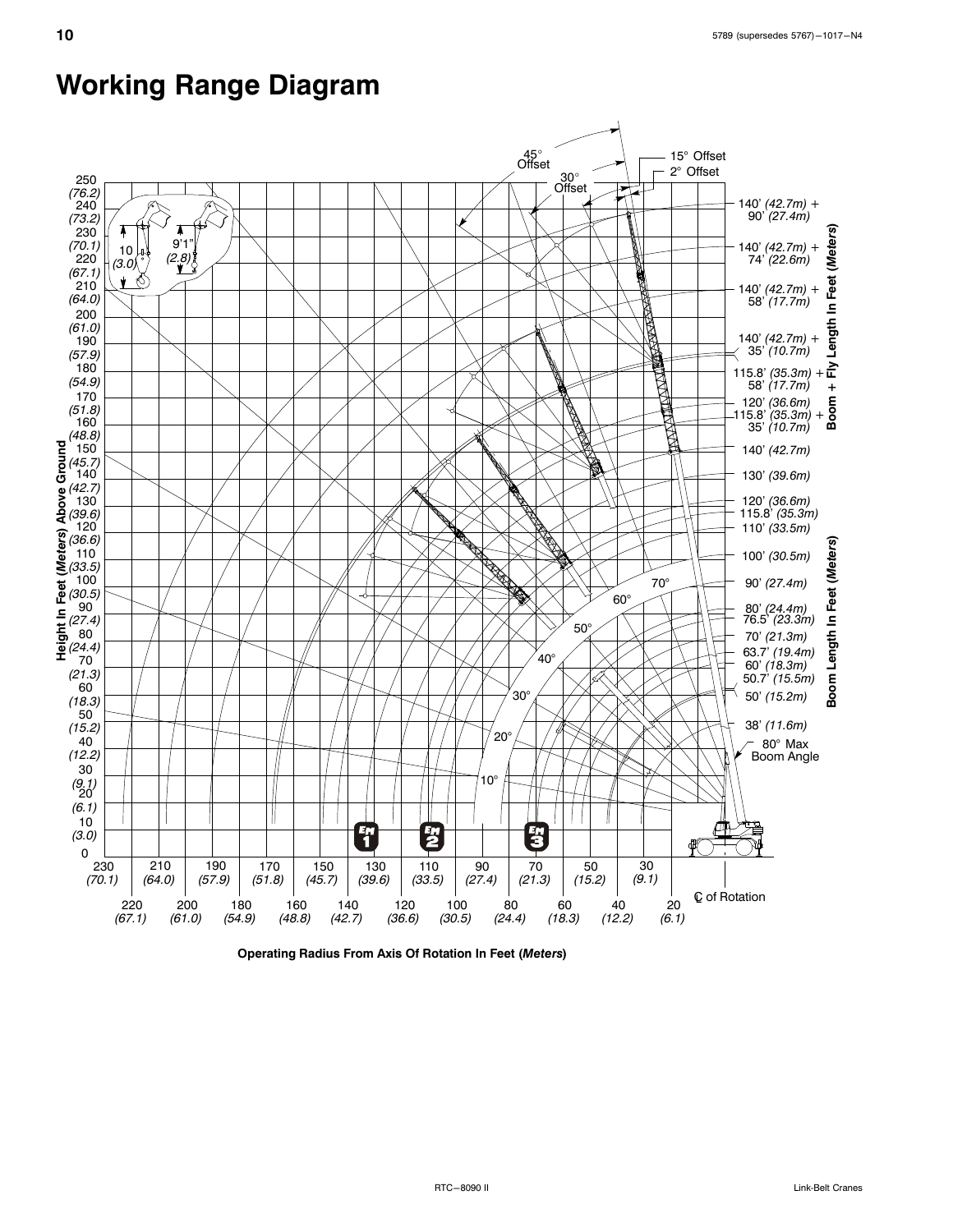# <span id="page-14-0"></span>**Boom Extend Modes**

|       | <b>Boom Length</b> |                |                | <b>Section Length</b> |           |                                           |
|-------|--------------------|----------------|----------------|-----------------------|-----------|-------------------------------------------|
| ft    | $\mathbf m$        | <b>T4</b>      | T <sub>3</sub> | T <sub>2</sub>        | <b>T1</b> |                                           |
| 50    | 15.2               | 50%            |                |                       |           |                                           |
| 60    | 18.3               | 91%            |                |                       |           | 38 ft (11.6m)                             |
| 70    | 21.3               | 100%           | 31%            |                       |           | <b>Base</b>                               |
| 80    | 24.4               | 100%           | 71%            |                       |           | Extend                                    |
| 90    | 27.4               | 100%           | 100%           | 11%                   |           |                                           |
| 100   | 30.5               | 100%           | 100%           | 49%                   |           | 140 ft (42.7m)                            |
| 110   | 33.5               | 100%           | 100%           | 88%                   |           | T3<br>T2<br>T1<br>T4<br><b>Base</b>       |
| 120   | 36.6               | 100%           | 100%           | 100%                  | 25%       |                                           |
| 130   | 39.6               | 100%           | 100%           | 100%                  | 63%       |                                           |
| 140   | 42.7               | 100%           | 100%           | 100%                  | 100%      |                                           |
|       | <b>Boom Length</b> |                |                | <b>Section Length</b> |           |                                           |
| ft    | $\mathbf m$        | <b>T4</b>      | T <sub>3</sub> | T <sub>2</sub>        | <b>T1</b> | 38 ft (11.6m)                             |
| 50    | 15.2               | 0%             | 48%            |                       |           | <b>Base</b>                               |
| 60    | 18.3               | 0%             | 88%            |                       |           | Extend                                    |
| 70    | 21.3               | 0%             | 100%           | 27%                   |           |                                           |
| 80    | 24.4               | 0%             | 100%           | 65%                   |           | 115.8 ft (35.3m)                          |
| 90    | 27.4               | 0%             | 100%           | 100%                  | 4%        | T3<br>T <sub>2</sub><br>T1<br><b>Base</b> |
| 100   | 30.5               | 0%             | 100%           | 100%                  | 41%       |                                           |
| 115.8 | 35.3               | 0%             | 100%           | 100%                  | 100%      |                                           |
|       | <b>Boom Length</b> |                |                | <b>Section Length</b> |           | 38 ft (11.6m)                             |
| ft    | $\mathbf{m}$       | T <sub>4</sub> | T <sub>3</sub> | T <sub>2</sub>        | <b>T1</b> | Extend<br><b>Base</b>                     |
| 50.7  | 15.5               | 0%             | 51%            |                       |           | 76.5 ft (23.3m)                           |
| 63.7  | 19.4               | 0%             | 51%            | 50%                   |           | TЗ<br><b>Base</b><br>Τ1<br>Т2             |
| 76.5  | 23.3               | 0%             | 51%            | 50%                   | 48%       |                                           |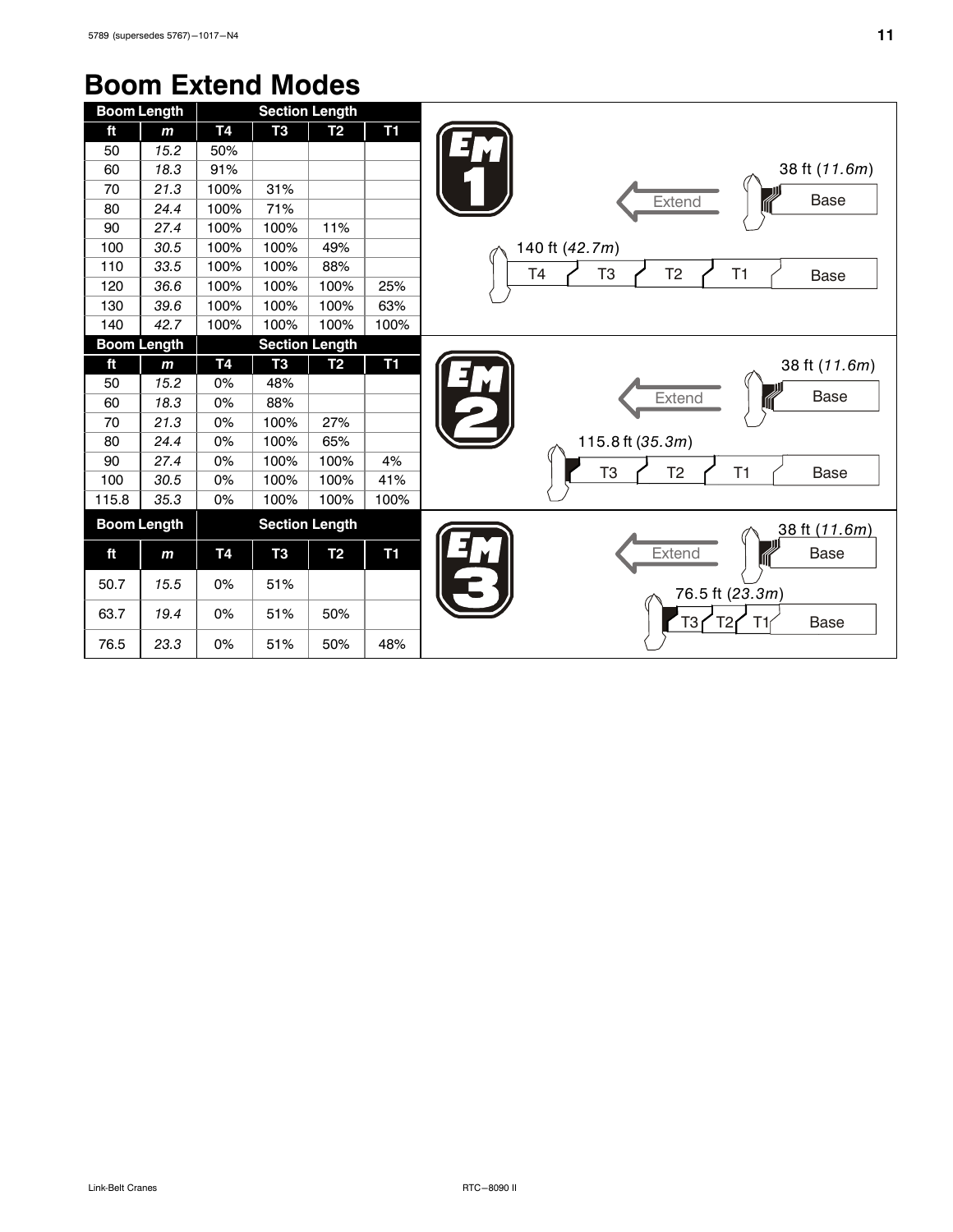<span id="page-15-0"></span>

|                   | 19,200 lb Counterweight - Fully Extended Outriggers - 360° Rotation<br>(All Capacities Are Listed In Pounds) |         |         |        |        |                  |        |          |        |        |        |                   |
|-------------------|--------------------------------------------------------------------------------------------------------------|---------|---------|--------|--------|------------------|--------|----------|--------|--------|--------|-------------------|
| <b>Radius</b>     |                                                                                                              |         |         |        |        | Boom Length (ft) |        |          |        |        |        | <b>Radius</b>     |
| (f <sup>t</sup> ) | 38                                                                                                           | 50      | 60      | 70     | 80     | 90               | 100    | 110      | 120    | 130    | 140    | (f <sup>t</sup> ) |
| 8                 | 180,000*                                                                                                     |         |         |        |        |                  |        |          |        |        |        | 8                 |
| 10                | 160,000                                                                                                      | 152,000 | 117,900 | 70,800 |        |                  |        |          |        |        |        | 10                |
| 12                | 138,000                                                                                                      | 138,600 | 108,800 | 70,800 | 85,100 |                  |        |          |        |        |        | 12                |
| 15                | 109,500                                                                                                      | 111,700 | 106,500 | 70,800 | 78,400 | 54,200           |        |          |        |        |        | 15                |
| 20                | 80,100                                                                                                       | 82,400  | 82,800  | 63,500 | 76,500 | 52,000           | 49,100 | 27,200   |        |        |        | 20                |
| 25                | 62,000                                                                                                       | 64,300  | 64,800  | 54,800 | 64,300 | 45,600           | 45,200 | 36,300** | 28,000 | 26,900 |        | 25                |
| 30                | 49,700                                                                                                       | 52,000  | 52,600  | 47,800 | 52,100 | 40,600           | 42,200 | 35,900** | 28,000 | 26,500 | 24,400 | 30                |
| 35                |                                                                                                              | 42,900  | 44,100  | 42,500 | 42,800 | 36,500           | 38,300 | 35,500** | 28,000 | 26,300 | 24,100 | 35                |
| 40                |                                                                                                              | 34,300  | 34,600  | 35,000 | 35,100 | 33,000           | 34,700 | 33,400** | 28,000 | 26,100 | 24,000 | 40                |
| 45                |                                                                                                              |         | 28,100  | 28,400 | 28,500 | 28,500           | 28,100 | 27,500** | 26,100 | 25,900 | 23,800 | 45                |
| 50                |                                                                                                              |         | 23,200  | 23,600 | 23,700 | 23,800           | 23,300 | 23,800   | 24,100 | 24,600 | 23,700 | 50                |
| 55                |                                                                                                              |         | 19,000  | 20,800 | 21,300 | 20,000           | 21,300 | 21,700   | 21,300 | 20,900 | 20,500 | 55                |
| 60                |                                                                                                              |         |         | 18,400 | 18,800 | 18,300           | 18,800 | 18,700   | 18,300 | 17,900 | 17,600 | 60                |
| 65                |                                                                                                              |         |         |        | 16,300 | 16,500           | 16,400 | 16,300   | 15,900 | 15,500 | 15,100 | 65                |
| 70                |                                                                                                              |         |         |        | 14,300 | 14,500           | 14,400 | 14,300   | 13,900 | 13,500 | 13,200 | 70                |
| 75                |                                                                                                              |         |         |        |        | 12,800           | 12,800 | 12,700   | 12,300 | 12,000 | 11,600 | 75                |
| 80                |                                                                                                              |         |         |        |        | 11,400           | 11,300 | 11,200   | 10,900 | 10,500 | 10,200 | 80                |
| 85                |                                                                                                              |         |         |        |        |                  | 10,100 | 10,000   | 9,700  | 9,300  | 9,000  | 85                |
| 90                |                                                                                                              |         |         |        |        |                  | 9,000  | 8,900    | 8,600  | 8,200  | 7,900  | 90                |
| 95                |                                                                                                              |         |         |        |        |                  |        | 8,000    | 7,700  | 7,300  | 7,000  | 95                |
| 100               |                                                                                                              |         |         |        |        |                  |        | 7,100    | 6,800  | 6,500  | 6,200  | 100               |
| 105               |                                                                                                              |         |         |        |        |                  |        | 4,200**  | 6,100  | 5,700  | 5,400  | 105               |
| 110               |                                                                                                              |         |         |        |        |                  |        |          | 5,400  | 5,100  | 4,700  | 110               |
| 115               |                                                                                                              |         |         |        |        |                  |        |          |        | 4,500  | 4,200  | 115               |
| 120               |                                                                                                              |         |         |        |        |                  |        |          |        | 3,900  | 3,600  | 120               |
| 125               |                                                                                                              |         |         |        |        |                  |        |          |        |        | 3,100  | 125               |
| 130               |                                                                                                              |         |         |        |        |                  |        |          |        |        | 2,700  | 130               |
|                   | * Special Conditions Or Wire Rope Required                                                                   |         |         |        |        |                  |        |          |        |        |        |                   |
|                   | ** Boom Mode EM2, 115.8 ft                                                                                   |         |         |        |        |                  |        |          |        |        |        |                   |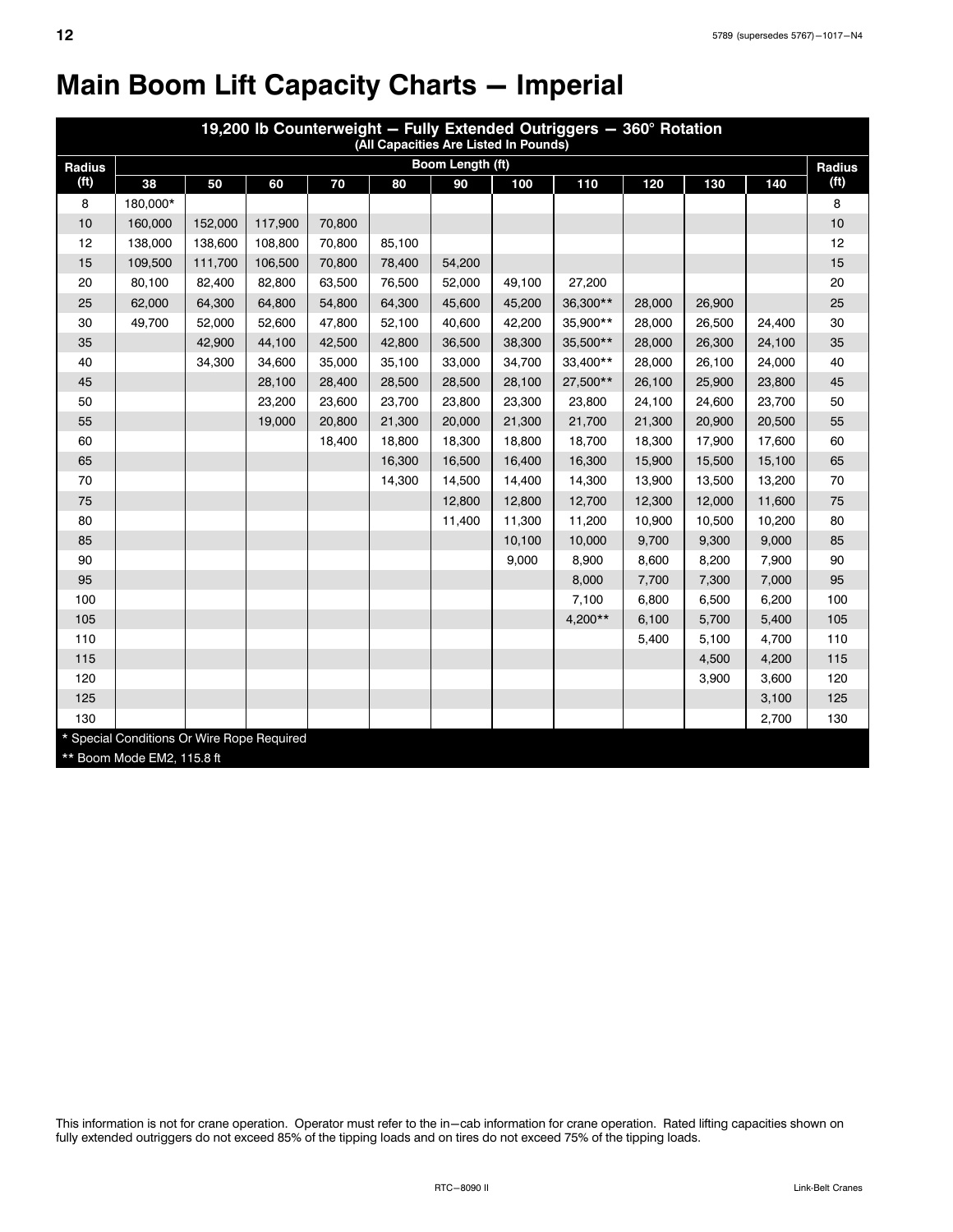<span id="page-16-0"></span>

| 19,200 lb Counterweight - On Tires - Stationary - Boom Centered Over Front Between Tire Tracks<br>(All Capacities Are Listed In Pounds) |        |        |        |        |                  |        |        |        |                   |  |
|-----------------------------------------------------------------------------------------------------------------------------------------|--------|--------|--------|--------|------------------|--------|--------|--------|-------------------|--|
| Radius                                                                                                                                  |        |        |        |        | Boom Length (ft) |        |        |        | <b>Radius</b>     |  |
| (f <sup>t</sup> )                                                                                                                       | 38     | 50     | 60     | 70     | 80               | 90     | 100    | 110    | (f <sup>t</sup> ) |  |
| 15                                                                                                                                      | 54,700 |        |        |        |                  |        |        |        | 15                |  |
| 20                                                                                                                                      | 43,300 |        |        |        |                  |        |        |        | 20                |  |
| 25                                                                                                                                      | 33,000 | 36,200 |        |        |                  |        |        |        | 25                |  |
| 30                                                                                                                                      | 23,400 | 26,500 | 27,900 |        |                  |        |        |        | 30                |  |
| 35                                                                                                                                      |        | 20,300 | 21,700 | 22,300 |                  |        |        |        | 35                |  |
| 40                                                                                                                                      |        | 15,900 | 17,300 | 17,900 | 18,300           |        |        |        | 40                |  |
| 45                                                                                                                                      |        |        | 14,000 | 14,700 | 15,100           | 15,200 |        |        | 45                |  |
| 50                                                                                                                                      |        |        | 11,600 | 12,200 | 12,600           | 12,700 | 12,700 |        | 50                |  |
| 55                                                                                                                                      |        |        |        | 10,200 | 10,700           | 10,900 | 10,800 | 10,700 | 55                |  |
| 60                                                                                                                                      |        |        |        | 8,600  | 9,000            | 9,200  | 9,200  | 9,100  | 60                |  |
| 65                                                                                                                                      |        |        |        |        | 7,700            | 7,900  | 7,800  | 7,800  | 65                |  |
| 70                                                                                                                                      |        |        |        |        | 6,600            | 6,800  | 6,700  | 6,700  | 70                |  |
| 75                                                                                                                                      |        |        |        |        |                  | 5,800  | 5,800  | 5,700  | 75                |  |
| 80                                                                                                                                      |        |        |        |        |                  | 5,000  | 4,900  | 4,900  | 80                |  |
| 85                                                                                                                                      |        |        |        |        |                  |        | 4,200  | 4,200  | 85                |  |
| 90                                                                                                                                      |        |        |        |        |                  |        | 3,600  | 3,500  | 90                |  |
| 95                                                                                                                                      |        |        |        |        |                  |        |        | 3,000  | 95                |  |
| 100                                                                                                                                     |        |        |        |        |                  |        |        | 2,500  | 100               |  |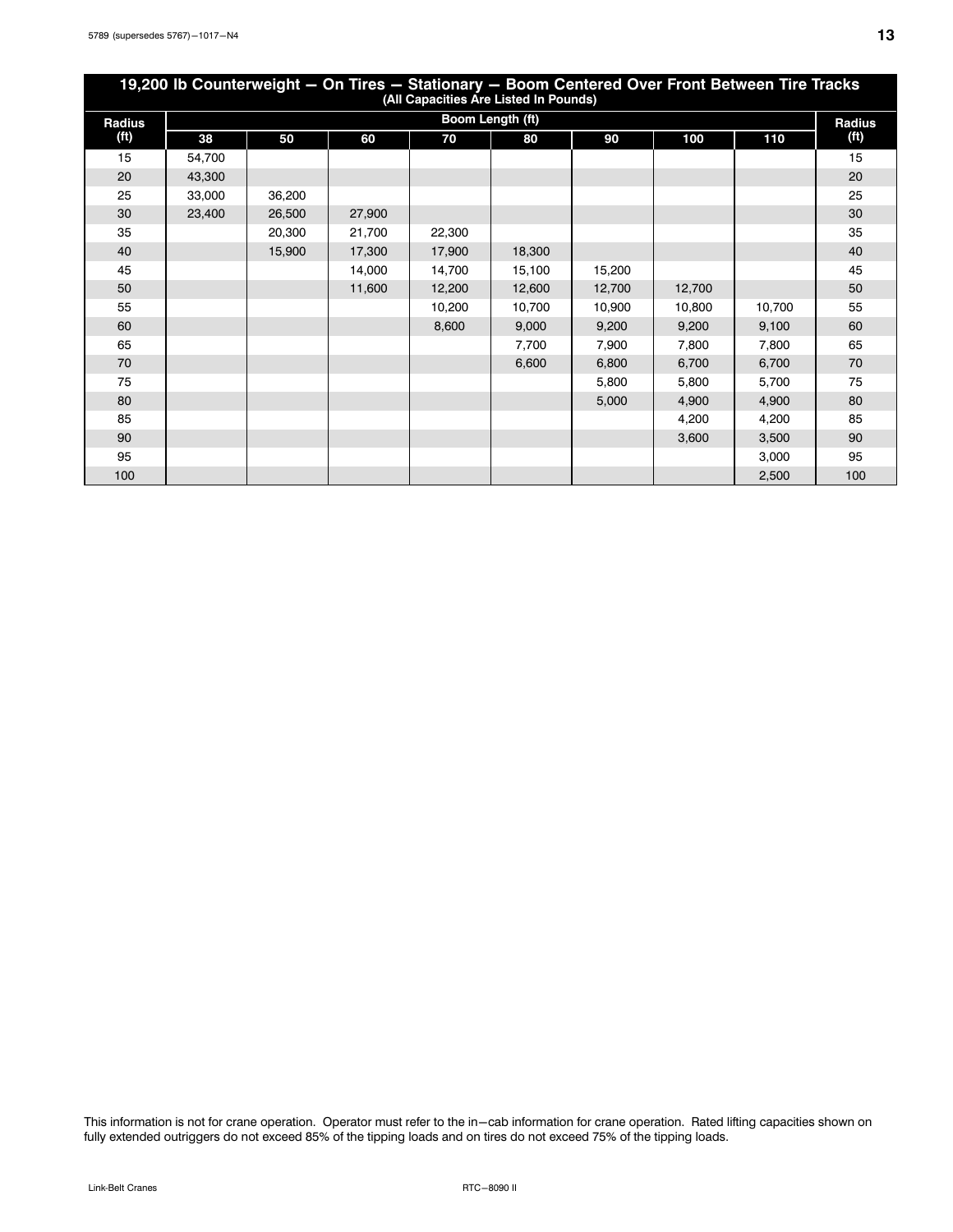<span id="page-17-0"></span>

| 19,200 lb Counterweight - On Tires - Pick & Carry (Creep) - Boom Centered Over Front<br>(All Capacities Are Listed In Pounds) |        |        |        |        |                  |        |        |        |                    |  |  |
|-------------------------------------------------------------------------------------------------------------------------------|--------|--------|--------|--------|------------------|--------|--------|--------|--------------------|--|--|
| <b>Radius</b>                                                                                                                 |        |        |        |        | Boom Length (ft) |        |        |        | <b>Radius</b>      |  |  |
| (f <sup>t</sup> )                                                                                                             | 38     | 50     | 60     | 70     | 80               | 90     | 100    | 110    | (f <sup>th</sup> ) |  |  |
| 15                                                                                                                            | 52,200 |        |        |        |                  |        |        |        | 15                 |  |  |
| 20                                                                                                                            | 40,100 |        |        |        |                  |        |        |        | 20                 |  |  |
| 25                                                                                                                            | 31,700 | 34,100 |        |        |                  |        |        |        | 25                 |  |  |
| 30                                                                                                                            | 23,400 | 26,500 | 27,900 |        |                  |        |        |        | 30                 |  |  |
| 35                                                                                                                            |        | 20,300 | 21,700 | 22,300 |                  |        |        |        | 35                 |  |  |
| 40                                                                                                                            |        | 15,900 | 17,300 | 17,900 | 18,300           |        |        |        | 40                 |  |  |
| 45                                                                                                                            |        |        | 14,000 | 14,700 | 15,100           | 15,200 |        |        | 45                 |  |  |
| 50                                                                                                                            |        |        | 11,600 | 12,200 | 12,600           | 12,700 | 12,700 |        | 50                 |  |  |
| 55                                                                                                                            |        |        |        | 10,200 | 10,700           | 10,900 | 10,800 | 10,700 | 55                 |  |  |
| 60                                                                                                                            |        |        |        | 8,600  | 9,000            | 9,200  | 9,200  | 9,100  | 60                 |  |  |
| 65                                                                                                                            |        |        |        |        | 7,700            | 7,900  | 7,800  | 7,800  | 65                 |  |  |
| 70                                                                                                                            |        |        |        |        | 6,600            | 6,800  | 6,700  | 6,700  | 70                 |  |  |
| 75                                                                                                                            |        |        |        |        |                  | 5,800  | 5,800  | 5,700  | 75                 |  |  |
| 80                                                                                                                            |        |        |        |        |                  | 5,000  | 4,900  | 4,900  | 80                 |  |  |
| 85                                                                                                                            |        |        |        |        |                  |        | 4,200  | 4,200  | 85                 |  |  |
| 90                                                                                                                            |        |        |        |        |                  |        | 3,600  | 3,500  | 90                 |  |  |
| 95                                                                                                                            |        |        |        |        |                  |        |        | 3,000  | 95                 |  |  |
| 100                                                                                                                           |        |        |        |        |                  |        |        | 2,500  | 100                |  |  |

| 19,200 lb Counterweight - On Tires - Stationary - 360° Rotation<br>(All Capacities Are Listed In Pounds) |        |        |        |        |                         |       |       |       |                   |  |  |
|----------------------------------------------------------------------------------------------------------|--------|--------|--------|--------|-------------------------|-------|-------|-------|-------------------|--|--|
| <b>Radius</b>                                                                                            |        |        |        |        | <b>Boom Length (ft)</b> |       |       |       | <b>Radius</b>     |  |  |
| (f <sup>t</sup> )                                                                                        | 38     | 50     | 60     | 70     | 80                      | 90    | 100   | 110   | (f <sup>t</sup> ) |  |  |
| 15                                                                                                       | 33,700 |        |        |        |                         |       |       |       | 15                |  |  |
| 20                                                                                                       | 20,400 |        |        |        |                         |       |       |       | 20                |  |  |
| 25                                                                                                       | 13.200 | 15,900 |        |        |                         |       |       |       | 25                |  |  |
| 30                                                                                                       | 8,700  | 11,400 | 12,700 |        |                         |       |       |       | 30                |  |  |
| 35                                                                                                       |        | 8,200  | 9,500  | 10,200 |                         |       |       |       | 35                |  |  |
| 40                                                                                                       |        | 5,900  | 7,200  | 7,800  | 8,200                   |       |       |       | 40                |  |  |
| 45                                                                                                       |        |        | 5,500  | 6,100  | 6,500                   | 6,700 |       |       | 45                |  |  |
| 50                                                                                                       |        |        | 4,100  | 4,700  | 5,100                   | 5,300 | 5,200 |       | 50                |  |  |
| 55                                                                                                       |        |        |        | 3,600  | 4,000                   | 4,100 | 4,100 | 4,100 | 55                |  |  |
| 60                                                                                                       |        |        |        | 2,700  | 3,000                   | 3,200 | 3,200 | 3,100 | 60                |  |  |
| 65                                                                                                       |        |        |        |        | 2,300                   | 2,500 | 2,400 | 2,400 | 65                |  |  |
| 70                                                                                                       |        |        |        |        | 1,600                   | 1,800 | 1,800 | 1,700 | 70                |  |  |
| 75                                                                                                       |        |        |        |        |                         | 1,200 | 1,200 | 1,100 | 75                |  |  |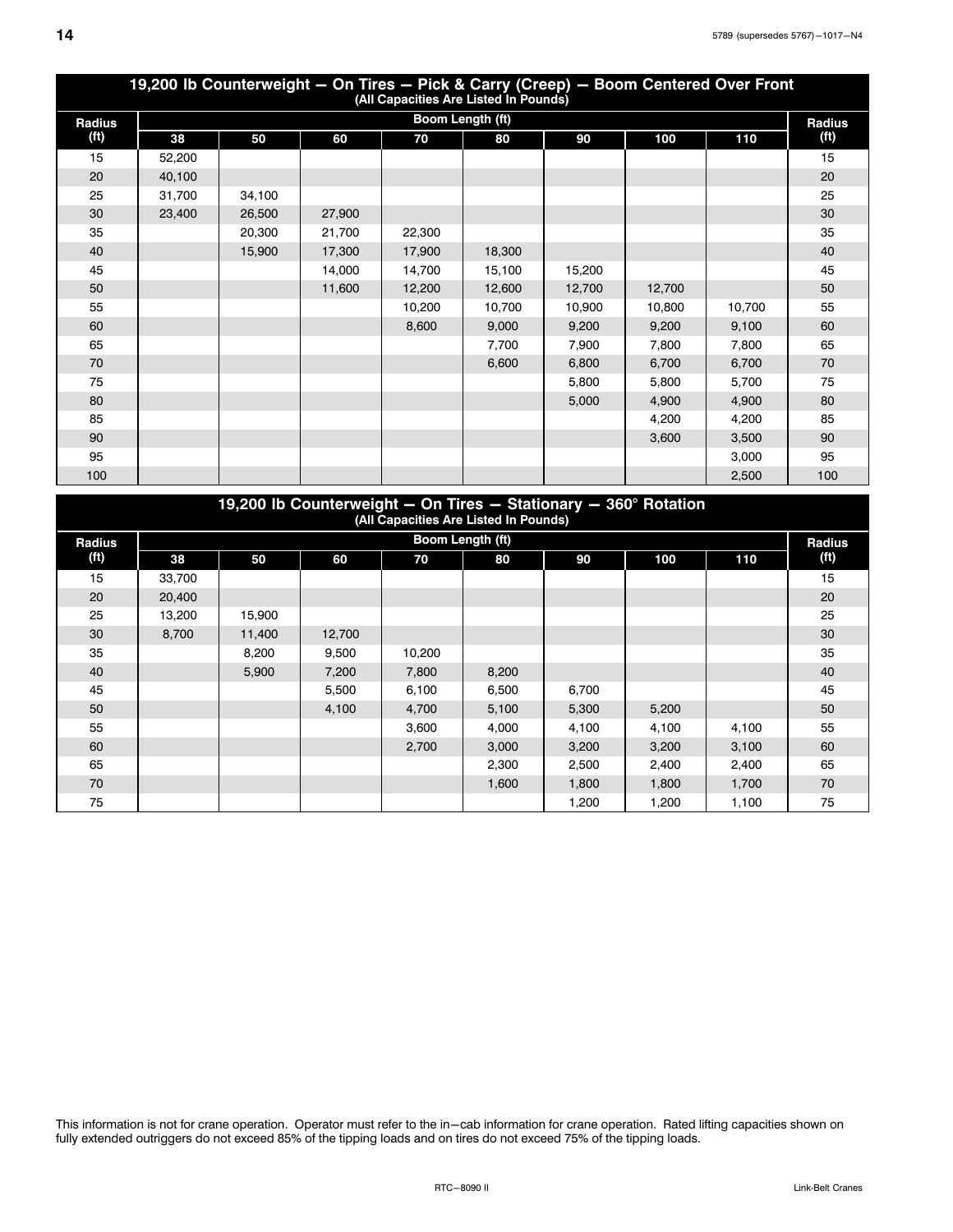<span id="page-18-0"></span>

| 28,800 lb Counterweight - Fully Extended Outriggers - 360° Rotation<br>(All Capacities Are Listed In Pounds) |                                            |         |         |        |        |                  |        |          |        |        |        |                   |
|--------------------------------------------------------------------------------------------------------------|--------------------------------------------|---------|---------|--------|--------|------------------|--------|----------|--------|--------|--------|-------------------|
| Radius                                                                                                       |                                            |         |         |        |        | Boom Length (ft) |        |          |        |        |        | <b>Radius</b>     |
| (f <sup>t</sup> )                                                                                            | 38                                         | 50      | 60      | 70     | 80     | 90               | 100    | 110      | 120    | 130    | 140    | (f <sup>t</sup> ) |
| 8                                                                                                            | 180,000*                                   |         |         |        |        |                  |        |          |        |        |        | 8                 |
| 10                                                                                                           | 160,000                                    | 152,000 | 117,900 | 70,800 |        |                  |        |          |        |        |        | 10                |
| 12                                                                                                           | 139,600                                    | 138,600 | 108,800 | 70,800 | 85,100 |                  |        |          |        |        |        | 12                |
| 15                                                                                                           | 116,300                                    | 118,400 | 106,500 | 70,800 | 78,400 | 54,200           |        |          |        |        |        | 15                |
| 20                                                                                                           | 85,300                                     | 87,500  | 87,900  | 63,500 | 76,500 | 52,000           | 49,100 | 27,200   |        |        |        | 20                |
| 25                                                                                                           | 66,200                                     | 68,500  | 69,000  | 54,800 | 68,500 | 45,600           | 45,200 | 36,300** | 28,000 | 26,900 |        | 25                |
| 30                                                                                                           | 53,200                                     | 55,500  | 56,100  | 47,800 | 55,700 | 40,600           | 42,200 | 35,900** | 28,000 | 26,500 | 24,400 | 30                |
| 35                                                                                                           |                                            | 46,200  | 46,800  | 42,500 | 46,400 | 36,500           | 38,300 | 35,500** | 28,000 | 26,300 | 24,100 | 35                |
| 40                                                                                                           |                                            | 39,600  | 40,100  | 38,100 | 39,300 | 33,000           | 34,900 | 33,400** | 28,000 | 26,100 | 24,000 | 40                |
| 45                                                                                                           |                                            |         | 34,200  | 34,500 | 33,800 | 30,100           | 32,100 | 30,300** | 26,100 | 25,900 | 23,800 | 45                |
| 50                                                                                                           |                                            |         | 28,500  | 28,900 | 28,900 | 27,600           | 28,500 | 27,900** | 24,100 | 25,200 | 23,700 | 50                |
| 55                                                                                                           |                                            |         | 23,700  | 24,600 | 24,700 | 24,700           | 24,300 | 23,800** | 22,300 | 23,500 | 23,600 | 55                |
| 60                                                                                                           |                                            |         |         | 21,100 | 21,200 | 21,300           | 20,900 | 20,400** | 20,700 | 21,900 | 21,700 | 60                |
| 65                                                                                                           |                                            |         |         |        | 18,500 | 18,500           | 18,600 | 18,900   | 19,300 | 19,300 | 18,900 | 65                |
| 70                                                                                                           |                                            |         |         |        | 17,300 | 16,200           | 17,500 | 17,700   | 17,400 | 17,000 | 16,600 | 70                |
| 75                                                                                                           |                                            |         |         |        |        | 14,900           | 15,900 | 15,700   | 15,400 | 15,000 | 14,700 | 75                |
| 80                                                                                                           |                                            |         |         |        |        | 14,100           | 14,200 | 14,100   | 13,700 | 13,400 | 13,000 | 80                |
| 85                                                                                                           |                                            |         |         |        |        |                  | 12,800 | 12,700   | 12,400 | 12,000 | 11,700 | 85                |
| 90                                                                                                           |                                            |         |         |        |        |                  | 11,600 | 11,500   | 11,200 | 10,800 | 10,500 | 90                |
| 95                                                                                                           |                                            |         |         |        |        |                  |        | 10,400   | 10,100 | 9,700  | 9,400  | 95                |
| 100                                                                                                          |                                            |         |         |        |        |                  |        | 9,400    | 9,100  | 8,700  | 8,400  | 100               |
| 105                                                                                                          |                                            |         |         |        |        |                  |        | 6,300**  | 8,200  | 7,900  | 7,600  | 105               |
| 110                                                                                                          |                                            |         |         |        |        |                  |        |          | 7,400  | 7,100  | 6,800  | 110               |
| 115                                                                                                          |                                            |         |         |        |        |                  |        |          |        | 6,400  | 6,100  | 115               |
| 120                                                                                                          |                                            |         |         |        |        |                  |        |          |        | 5,800  | 5,500  | 120               |
| 125                                                                                                          |                                            |         |         |        |        |                  |        |          |        |        | 4,900  | 125               |
| 130                                                                                                          | 4,400<br>130                               |         |         |        |        |                  |        |          |        |        |        |                   |
|                                                                                                              | * Special Conditions Or Wire Rope Required |         |         |        |        |                  |        |          |        |        |        |                   |
|                                                                                                              | $*$ Poom Mode FM2 115 8 ft                 |         |         |        |        |                  |        |          |        |        |        |                   |

\*\* Boom Mode EM2, 115.8 ft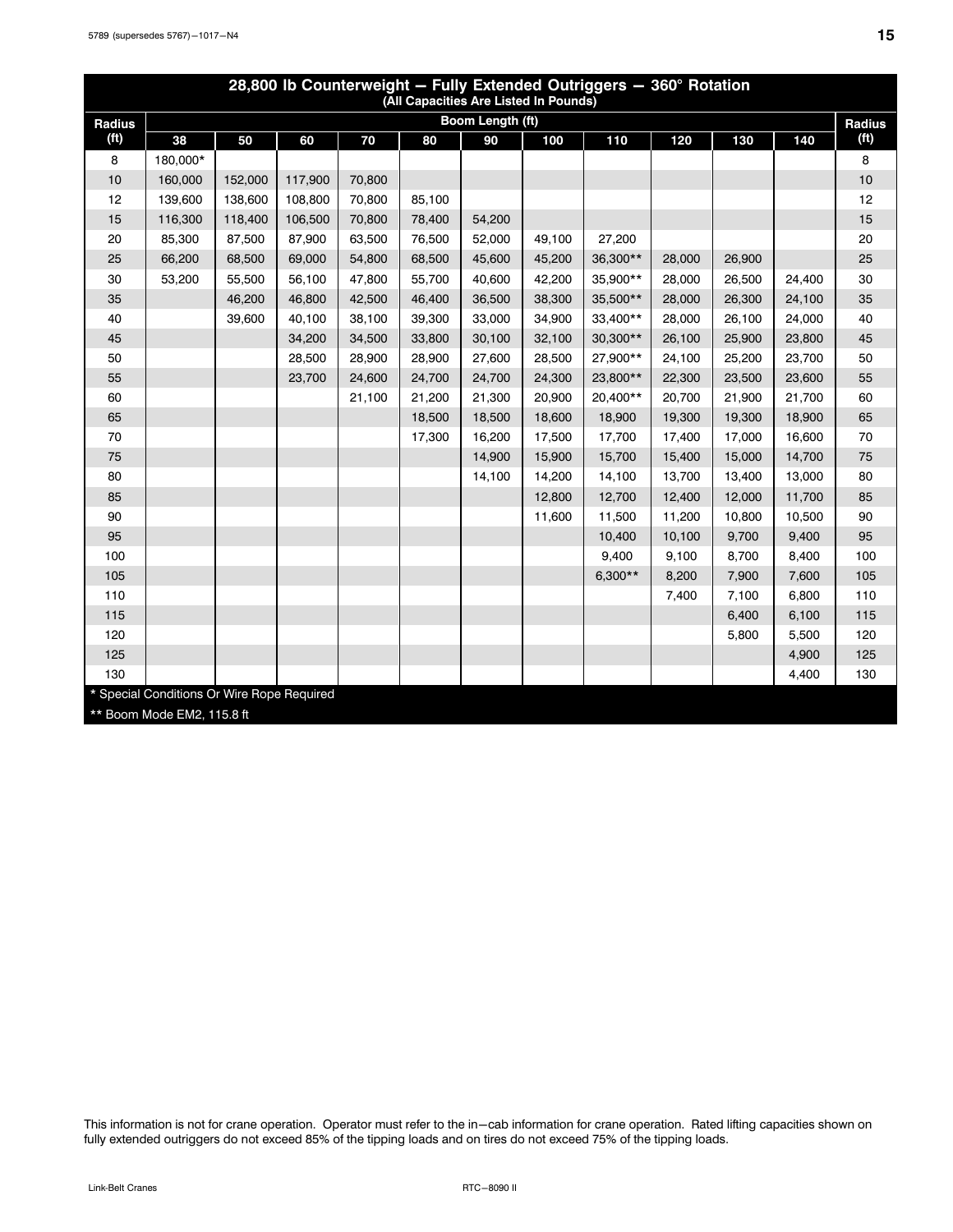# <span id="page-19-0"></span>**Fly Attachment Lift Capacity Charts - Optional**

| 19,200 lb Counterweight - Fully Extended Outriggers - 360° Rotation<br>(All Capacities Are Listed In Pounds) |        |                                          |       |       |                   |        |                                           |       |       |  |  |
|--------------------------------------------------------------------------------------------------------------|--------|------------------------------------------|-------|-------|-------------------|--------|-------------------------------------------|-------|-------|--|--|
|                                                                                                              |        | 140 ft Main Boom Length<br>2° Fly Offset |       |       |                   |        | 140 ft Main Boom Length<br>15° Fly Offset |       |       |  |  |
| Radius                                                                                                       |        | Fly Length (ft)                          |       |       | Radius            |        | Fly Length (ft)                           |       |       |  |  |
| (f <sup>t</sup> )                                                                                            | 35     | 58                                       | 74    | 90    | (f <sup>t</sup> ) | 35     | 58                                        | 74    | 90    |  |  |
| 35                                                                                                           | 12,100 |                                          |       |       | 35                |        |                                           |       |       |  |  |
| 40                                                                                                           | 12,100 |                                          |       |       | 40                |        |                                           |       |       |  |  |
| 45                                                                                                           | 12,100 | 8,500                                    |       |       | 45                | 11,500 |                                           |       |       |  |  |
| 50                                                                                                           | 12,100 | 8,400                                    | 6,600 |       | 50                | 11,400 |                                           |       |       |  |  |
| 55                                                                                                           | 12,100 | 8,300                                    | 6,600 | 5,200 | 55                | 11,200 |                                           |       |       |  |  |
| 60                                                                                                           | 12,100 | 8,100                                    | 6,600 | 5,200 | 60                | 11,000 | 7,200                                     |       |       |  |  |
| 65                                                                                                           | 11,900 | 8,000                                    | 6,600 | 5,200 | 65                | 10,800 | 7,000                                     | 6,300 |       |  |  |
| 70                                                                                                           | 11,700 | 7,800                                    | 6,600 | 5,200 | 70                | 10,600 | 6,800                                     | 6,000 | 4,800 |  |  |
| 75                                                                                                           | 11,500 | 7,700                                    | 6,600 | 5,100 | 75                | 10,400 | 6,700                                     | 5,700 | 4,500 |  |  |
| 80                                                                                                           | 10,900 | 7,500                                    | 6,400 | 4,800 | 80                | 10,200 | 6,500                                     | 5,400 | 4,200 |  |  |
| 85                                                                                                           | 9,600  | 7,300                                    | 6,000 | 4,500 | 85                | 10,000 | 6,300                                     | 5,100 | 4,000 |  |  |
| 90                                                                                                           | 8,500  | 7,100                                    | 5,700 | 4,200 | 90                | 9,100  | 6,200                                     | 4,900 | 3,700 |  |  |
| 95                                                                                                           | 7,600  | 6,900                                    | 5,400 | 4,000 | 95                | 8,100  | 6,000                                     | 4,600 | 3,500 |  |  |
| 100                                                                                                          | 6,700  | 6,700                                    | 5,100 | 3,700 | 100               | 7,200  | 5,900                                     | 4,400 | 3,300 |  |  |
| 105                                                                                                          | 6,000  | 6,400                                    | 4,900 | 3,500 | 105               | 6,400  | 5,700                                     | 4,200 | 3,100 |  |  |
| 110                                                                                                          | 5,300  | 5,700                                    | 4,700 | 3,300 | 110               | 5,700  | 5,600                                     | 4,100 | 3,000 |  |  |
| 115                                                                                                          | 4,700  | 5,100                                    | 4,500 | 3,200 | 115               | 5,000  | 5,500                                     | 3,900 | 2,800 |  |  |
| 120                                                                                                          | 4,100  | 4,500                                    | 4,300 | 3,000 | 120               | 4,400  | 5,100                                     | 3,700 | 2,700 |  |  |
| 125                                                                                                          | 3,600  | 4,000                                    | 3,900 | 2,800 | 125               | 3,900  | 4,500                                     | 3,600 | 2,500 |  |  |
| 130                                                                                                          | 3,100  | 3,600                                    | 3,500 | 2,700 | 130               | 3,400  | 4,000                                     | 3,500 | 2,400 |  |  |
| 135                                                                                                          | 2,700  | 3,100                                    | 3,000 | 2,500 | 135               | 3,000  | 3,600                                     | 3,300 | 2,300 |  |  |
| 140                                                                                                          | 2,300  | 2,700                                    | 2,600 | 2,400 | 140               | 2,500  | 3,100                                     | 3,000 | 2,200 |  |  |
| 145                                                                                                          | 2,000  | 2,400                                    | 2,300 | 2,200 | 145               | 2,200  | 2,700                                     | 2,600 | 2,100 |  |  |
| 150                                                                                                          | 1,700  | 2,000                                    | 1,900 | 1,900 | 150               | 1,800  | 2,400                                     | 2,200 | 2,000 |  |  |
| 155                                                                                                          | 1,400  | 1,700                                    | 1,600 | 1,600 | 155               | 1,500  | 2,000                                     | 1,900 | 1,900 |  |  |
| 160                                                                                                          | 1,100  | 1,400                                    | 1,300 | 1,300 | 160               | 1,200  | 1,700                                     | 1,600 | 1,600 |  |  |
| 165                                                                                                          | 800    | 1,200                                    | 1,000 | 1,000 | 165               | 900    | 1,400                                     | 1,300 | 1,300 |  |  |
| 170                                                                                                          |        | 900                                      |       |       | 170               |        | 1,100                                     | 1,000 | 1,000 |  |  |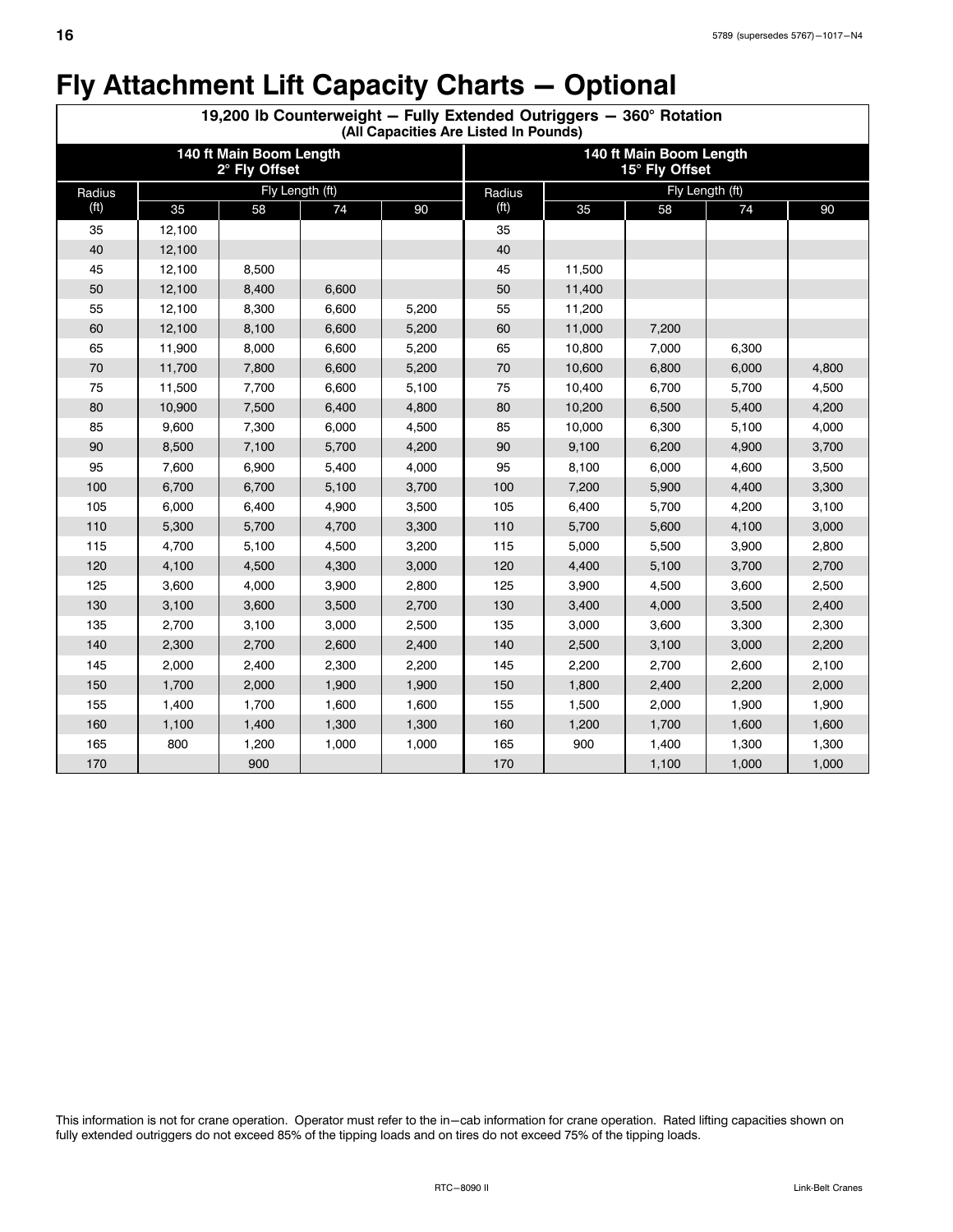<span id="page-20-0"></span>

| 19,200 lb Counterweight - Fully Extended Outriggers - 360° Rotation<br>(All Capacities Are Listed In Pounds) |        |                                           |       |       |                   |       |                                           |                 |       |  |  |  |
|--------------------------------------------------------------------------------------------------------------|--------|-------------------------------------------|-------|-------|-------------------|-------|-------------------------------------------|-----------------|-------|--|--|--|
|                                                                                                              |        | 140 ft Main Boom Length<br>30° Fly Offset |       |       |                   |       | 140 ft Main Boom Length<br>45° Fly Offset |                 |       |  |  |  |
| Radius                                                                                                       |        | Fly Length (ft)                           |       |       | Radius            |       |                                           | Fly Length (ft) |       |  |  |  |
| (f <sup>t</sup> )                                                                                            | 35     | 58                                        | 74    | 90    | (f <sup>t</sup> ) | 35    | 58                                        | 74              | 90    |  |  |  |
| 40                                                                                                           |        |                                           |       |       | 40                |       |                                           |                 |       |  |  |  |
| 45                                                                                                           |        |                                           |       |       | 45                |       |                                           |                 |       |  |  |  |
| 50                                                                                                           |        |                                           |       |       | 50                |       |                                           |                 |       |  |  |  |
| 55                                                                                                           | 10,000 |                                           |       |       | 55                |       |                                           |                 |       |  |  |  |
| 60                                                                                                           | 9,800  |                                           |       |       | 60                |       |                                           |                 |       |  |  |  |
| 65                                                                                                           | 9,700  |                                           |       |       | 65                | 8,800 |                                           |                 |       |  |  |  |
| 70                                                                                                           | 9,500  |                                           |       |       | 70                | 8,800 |                                           |                 |       |  |  |  |
| 75                                                                                                           | 9,400  | 5,700                                     | 4,600 |       | 75                | 8,700 |                                           |                 |       |  |  |  |
| 80                                                                                                           | 9,200  | 5,600                                     | 4,400 | 3,600 | 80                | 8,600 |                                           |                 |       |  |  |  |
| 85                                                                                                           | 9,100  | 5,500                                     | 4,200 | 3,400 | 85                | 8,600 | 4,900                                     | 3,700           |       |  |  |  |
| 90                                                                                                           | 9,000  | 5,400                                     | 4,100 | 3,200 | 90                | 8,500 | 4,900                                     | 3,500           | 2,900 |  |  |  |
| 95                                                                                                           | 8,500  | 5,300                                     | 3,900 | 3,000 | 95                | 8,400 | 4,800                                     | 3,400           | 2,700 |  |  |  |
| 100                                                                                                          | 7,600  | 5,200                                     | 3,700 | 2,900 | 100               | 7,900 | 4,800                                     | 3,300           | 2,600 |  |  |  |
| 105                                                                                                          | 6,800  | 5,100                                     | 3,600 | 2,700 | 105               | 7,000 | 4,700                                     | 3,200           | 2,400 |  |  |  |
| 110                                                                                                          | 6,000  | 5,000                                     | 3,500 | 2,600 | 110               | 6,200 | 4,700                                     | 3,100           | 2,300 |  |  |  |
| 115                                                                                                          | 5,300  | 4,900                                     | 3,300 | 2,400 | 115               | 5,500 | 4,700                                     | 3,000           | 2,200 |  |  |  |
| 120                                                                                                          | 4,700  | 4,800                                     | 3,200 | 2,300 | 120               | 4,900 | 4,600                                     | 2,900           | 2,100 |  |  |  |
| 125                                                                                                          | 4,100  | 4,700                                     | 3,100 | 2,200 | 125               | 4,300 | 4,500                                     | 2,800           | 2,000 |  |  |  |
| 130                                                                                                          | 3,600  | 4,500                                     | 3,000 | 2,100 | 130               | 3,700 | 4,400                                     | 2,700           | 1,900 |  |  |  |
| 135                                                                                                          | 3,100  | 4,000                                     | 2,900 | 2,000 | 135               | 3,200 | 4,300                                     | 2,700           | 1,800 |  |  |  |
| 140                                                                                                          | 2,700  | 3,500                                     | 2,800 | 1,900 | 140               |       | 3,700                                     | 2,600           | 1,800 |  |  |  |
| 145                                                                                                          | 2,300  | 3,100                                     | 2,800 | 1,800 | 145               |       | 3,300                                     | 2,600           | 1,700 |  |  |  |
| 150                                                                                                          | 1,900  | 2,700                                     | 2,600 | 1,700 | 150               |       | 2,800                                     | 2,500           | 1,600 |  |  |  |
| 155                                                                                                          | 1,500  | 2,300                                     | 2,200 | 1,700 | 155               |       | 2,400                                     | 2,400           | 1,600 |  |  |  |
| 160                                                                                                          |        | 1,900                                     | 1,900 | 1,600 | 160               |       | 2,000                                     | 2,100           | 1,500 |  |  |  |
| 165                                                                                                          |        | 1,600                                     | 1,500 | 1,500 | 165               |       |                                           | 1,700           | 1,500 |  |  |  |
| 170                                                                                                          |        | 1,300                                     | 1,200 | 1,300 | 170               |       |                                           | 1,300           | 1,400 |  |  |  |
| 175                                                                                                          |        | 900                                       | 900   | 1,000 | 175               |       |                                           |                 | 1,100 |  |  |  |

## 19,200 lb Counterweight - Fully Extended Outriggers - 360° Rotation

This information is not for crane operation. Operator must refer to the in-cab information for crane operation. Rated lifting capacities shown on fully extended outriggers do not exceed 85% of the tipping loads and on tires do not exceed 75% of the tipping loads.

Ē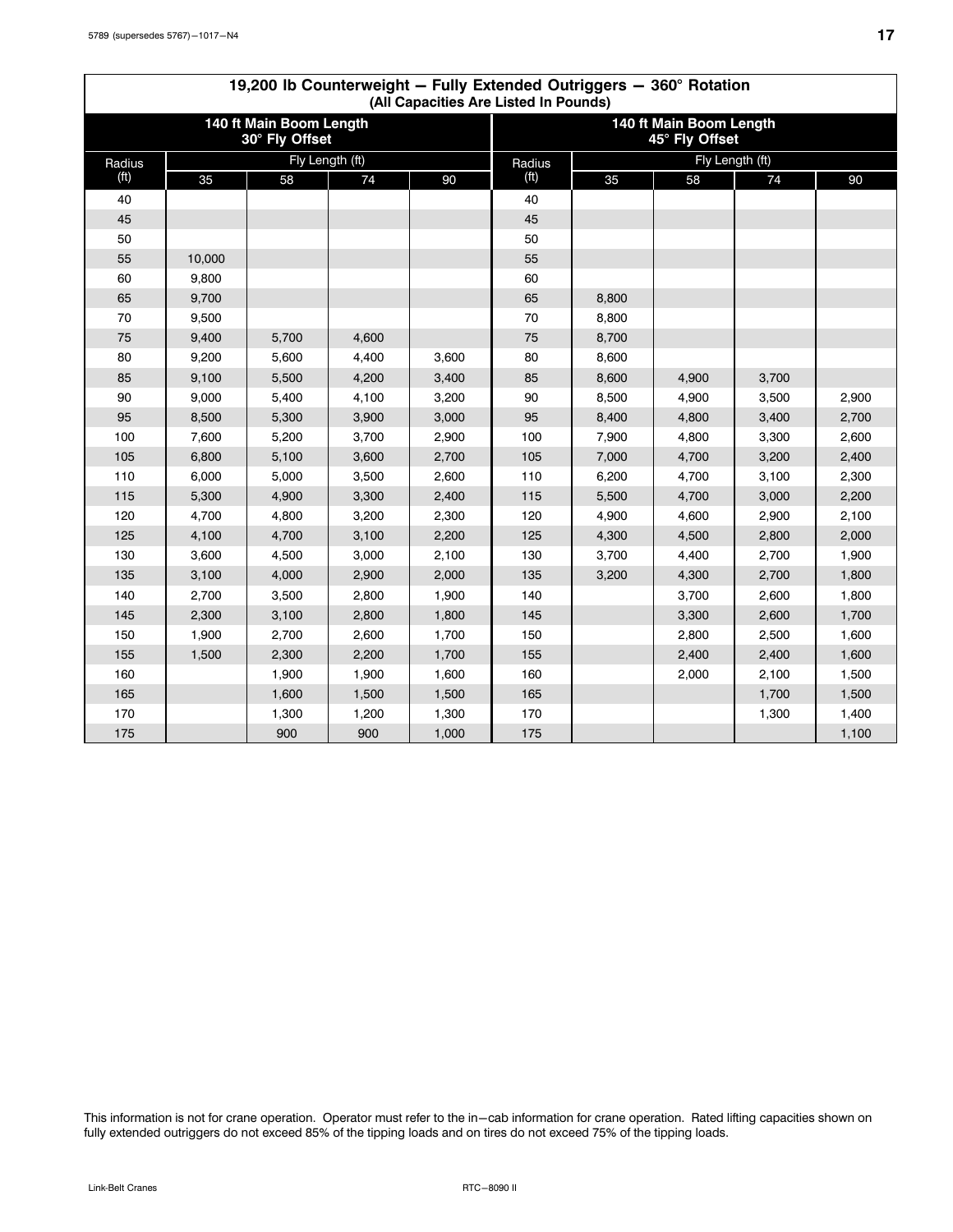|                   | 28,800 lb Counterweight - Fully Extended Outriggers - 360° Rotation<br>(All Capacities Are Listed In Pounds) |                                          |       |       |                   |        |                                           |       |       |  |  |  |
|-------------------|--------------------------------------------------------------------------------------------------------------|------------------------------------------|-------|-------|-------------------|--------|-------------------------------------------|-------|-------|--|--|--|
|                   |                                                                                                              | 140 ft Main Boom Length<br>2° Fly Offset |       |       |                   |        | 140 ft Main Boom Length<br>15° Fly Offset |       |       |  |  |  |
| Radius            |                                                                                                              | Fly Length (ft)                          |       |       | Radius            |        | Fly Length (ft)                           |       |       |  |  |  |
| (f <sup>t</sup> ) | 35                                                                                                           | 58                                       | 74    | 90    | (f <sup>t</sup> ) | 35     | 58                                        | 74    | 90    |  |  |  |
| 35                | 12,100                                                                                                       |                                          |       |       | 35                |        |                                           |       |       |  |  |  |
| 40                | 12,100                                                                                                       |                                          |       |       | 40                |        |                                           |       |       |  |  |  |
| 45                | 12,100                                                                                                       | 8,500                                    |       |       | 45                | 11,500 |                                           |       |       |  |  |  |
| 50                | 12,100                                                                                                       | 8,400                                    | 6,600 |       | 50                | 11,400 |                                           |       |       |  |  |  |
| 55                | 12,100                                                                                                       | 8,300                                    | 6,600 | 5,200 | 55                | 11,200 |                                           |       |       |  |  |  |
| 60                | 12,100                                                                                                       | 8,100                                    | 6,600 | 5,200 | 60                | 11,000 | 7,200                                     |       |       |  |  |  |
| 65                | 11,900                                                                                                       | 8,000                                    | 6,600 | 5,200 | 65                | 10,800 | 7,000                                     | 6,300 |       |  |  |  |
| 70                | 11,700                                                                                                       | 7,800                                    | 6,600 | 5,200 | 70                | 10,600 | 6,800                                     | 6,000 | 4,800 |  |  |  |
| 75                | 11,500                                                                                                       | 7,700                                    | 6,600 | 5,100 | 75                | 10,400 | 6,700                                     | 5,700 | 4,500 |  |  |  |
| 80                | 11,300                                                                                                       | 7,500                                    | 6,400 | 4,800 | 80                | 10,200 | 6,500                                     | 5,400 | 4,200 |  |  |  |
| 85                | 11,000                                                                                                       | 7,300                                    | 6,000 | 4,500 | 85                | 10,000 | 6,300                                     | 5,100 | 4,000 |  |  |  |
| 90                | 10,500                                                                                                       | 7,100                                    | 5,700 | 4,200 | 90                | 9,700  | 6,200                                     | 4,900 | 3,700 |  |  |  |
| 95                | 10,000                                                                                                       | 6,900                                    | 5,400 | 4,000 | 95                | 9,400  | 6,000                                     | 4,600 | 3,500 |  |  |  |
| 100               | 9,000                                                                                                        | 6,700                                    | 5,100 | 3,700 | 100               | 9,000  | 5,900                                     | 4,400 | 3,300 |  |  |  |
| 105               | 8,100                                                                                                        | 6,500                                    | 4,900 | 3,500 | 105               | 8,500  | 5,700                                     | 4,200 | 3,100 |  |  |  |
| 110               | 7,300                                                                                                        | 6,300                                    | 4,700 | 3,300 | 110               | 7,700  | 5,600                                     | 4,100 | 3,000 |  |  |  |
| 115               | 6,600                                                                                                        | 6,000                                    | 4,500 | 3,200 | 115               | 7,000  | 5,500                                     | 3,900 | 2,800 |  |  |  |
| 120               | 6,000                                                                                                        | 5,800                                    | 4,300 | 3,000 | 120               | 6,300  | 5,300                                     | 3,700 | 2,700 |  |  |  |
| 125               | 5,400                                                                                                        | 5,600                                    | 4,100 | 2,800 | 125               | 5,700  | 5,100                                     | 3,600 | 2,500 |  |  |  |
| 130               | 4,800                                                                                                        | 5,300                                    | 3,900 | 2,700 | 130               | 5,100  | 4,900                                     | 3,500 | 2,400 |  |  |  |
| 135               | 4,400                                                                                                        | 4,800                                    | 3,800 | 2,500 | 135               | 4,600  | 4,700                                     | 3,300 | 2,300 |  |  |  |
| 140               | 3,900                                                                                                        | 4,300                                    | 3,600 | 2,400 | 140               | 4,100  | 4,600                                     | 3,200 | 2,200 |  |  |  |
| 145               | 3,500                                                                                                        | 3,900                                    | 3,500 | 2,300 | 145               | 3,700  | 4,200                                     | 3,100 | 2,100 |  |  |  |
| 150               | 3,100                                                                                                        | 3,500                                    | 3,400 | 2,200 | 150               | 3,300  | 3,800                                     | 3,000 | 2,000 |  |  |  |
| 155               | 2,700                                                                                                        | 3,100                                    | 3,000 | 2,100 | 155               | 2,900  | 3,400                                     | 2,900 | 1,900 |  |  |  |
| 160               | 2,400                                                                                                        | 2,800                                    | 2,600 | 2,000 | 160               | 2,500  | 3,100                                     | 2,800 | 1,800 |  |  |  |
| 165               | 2,100                                                                                                        | 2,500                                    | 2,300 | 1,900 | 165               | 2,200  | 2,700                                     | 2,600 | 1,700 |  |  |  |
| 170               |                                                                                                              | 2,200                                    | 2,000 | 1,800 | 170               |        | 2,400                                     | 2,300 | 1,600 |  |  |  |
| 175               |                                                                                                              | 1,900                                    | 1,800 | 1,700 | 175               |        | 2,100                                     | 2,000 | 1,600 |  |  |  |
| 180               |                                                                                                              | 1,700                                    | 1,500 | 1,500 | 180               |        | 1,800                                     | 1,700 | 1,500 |  |  |  |
| 185               |                                                                                                              | 1,400                                    | 1,200 | 1,200 | 185               |        | 1,500                                     | 1,400 | 1,400 |  |  |  |
| 190               |                                                                                                              | 1,200                                    | 1,000 | 1,000 | 190               |        |                                           | 1,200 | 1,200 |  |  |  |
| 195               |                                                                                                              |                                          |       |       | 195               |        |                                           | 900   | 900   |  |  |  |

# **28,800 lb Counterweight - Fully Extended Outriggers - 360° Rotation**

This information is not for crane operation. Operator must refer to the in-cab information for crane operation. Rated lifting capacities shown on fully extended outriggers do not exceed 85% of the tipping loads and on tires do not exceed 75% of the tipping loads.

<span id="page-21-0"></span> $\Gamma$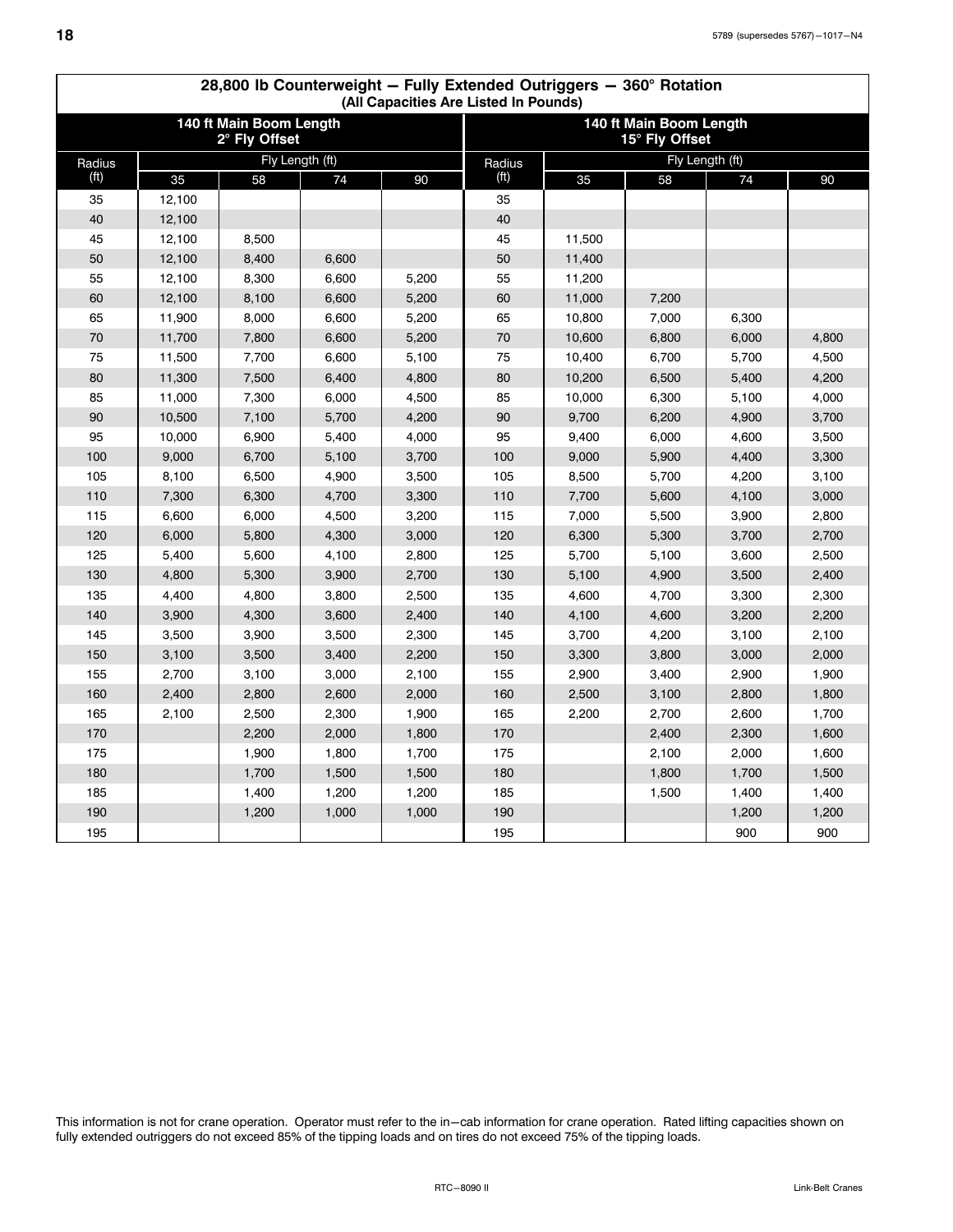Г

<span id="page-22-0"></span>

|                   | 28,800 lb Counterweight - Fully Extended Outriggers - 360° Rotation<br>(All Capacities Are Listed In Pounds) |                                           |       |       |                   |       |                                           |                 |       |  |  |  |
|-------------------|--------------------------------------------------------------------------------------------------------------|-------------------------------------------|-------|-------|-------------------|-------|-------------------------------------------|-----------------|-------|--|--|--|
|                   |                                                                                                              | 140 ft Main Boom Length<br>30° Fly Offset |       |       |                   |       | 140 ft Main Boom Length<br>45° Fly Offset |                 |       |  |  |  |
| Radius            |                                                                                                              | Fly Length (ft)                           |       |       | Radius            |       |                                           | Fly Length (ft) |       |  |  |  |
| (f <sup>t</sup> ) | 35                                                                                                           | 58                                        | 74    | 90    | (f <sup>t</sup> ) | 35    | 58                                        | 74              | 90    |  |  |  |
| 40                |                                                                                                              |                                           |       |       | 40                |       |                                           |                 |       |  |  |  |
| 45                |                                                                                                              |                                           |       |       | 45                |       |                                           |                 |       |  |  |  |
| 50                |                                                                                                              |                                           |       |       | 50                |       |                                           |                 |       |  |  |  |
| 55                | 10,000                                                                                                       |                                           |       |       | 55                |       |                                           |                 |       |  |  |  |
| 60                | 9,800                                                                                                        |                                           |       |       | 60                |       |                                           |                 |       |  |  |  |
| 65                | 9,700                                                                                                        |                                           |       |       | 65                | 8,800 |                                           |                 |       |  |  |  |
| 70                | 9,500                                                                                                        |                                           |       |       | 70                | 8,800 |                                           |                 |       |  |  |  |
| 75                | 9,400                                                                                                        | 5,700                                     | 4,600 |       | 75                | 8,700 |                                           |                 |       |  |  |  |
| 80                | 9,200                                                                                                        | 5,600                                     | 4,400 | 3,600 | 80                | 8,600 |                                           |                 |       |  |  |  |
| 85                | 9,100                                                                                                        | 5,500                                     | 4,200 | 3,400 | 85                | 8,600 | 4,900                                     | 3,700           |       |  |  |  |
| 90                | 9,000                                                                                                        | 5,400                                     | 4,100 | 3,200 | 90                | 8,500 | 4,900                                     | 3,500           | 2,900 |  |  |  |
| 95                | 8,800                                                                                                        | 5,300                                     | 3,900 | 3,000 | 95                | 8,400 | 4,800                                     | 3,400           | 2,700 |  |  |  |
| 100               | 8,500                                                                                                        | 5,200                                     | 3,700 | 2,900 | 100               | 8,200 | 4,800                                     | 3,300           | 2,600 |  |  |  |
| 105               | 8,200                                                                                                        | 5,100                                     | 3,600 | 2,700 | 105               | 8,000 | 4,700                                     | 3,200           | 2,400 |  |  |  |
| 110               | 8,000                                                                                                        | 5,000                                     | 3,500 | 2,600 | 110               | 7,700 | 4,700                                     | 3,100           | 2,300 |  |  |  |
| 115               | 7,300                                                                                                        | 4,900                                     | 3,300 | 2,400 | 115               | 7,500 | 4,700                                     | 3,000           | 2,200 |  |  |  |
| 120               | 6,600                                                                                                        | 4,800                                     | 3,200 | 2,300 | 120               | 6,700 | 4,600                                     | 2,900           | 2,100 |  |  |  |
| 125               | 5,900                                                                                                        | 4,700                                     | 3,100 | 2,200 | 125               | 6,000 | 4,500                                     | 2,800           | 2,000 |  |  |  |
| 130               | 5,300                                                                                                        | 4,500                                     | 3,000 | 2,100 | 130               | 5,400 | 4,400                                     | 2,700           | 1,900 |  |  |  |
| 135               | 4,800                                                                                                        | 4,400                                     | 2,900 | 2,000 | 135               | 4,800 | 4,300                                     | 2,700           | 1,800 |  |  |  |
| 140               | 4,300                                                                                                        | 4,300                                     | 2,800 | 1,900 | 140               |       | 4,200                                     | 2,600           | 1,800 |  |  |  |
| 145               | 3,800                                                                                                        | 4,200                                     | 2,800 | 1,800 | 145               |       | 4,100                                     | 2,600           | 1,700 |  |  |  |
| 150               | 3,300                                                                                                        | 4,100                                     | 2,700 | 1,700 | 150               |       | 4,000                                     | 2,500           | 1,600 |  |  |  |
| 155               | 2,900                                                                                                        | 3,700                                     | 2,600 | 1,700 | 155               |       | 3,800                                     | 2,500           | 1,600 |  |  |  |
| 160               |                                                                                                              | 3,300                                     | 2,600 | 1,600 | 160               |       | 3,300                                     | 2,500           | 1,500 |  |  |  |
| 165               |                                                                                                              | 2,900                                     | 2,500 | 1,500 | 165               |       | 2,900                                     | 2,500           | 1,500 |  |  |  |
| 170               |                                                                                                              | 2,500                                     | 2,500 | 1,500 | 170               |       |                                           | 2,500           | 1,400 |  |  |  |
| 175               |                                                                                                              | 2,200                                     | 2,200 | 1,400 | 175               |       |                                           | 2,200           | 1,400 |  |  |  |
| 180               |                                                                                                              | 1,800                                     | 1,800 | 1,400 | 180               |       |                                           |                 | 1,400 |  |  |  |
| 185               |                                                                                                              |                                           | 1,500 | 1,400 | 185               |       |                                           |                 | 1,400 |  |  |  |
| 190               |                                                                                                              |                                           | 1,300 | 1,300 | 190               |       |                                           |                 | 1,400 |  |  |  |
| 195               |                                                                                                              |                                           | 1,000 | 1,100 | 195               |       |                                           |                 |       |  |  |  |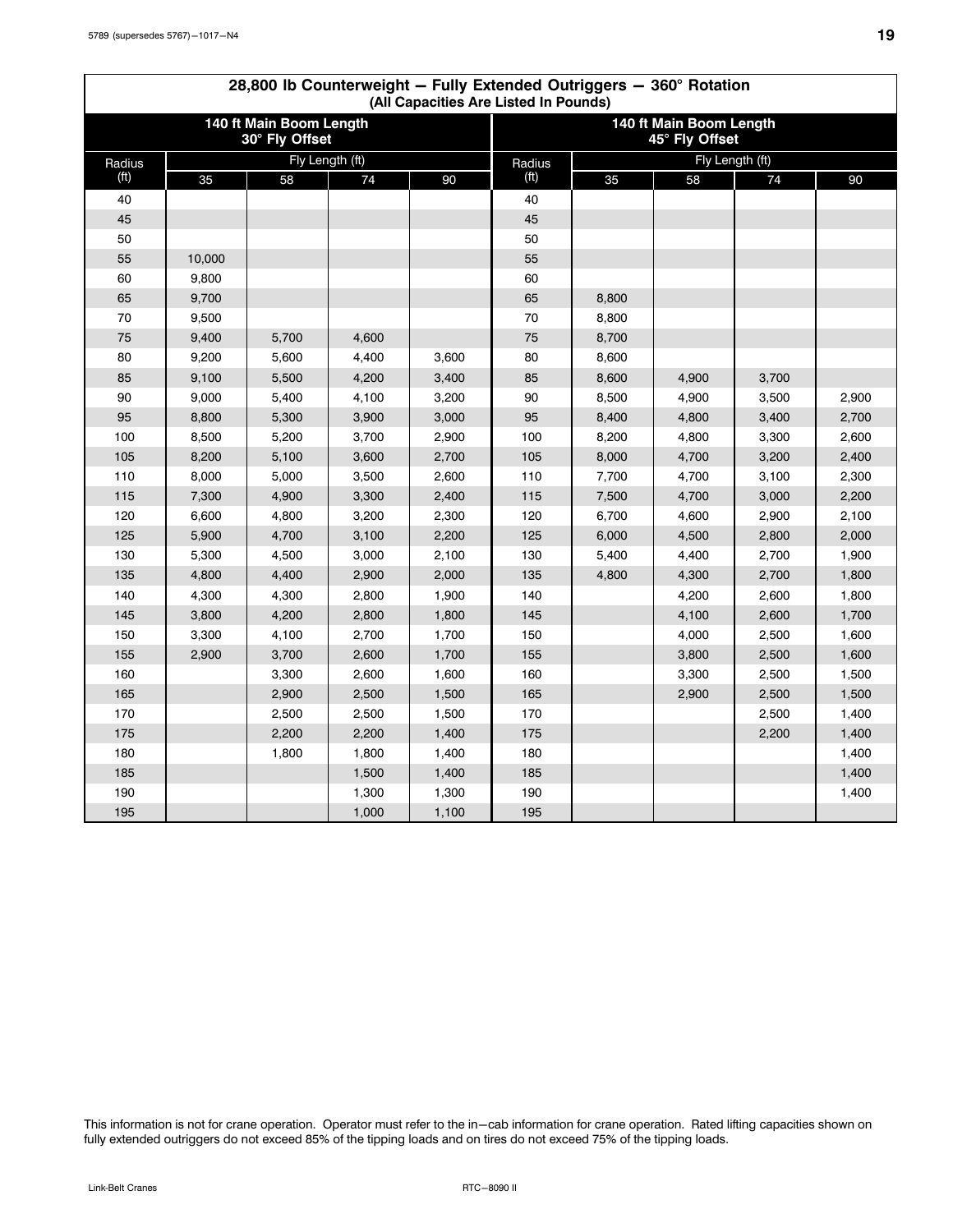<span id="page-23-0"></span>

|  |  |  | <b>Main Boom Lift Capacity Charts - 75% - Metric</b> |  |  |
|--|--|--|------------------------------------------------------|--|--|
|--|--|--|------------------------------------------------------|--|--|

|                      | 8.8t Counterweight - Fully Extended Outriggers - 360° Rotation<br>(All Capacities Are Listed In Kilograms) |                                              |                  |        |                   |                 |         |         |                  |         |         |                |
|----------------------|------------------------------------------------------------------------------------------------------------|----------------------------------------------|------------------|--------|-------------------|-----------------|---------|---------|------------------|---------|---------|----------------|
|                      |                                                                                                            |                                              |                  |        |                   | Boom Length (m) |         |         |                  |         |         |                |
| <b>Radius</b><br>(m) | 11.58                                                                                                      | $15.2 -$<br>15.5                             | $18.3 -$<br>19.4 | 21.3   | $23.32 -$<br>24.4 | 27.4            | 30.5    | 33.5    | $35.3 -$<br>36.6 | 39.6    | 42.67   | Radius<br>(m)  |
| 2.5                  | 80 000*                                                                                                    |                                              |                  |        |                   |                 |         |         |                  |         |         | 2.5            |
| 3                    | 72 550                                                                                                     | 69 500                                       | 53 450           | 32 100 |                   |                 |         |         |                  |         |         | 3              |
| 3.5                  | 64 300                                                                                                     | 64 250                                       | 50 350           | 32 100 |                   |                 |         |         |                  |         |         | 3.5            |
| $\overline{4}$       | 57 150                                                                                                     | 58 050                                       | 48 900           | 32 100 | 37 400            |                 |         |         |                  |         |         | $\overline{4}$ |
| 4.5                  | 50 500                                                                                                     | 51 500                                       | 48 350           | 32 100 | 35 750            | 24 550          |         |         |                  |         |         | 4.5            |
| 5                    | 45 150                                                                                                     | 46 150                                       | 46 300           | 32 000 | 35 250            | 24 550          |         |         |                  |         |         | 5              |
| 6                    | 37 000                                                                                                     | 38 000                                       | 38 200           | 29 050 | 34 700            | 23 800          | 22 250  | 12 350  |                  |         |         | 6              |
| $\overline{7}$       | 31 050                                                                                                     | 32 100                                       | 32 300           | 26 450 | 32 050            | 21 800          | 21 150  | 12 3 50 |                  |         |         | $\overline{7}$ |
| 8                    | 26 550                                                                                                     | 27 600                                       | 27 850           | 24 000 | 27 650            | 20 100          | 20 100  | 16 400  | 12750            | 12 150  |         | 8              |
| 9                    | 23 000                                                                                                     | 24 050                                       | 24 300           | 21 950 | 24 100            | 18 600          | 19 350  | 16 250  | 12750            | 12 000  | 11 050  | 9              |
| 10                   |                                                                                                            | 20 350                                       | 20 900           | 20 300 | 20 300            | 17 300          | 18 100  | 16 100  | 12750            | 11 900  | 10 950  | $10$           |
| 12                   |                                                                                                            | 14 700                                       | 14 900           | 15 050 | 15 100            | 15 100          | 14 900  | 14 600  | 12750            | 11 800  | 10850   | 12             |
| 14                   |                                                                                                            |                                              | 11 250           | 11 400 | 11 450            | 11 450          | 11 250  | 11 550  | 11700            | 11 650  | 10750   | 14             |
| 16                   |                                                                                                            |                                              | 9 2 5 0          | 9600   | 9750              | 9 3 0 0         | 9800    | 9750    | 9 5 5 0          | 9 3 5 0 | 9 200   | 16             |
| 18                   |                                                                                                            |                                              |                  | 7750   | 7950              | 8 0 5 0         | 7950    | 7900    | 7750             | 7550    | 7 400   | 18             |
| 20                   |                                                                                                            |                                              |                  |        | 6 600             | 6650            | 6 600   | 6550    | 6 4 0 0          | 6 200   | 6 0 5 0 | 20             |
| 22                   |                                                                                                            |                                              |                  |        | 5 500             | 5 600           | 5 5 5 0 | 5 500   | 5 3 5 0          | 5 200   | 5 0 5 0 | 22             |
| 24                   |                                                                                                            |                                              |                  |        |                   | 4750            | 4700    | 4 6 5 0 | 4 500            | 4 3 5 0 | 4 200   | 24             |
| 26                   |                                                                                                            |                                              |                  |        |                   |                 | 4 0 0 0 | 3950    | 3800             | 3650    | 3500    | 26             |
| 28                   |                                                                                                            |                                              |                  |        |                   |                 | 3 4 0 0 | 3 3 5 0 | 3 200            | 3 0 5 0 | 2 9 0 0 | 28             |
| 30                   |                                                                                                            |                                              |                  |        |                   |                 |         | 2850    | 2700             | 2550    | 2 4 0 0 | 30             |
| 32                   |                                                                                                            |                                              |                  |        |                   |                 |         | 1 400   | 2 3 0 0          | 2 1 5 0 | 2 0 0 0 | 32             |
| 34                   |                                                                                                            |                                              |                  |        |                   |                 |         |         |                  | 1750    | 1 650   | 34             |
| 36                   |                                                                                                            |                                              |                  |        |                   |                 |         |         |                  | 1 4 5 0 | 1 300   | 36             |
| 38                   |                                                                                                            |                                              |                  |        |                   |                 |         |         |                  |         | 1 0 0 0 | 38             |
| 40                   |                                                                                                            |                                              |                  |        |                   |                 |         |         |                  |         | 750     | 40             |
|                      |                                                                                                            | * Special Conditions Or Wire Rope Required   |                  |        |                   |                 |         |         |                  |         |         |                |
|                      |                                                                                                            | <b>Capacities Depict Multiple Boom Modes</b> |                  |        |                   |                 |         |         |                  |         |         |                |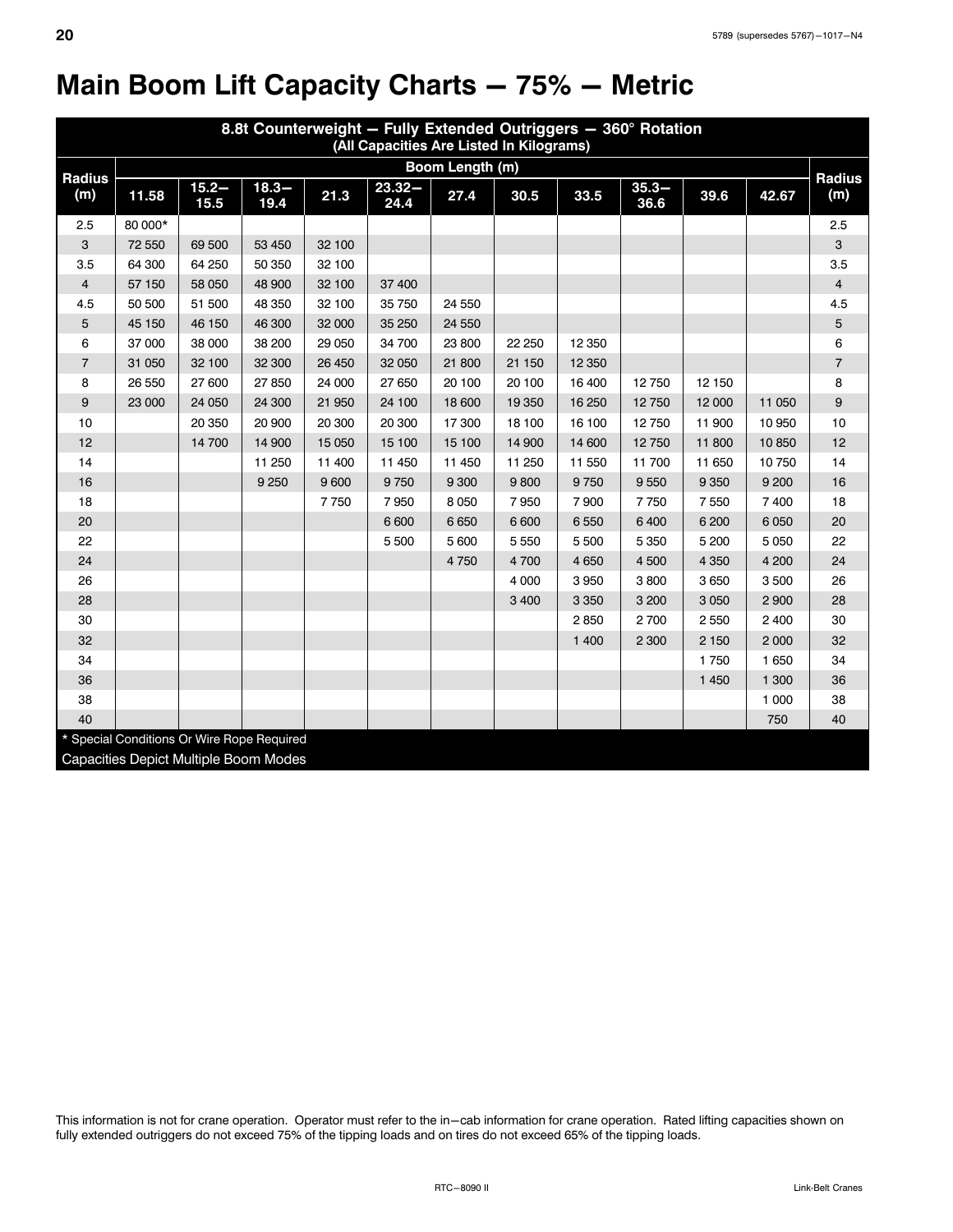<span id="page-24-0"></span>

| 8.8t Counterweight - On Tires - Stationary - Boom Centered Over Front Between Tire Tracks<br>(All Capacities Are Listed In Kilograms) |        |         |         |         |                 |         |         |         |                |  |  |
|---------------------------------------------------------------------------------------------------------------------------------------|--------|---------|---------|---------|-----------------|---------|---------|---------|----------------|--|--|
| <b>Radius</b>                                                                                                                         |        |         |         |         | Boom Length (m) |         |         |         | <b>Radius</b>  |  |  |
| (m)                                                                                                                                   | 11.58  | 15.2    | 18.3    | 21.3    | 24.4            | 27.4    | 30.5    | 33.5    | (m)            |  |  |
| 4.5                                                                                                                                   | 25 100 |         |         |         |                 |         |         |         | 4.5            |  |  |
| 5                                                                                                                                     | 23 150 |         |         |         |                 |         |         |         | 5              |  |  |
| 6                                                                                                                                     | 19 900 |         |         |         |                 |         |         |         | 6              |  |  |
| $\overline{7}$                                                                                                                        | 17050  | 18 450  |         |         |                 |         |         |         | $\overline{7}$ |  |  |
| 8                                                                                                                                     | 13 250 | 14 800  |         |         |                 |         |         |         | 8              |  |  |
| 9                                                                                                                                     | 10 550 | 12 000  | 12700   |         |                 |         |         |         | 9              |  |  |
| 10                                                                                                                                    |        | 9950    | 10 650  | 10 950  |                 |         |         |         | 10             |  |  |
| 12                                                                                                                                    |        | 7 0 5 0 | 7750    | 8 100   | 8 2 5 0         |         |         |         | 12             |  |  |
| 14                                                                                                                                    |        |         | 5800    | 6 1 5 0 | 6 3 5 0         | 6400    |         |         | 14             |  |  |
| 16                                                                                                                                    |        |         | 4 4 5 0 | 4 800   | 5 0 0 0         | 5 100   | 5 0 5 0 |         | 16             |  |  |
| 18                                                                                                                                    |        |         |         | 3750    | 3950            | 4 0 5 0 | 4 0 5 0 | 4 0 0 0 | 18             |  |  |
| 20                                                                                                                                    |        |         |         |         | 3 1 5 0         | 3 2 5 0 | 3 200   | 3 200   | 20             |  |  |
| 22                                                                                                                                    |        |         |         |         | 2 500           | 2600    | 2600    | 2 5 5 0 | 22             |  |  |
| 24                                                                                                                                    |        |         |         |         |                 | 2 100   | 2 0 5 0 | 2 0 5 0 | 24             |  |  |
| 26                                                                                                                                    |        |         |         |         |                 |         | 1650    | 1 600   | 26             |  |  |
| 28                                                                                                                                    |        |         |         |         |                 |         | 1 2 5 0 | 1 250   | 28             |  |  |
| 30                                                                                                                                    |        |         |         |         |                 |         |         | 950     | 30             |  |  |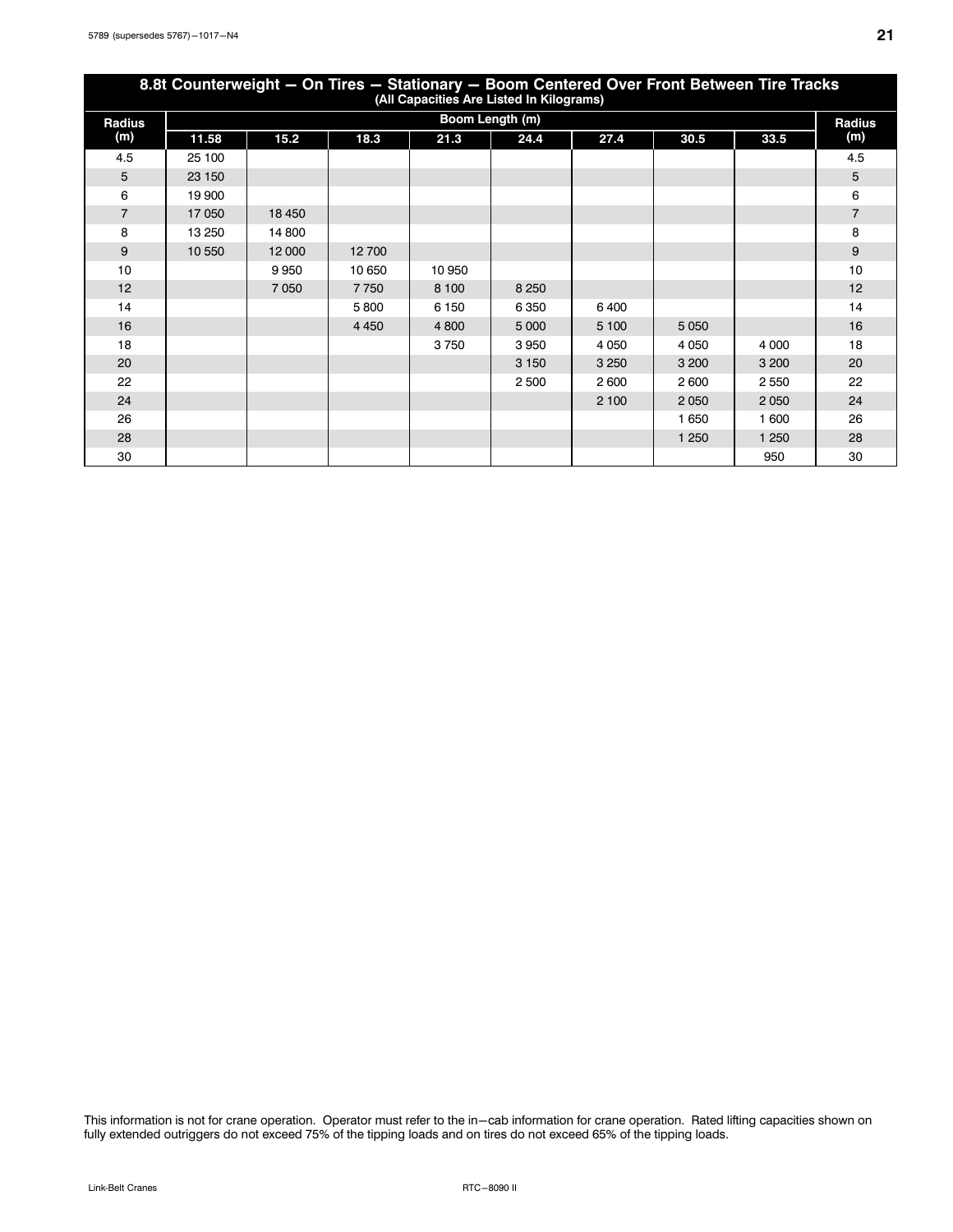<span id="page-25-0"></span>

| 8.8t Counterweight - On Tires - Pick & Carry (Creep) - Boom Centered Over Front<br>(All Capacities Are Listed In Kilograms) |        |         |         |         |                 |         |         |         |                |  |
|-----------------------------------------------------------------------------------------------------------------------------|--------|---------|---------|---------|-----------------|---------|---------|---------|----------------|--|
| <b>Radius</b>                                                                                                               |        |         |         |         | Boom Length (m) |         |         |         | <b>Radius</b>  |  |
| (m)                                                                                                                         | 11.58  | 15.2    | 18.3    | 21.3    | 24.4            | 27.4    | 30.5    | 33.5    | (m)            |  |
| 4.5                                                                                                                         | 24 000 |         |         |         |                 |         |         |         | 4.5            |  |
| 5                                                                                                                           | 21 900 |         |         |         |                 |         |         |         | 5              |  |
| 6                                                                                                                           | 18 450 |         |         |         |                 |         |         |         | 6              |  |
| $\overline{7}$                                                                                                              | 15 800 | 16850   |         |         |                 |         |         |         | $\overline{7}$ |  |
| 8                                                                                                                           | 13 250 | 14 700  |         |         |                 |         |         |         | 8              |  |
| 9                                                                                                                           | 10 550 | 12 000  | 12700   |         |                 |         |         |         | 9              |  |
| 10                                                                                                                          |        | 9950    | 10 650  | 10 950  |                 |         |         |         | 10             |  |
| 12                                                                                                                          |        | 7 0 5 0 | 7750    | 8 100   | 8 2 5 0         |         |         |         | 12             |  |
| 14                                                                                                                          |        |         | 5800    | 6 1 5 0 | 6 3 5 0         | 6400    |         |         | 14             |  |
| 16                                                                                                                          |        |         | 4 4 5 0 | 4 8 0 0 | 5 0 0 0         | 5 100   | 5 0 5 0 |         | 16             |  |
| 18                                                                                                                          |        |         |         | 3750    | 3 9 5 0         | 4 0 5 0 | 4 0 5 0 | 4 0 0 0 | 18             |  |
| 20                                                                                                                          |        |         |         |         | 3 1 5 0         | 3 2 5 0 | 3 2 0 0 | 3 200   | 20             |  |
| 22                                                                                                                          |        |         |         |         | 2 500           | 2600    | 2600    | 2 5 5 0 | 22             |  |
| 24                                                                                                                          |        |         |         |         |                 | 2 100   | 2 0 5 0 | 2050    | 24             |  |
| 26                                                                                                                          |        |         |         |         |                 |         | 1 650   | 1 600   | 26             |  |
| 28                                                                                                                          |        |         |         |         |                 |         | 1 250   | 1 250   | 28             |  |
| 30                                                                                                                          |        |         |         |         |                 |         |         | 950     | 30             |  |

| 8.8t Counterweight - On Tires - Stationary - 360° Rotation<br>(All Capacities Are Listed In Kilograms) |        |         |       |         |                 |       |       |       |               |  |  |
|--------------------------------------------------------------------------------------------------------|--------|---------|-------|---------|-----------------|-------|-------|-------|---------------|--|--|
| <b>Radius</b>                                                                                          |        |         |       |         | Boom Length (m) |       |       |       | <b>Radius</b> |  |  |
| (m)                                                                                                    | 11.58  | 15.2    | 18.3  | 21.3    | 24.4            | 27.4  | 30.5  | 33.5  | (m)           |  |  |
| 5                                                                                                      | 12 700 |         |       |         |                 |       |       |       | 5             |  |  |
| 6                                                                                                      | 9 100  |         |       |         |                 |       |       |       | 6             |  |  |
| $\overline{7}$                                                                                         | 6700   | 8 0 5 0 |       |         |                 |       |       |       |               |  |  |
| 8                                                                                                      | 4950   | 6 2 5 0 | 6950  |         |                 |       |       |       | 8             |  |  |
| 9                                                                                                      | 3650   | 4 9 5 0 | 5600  |         |                 |       |       |       | 9             |  |  |
| 10                                                                                                     |        | 3950    | 4 600 | 4 9 0 0 |                 |       |       |       | 10            |  |  |
| 12                                                                                                     |        | 2450    | 3 100 | 3 400   | 3600            |       |       |       | 12            |  |  |
| 14                                                                                                     |        |         | 2050  | 2 3 5 0 | 2 5 5 0         | 2600  |       |       | 14            |  |  |
| 16                                                                                                     |        |         | 300   | 1 600   | 1750            | 1850  | 1850  | 1800  | 16            |  |  |
| 18                                                                                                     |        |         |       | 1 000   | 1 1 5 0         | 1 250 | 1 250 | 1 200 | 18            |  |  |
| 20                                                                                                     |        |         |       |         | 700             | 800   | 800   | 750   | 20            |  |  |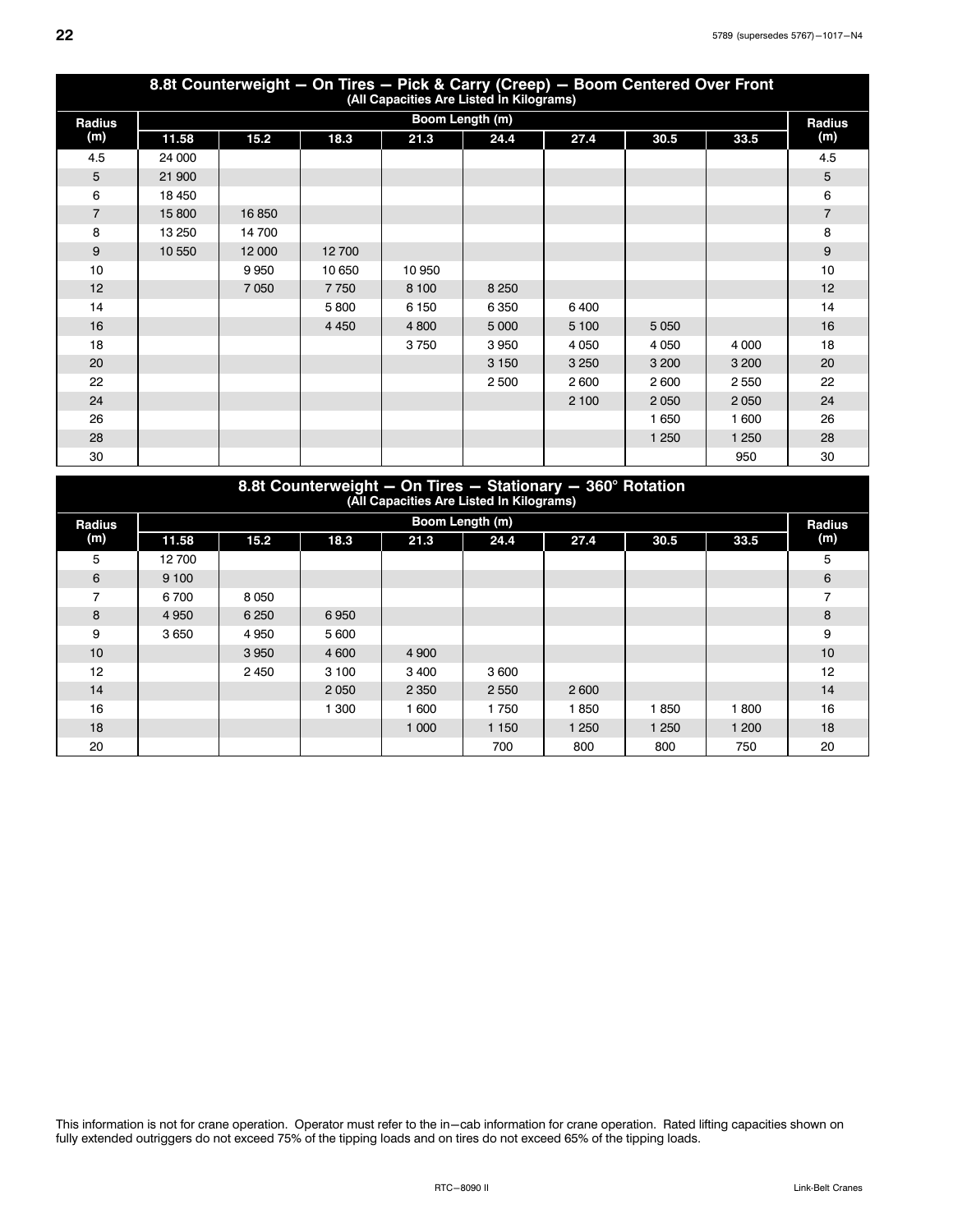<span id="page-26-0"></span>

| 13.2t Counterweight - Fully Extended Outriggers - 360° Rotation<br>(All Capacities Are Listed In Kilograms) |             |                                            |                  |        |                   |                 |         |         |                  |         |         |                      |
|-------------------------------------------------------------------------------------------------------------|-------------|--------------------------------------------|------------------|--------|-------------------|-----------------|---------|---------|------------------|---------|---------|----------------------|
|                                                                                                             |             |                                            |                  |        |                   | Boom Length (m) |         |         |                  |         |         |                      |
| <b>Radius</b><br>(m)                                                                                        | 11.58       | $15.2 -$<br>15.5                           | $18.3 -$<br>19.4 | 21.3   | $23.32 -$<br>24.4 | 27.4            | 30.5    | 33.5    | $35.3 -$<br>36.6 | 39.6    | 42.67   | <b>Radius</b><br>(m) |
| 2.5                                                                                                         | 80 000*     |                                            |                  |        |                   |                 |         |         |                  |         |         | 2.5                  |
| 3                                                                                                           | 72 550      | 69 500                                     | 53 450           | 32 100 |                   |                 |         |         |                  |         |         | 3                    |
| 3.5                                                                                                         | 65 050      | 64 250                                     | 50 350           | 32 100 |                   |                 |         |         |                  |         |         | 3.5                  |
| $\overline{4}$                                                                                              | 59 750      | 59 850                                     | 48 900           | 32 100 | 37 400            |                 |         |         |                  |         |         | 4                    |
| 4.5                                                                                                         | 53 650      | 54 600                                     | 48 350           | 32 100 | 35 750            | 24 550          |         |         |                  |         |         | 4.5                  |
| 5                                                                                                           | 48 000      | 48 950                                     | 47 000           | 32 000 | 35 250            | 24 550          |         |         |                  |         |         | 5                    |
| 6                                                                                                           | 39 400      | 40 400                                     | 40 550           | 29 050 | 34 700            | 23 800          | 22 250  | 12 3 50 |                  |         |         | 6                    |
| $\overline{7}$                                                                                              | 33 100      | 34 150                                     | 34 350           | 26 450 | 34 100            | 21 800          | 21 150  | 12 3 50 |                  |         |         | $\overline{7}$       |
| 8                                                                                                           | 28 350      | 29 400                                     | 29 600           | 24 000 | 29 400            | 20 100          | 20 100  | 16 400  | 12750            | 12 150  |         | 8                    |
| 9                                                                                                           | 24 600      | 25 650                                     | 25 900           | 21 950 | 25 700            | 18 600          | 19 350  | 16 250  | 12750            | 12 000  | 11 050  | 9                    |
| 10                                                                                                          |             | 22 650                                     | 22 950           | 20 300 | 22750             | 17 300          | 18 100  | 16 100  | 12750            | 11 900  | 10 950  | 10                   |
| 12                                                                                                          |             | 17800                                      | 18 000           | 17 500 | 17 450            | 15 150          | 16 000  | 15 200  | 12750            | 11 800  | 10850   | 12                   |
| 14                                                                                                          |             |                                            | 13750            | 13 900 | 13 950            | 13 400          | 13750   | 13 500  | 11700            | 11 650  | 10750   | 14                   |
| 16                                                                                                          |             |                                            | 10800            | 11 050 | 11 100            | 11 100          | 10 900  | 10 650  | 10 500           | 11 050  | 10700   | 16                   |
| 18                                                                                                          |             |                                            |                  | 8900   | 9 100             | 9 0 0 0         | 9 1 5 0 | 9 3 5 0 | 9550             | 9400    | 9 200   | 18                   |
| 20                                                                                                          |             |                                            |                  |        | 8 1 5 0           | 7700            | 8 2 0 0 | 8 1 5 0 | 8 0 0 0          | 7800    | 7650    | 20                   |
| 22                                                                                                          |             |                                            |                  |        | 6900              | 7000            | 6950    | 6900    | 6750             | 6550    | 6400    | 22                   |
| 24                                                                                                          |             |                                            |                  |        |                   | 6 0 0 0         | 5 9 5 0 | 5 9 0 0 | 5750             | 5 600   | 5 4 5 0 | 24                   |
| 26                                                                                                          |             |                                            |                  |        |                   |                 | 5 1 5 0 | 5 100   | 4 9 5 0          | 4800    | 4 6 5 0 | 26                   |
| 28                                                                                                          |             |                                            |                  |        |                   |                 | 4 4 5 0 | 4 4 5 0 | 4 300            | 4 1 5 0 | 4 0 0 0 | 28                   |
| 30                                                                                                          |             |                                            |                  |        |                   |                 |         | 3850    | 3700             | 3550    | 3 4 0 0 | 30                   |
| 32                                                                                                          |             |                                            |                  |        |                   |                 |         | 2 3 5 0 | 3 200            | 3 0 5 0 | 2 9 0 0 | 32                   |
| 34                                                                                                          |             |                                            |                  |        |                   |                 |         |         | 2800             | 2600    | 2 500   | 34                   |
| 36                                                                                                          |             |                                            |                  |        |                   |                 |         |         |                  | 2 2 5 0 | 2 100   | 36                   |
| 38                                                                                                          |             |                                            |                  |        |                   |                 |         |         |                  |         | 1800    | 38                   |
| 40                                                                                                          | 40<br>1 500 |                                            |                  |        |                   |                 |         |         |                  |         |         |                      |
|                                                                                                             |             | * Special Conditions Or Wire Rope Required |                  |        |                   |                 |         |         |                  |         |         |                      |
|                                                                                                             |             | Canacities Depict Multiple Boom Modes      |                  |        |                   |                 |         |         |                  |         |         |                      |

Capacities Depict Multiple Boom Modes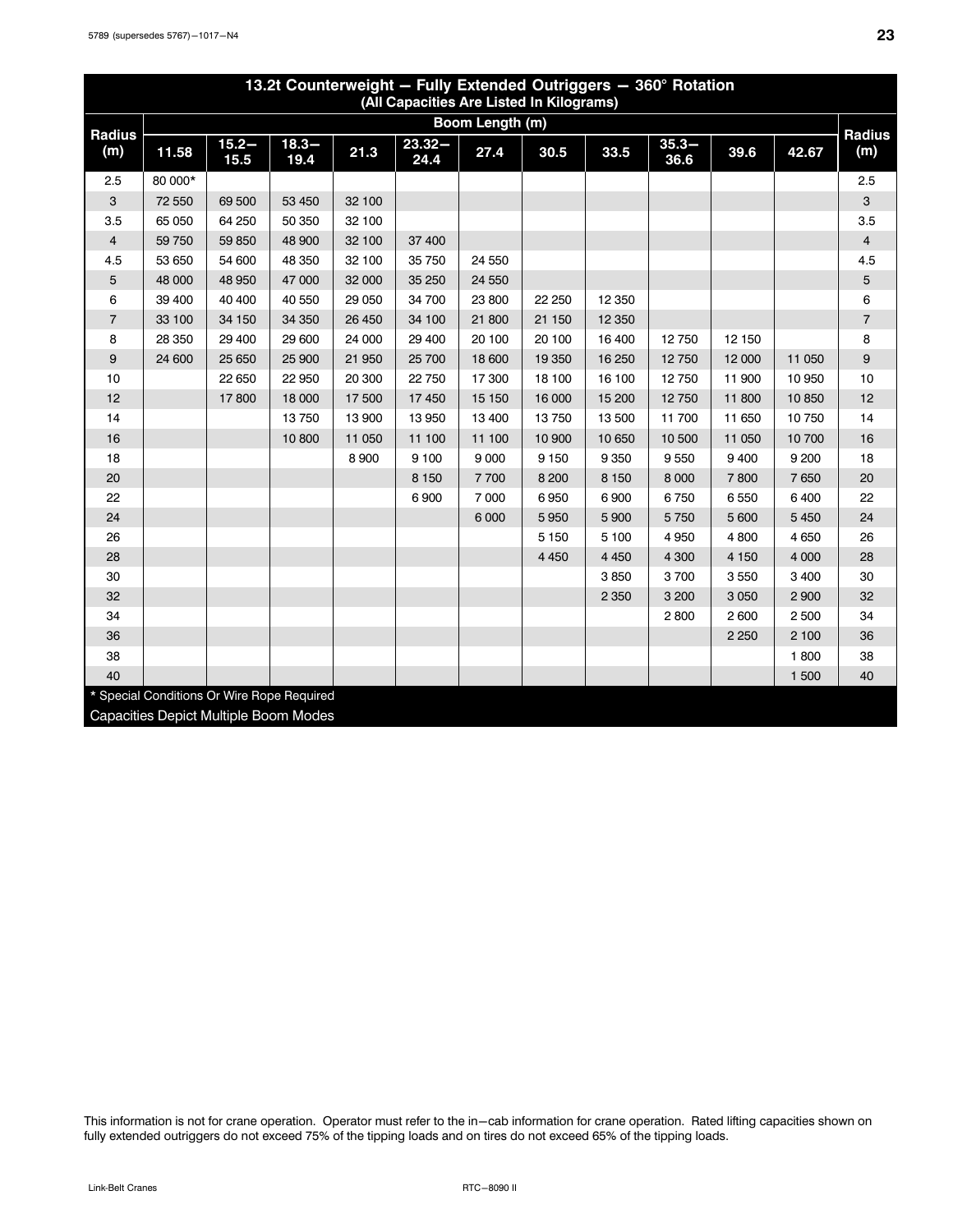# <span id="page-27-0"></span>**Fly Attachment Lift Capacity Charts - 75% - Optional**

|        | 8.8t Counterweight - Fully Extended Outriggers - 360° Rotation<br>(All Capacities Are Listed In Kilograms) |                                          |         |         |        |         |                                           |         |         |  |  |  |  |
|--------|------------------------------------------------------------------------------------------------------------|------------------------------------------|---------|---------|--------|---------|-------------------------------------------|---------|---------|--|--|--|--|
|        |                                                                                                            | 42.67m Main Boom Length<br>2° Fly Offset |         |         |        |         | 42.67m Main Boom Length<br>15° Fly Offset |         |         |  |  |  |  |
| Radius |                                                                                                            | Fly Length (m)                           |         |         | Radius |         | Fly Length (m)                            |         |         |  |  |  |  |
| (m)    | 10.67                                                                                                      | 17.68                                    | 22.56   | 27.43   | (m)    | 10.67   | 17.68                                     | 22.56   | 27.43   |  |  |  |  |
| 12     | 5500                                                                                                       |                                          |         |         | 12     |         |                                           |         |         |  |  |  |  |
| 14     | 5 5 0 0                                                                                                    | 3850                                     |         |         | 14     | 5 200   |                                           |         |         |  |  |  |  |
| 16     | 5500                                                                                                       | 3750                                     | 3 0 0 0 |         | 16     | 5 100   |                                           |         |         |  |  |  |  |
| 18     | 5 500                                                                                                      | 3700                                     | 3 0 0 0 | 2 3 5 0 | 18     | 5 0 0 0 | 3 3 0 0                                   |         |         |  |  |  |  |
| 20     | 5400                                                                                                       | 3 600                                    | 3 0 0 0 | 2 3 5 0 | 20     | 4 9 0 0 | 3 1 5 0                                   | 2850    |         |  |  |  |  |
| 22     | 5 3 0 0                                                                                                    | 3500                                     | 3 0 0 0 | 2 3 5 0 | 22     | 4750    | 3 0 5 0                                   | 2650    | 2 100   |  |  |  |  |
| 24     | 4500                                                                                                       | 3 4 0 0                                  | 2950    | 2 2 0 0 | 24     | 4650    | 2950                                      | 2 4 5 0 | 1950    |  |  |  |  |
| 26     | 3750                                                                                                       | 3 3 0 0                                  | 2700    | 2 0 5 0 | 26     | 4 0 5 0 | 2850                                      | 2 3 0 0 | 1800    |  |  |  |  |
| 28     | 3 1 5 0                                                                                                    | 3 200                                    | 2550    | 1850    | 28     | 3 4 0 0 | 2750                                      | 2 1 5 0 | 1 650   |  |  |  |  |
| 30     | 2650                                                                                                       | 2 9 0 0                                  | 2 3 5 0 | 1750    | 30     | 2900    | 2 700                                     | 2 0 5 0 | 1 550   |  |  |  |  |
| 32     | 2 2 5 0                                                                                                    | 2 4 5 0                                  | 2 2 0 0 | 1 600   | 32     | 2 4 0 0 | 2600                                      | 1 900   | 1 400   |  |  |  |  |
| 34     | 1850                                                                                                       | 2 0 5 0                                  | 2000    | 1 500   | 34     | 2050    | 2 3 5 0                                   | 1800    | 1 300   |  |  |  |  |
| 36     | 1550                                                                                                       | 1750                                     | 1700    | 1 400   | 36     | 1700    | 2 0 0 0                                   | 1700    | 1 2 5 0 |  |  |  |  |
| 38     | 1 250                                                                                                      | 1 4 5 0                                  | 1 400   | 1 300   | 38     | 1 400   | 1 700                                     | 1 600   | 1 1 5 0 |  |  |  |  |
| 40     | 1 000                                                                                                      | 1 200                                    | 1 100   | 1 100   | 40     | 1 100   | 1 400                                     | 1 300   | 1 0 5 0 |  |  |  |  |
| 42     | 750                                                                                                        | 950                                      | 900     | 900     | 42     | 850     | 1 1 5 0                                   | 1 0 5 0 | 1 000   |  |  |  |  |
| 44     | 550                                                                                                        | 750                                      | 700     | 650     | 44     | 650     | 900                                       | 850     | 850     |  |  |  |  |
| 46     |                                                                                                            | 550                                      | 500     | 500     | 46     | 450     | 700                                       | 650     | 650     |  |  |  |  |
| 48     |                                                                                                            | 400                                      |         |         | 48     |         | 500                                       | 450     | 450     |  |  |  |  |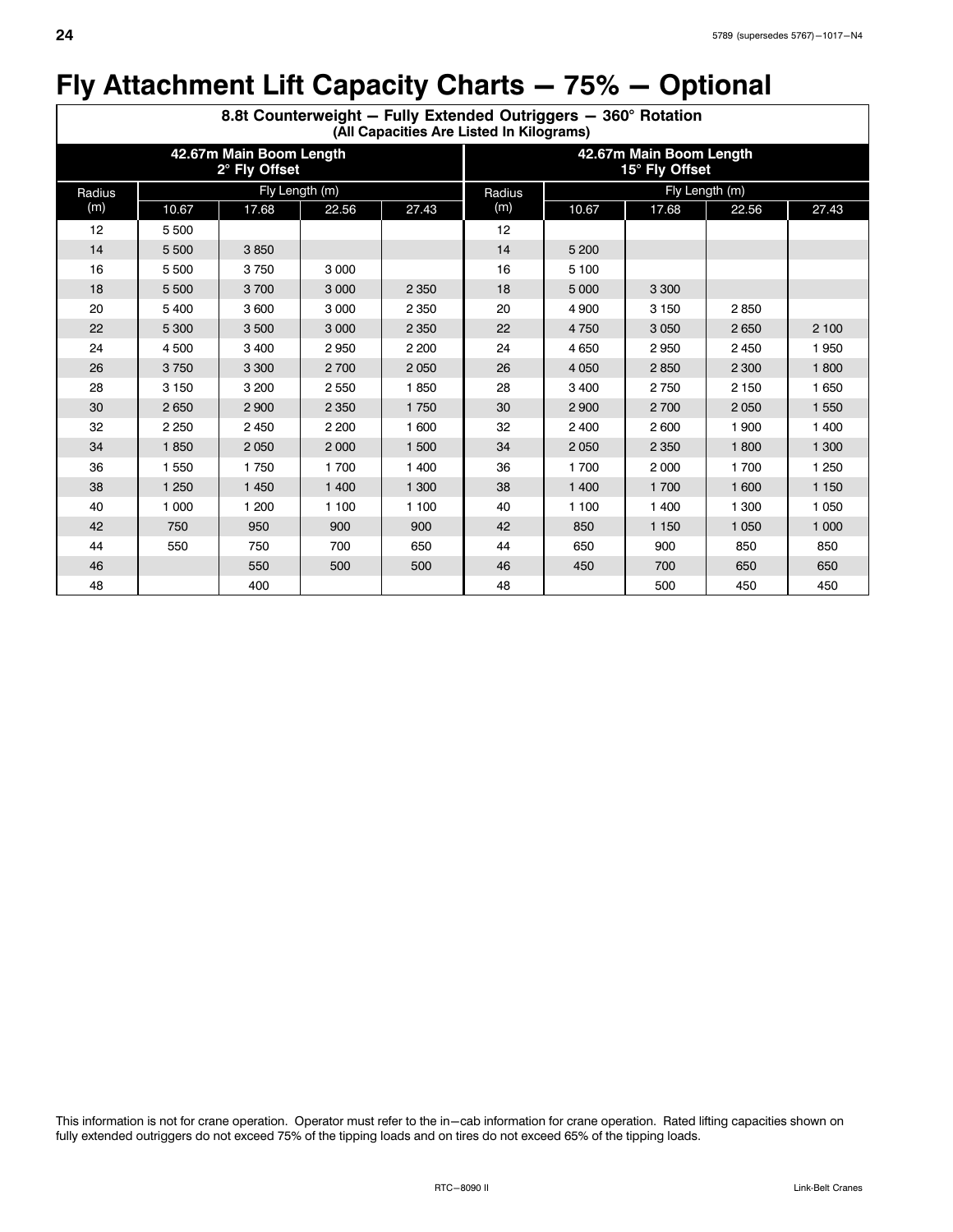<span id="page-28-0"></span>ľ

|        | 8.8t Counterweight — Fully Extended Outriggers — 360° Rotation<br>(All Capacities Are Listed In Kilograms) |                                           |                |         |                                           |         |                |         |         |  |  |  |  |  |
|--------|------------------------------------------------------------------------------------------------------------|-------------------------------------------|----------------|---------|-------------------------------------------|---------|----------------|---------|---------|--|--|--|--|--|
|        |                                                                                                            | 42.67m Main Boom Length<br>30° Fly Offset |                |         | 42.67m Main Boom Length<br>45° Fly Offset |         |                |         |         |  |  |  |  |  |
| Radius |                                                                                                            |                                           | Fly Length (m) |         | Radius                                    |         | Fly Length (m) |         |         |  |  |  |  |  |
| (m)    | 10.67                                                                                                      | 17.68                                     | 22.56          | 27.43   | (m)                                       | 10.67   | 17.68          | 22.56   | 27.43   |  |  |  |  |  |
| 18     | 4 4 5 0                                                                                                    |                                           |                |         | 18                                        |         |                |         |         |  |  |  |  |  |
| 20     | 4 3 5 0                                                                                                    |                                           |                |         | 20                                        | 3950    |                |         |         |  |  |  |  |  |
| 22     | 4 300                                                                                                      |                                           |                |         | 22                                        | 3950    |                |         |         |  |  |  |  |  |
| 24     | 4 200                                                                                                      | 2 5 5 0                                   | 2050           | 1 650   | 24                                        | 3 9 0 0 |                |         |         |  |  |  |  |  |
| 26     | 4 100                                                                                                      | 2 500                                     | 1900           | 1 550   | 26                                        | 3900    | 2 2 5 0        | 1 650   |         |  |  |  |  |  |
| 28     | 3650                                                                                                       | 2 4 0 0                                   | 1800           | 1 400   | 28                                        | 3850    | 2 2 0 0        | 1 5 5 0 | 1 2 5 0 |  |  |  |  |  |
| 30     | 3 100                                                                                                      | 2 3 5 0                                   | 1700           | 1 300   | 30                                        | 3 2 5 0 | 2 1 5 0        | 1 500   | 1 200   |  |  |  |  |  |
| 32     | 2600                                                                                                       | 2 3 0 0                                   | 1 600          | 1 250   | 32                                        | 2750    | 2 1 5 0        | 1 4 5 0 | 1 100   |  |  |  |  |  |
| 34     | 2 2 0 0                                                                                                    | 2 2 5 0                                   | 1 550          | 1 1 5 0 | 34                                        | 2 3 0 0 | 2 100          | 1 400   | 1 0 5 0 |  |  |  |  |  |
| 36     | 1800                                                                                                       | 2 2 0 0                                   | 1 4 5 0        | 1 0 5 0 | 36                                        | 1 900   | 2 100          | 1 3 5 0 | 950     |  |  |  |  |  |
| 38     | 1500                                                                                                       | 1 900                                     | 1 400          | 1 000   | 38                                        | 1550    | 2 0 5 0        | 1 300   | 900     |  |  |  |  |  |
| 40     | 1 200                                                                                                      | 1 600                                     | 1 350          | 950     | 40                                        | 1 2 5 0 | 1750           | 1 2 5 0 | 850     |  |  |  |  |  |
| 42     | 950                                                                                                        | 1 300                                     | 1 300          | 900     | 42                                        |         | 1 450          | 1 200   | 800     |  |  |  |  |  |
| 44     | 700                                                                                                        | 1 0 5 0                                   | 1 0 5 0        | 850     | 44                                        |         | 1 1 5 0        | 1 1 5 0 | 750     |  |  |  |  |  |
| 46     | 500                                                                                                        | 850                                       | 800            | 800     | 46                                        |         | 900            | 900     | 750     |  |  |  |  |  |
| 48     |                                                                                                            | 600                                       | 600            | 600     | 48                                        |         | 650            | 700     | 700     |  |  |  |  |  |
| 50     |                                                                                                            | 400                                       | 400            | 450     | 50                                        |         |                | 450     | 500     |  |  |  |  |  |

# 8.8t Counterweight **– Fully Extended Outriggers – 360° Rotatio**n

This information is not for crane operation. Operator must refer to the in-cab information for crane operation. Rated lifting capacities shown on fully extended outriggers do not exceed 75% of the tipping loads and on tires do not exceed 65% of the tipping loads.

Ē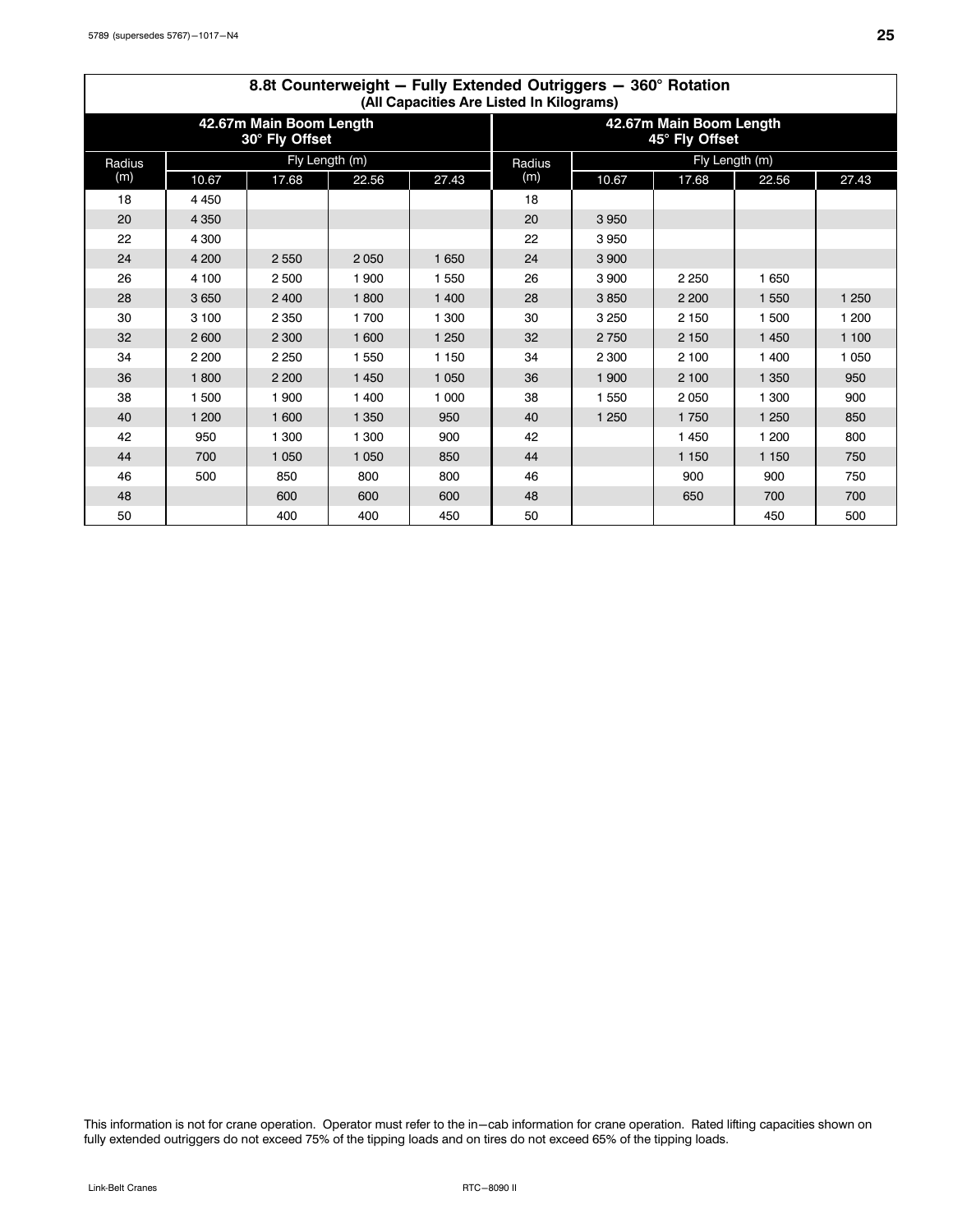|        | 13.2t Counterweight - Fully Extended Outriggers - 360° Rotation<br>(All Capacities Are Listed In Kilograms) |                                          |         |         |        |         |                                           |         |         |  |  |  |  |
|--------|-------------------------------------------------------------------------------------------------------------|------------------------------------------|---------|---------|--------|---------|-------------------------------------------|---------|---------|--|--|--|--|
|        |                                                                                                             | 42.67m Main Boom Length<br>2° Fly Offset |         |         |        |         | 42.67m Main Boom Length<br>15° Fly Offset |         |         |  |  |  |  |
| Radius |                                                                                                             | Fly Length (m)                           |         |         | Radius |         | Fly Length (m)                            |         |         |  |  |  |  |
| (m)    | 10.67                                                                                                       | 17.68                                    | 22.56   | 27.43   | (m)    | 10.67   | 17.68                                     | 22.56   | 27.43   |  |  |  |  |
| 12     | 5 500                                                                                                       |                                          |         |         | 12     |         |                                           |         |         |  |  |  |  |
| 14     | 5 500                                                                                                       | 3850                                     |         |         | 14     | 5 200   |                                           |         |         |  |  |  |  |
| 16     | 5 500                                                                                                       | 3750                                     | 3 0 0 0 |         | 16     | 5 100   |                                           |         |         |  |  |  |  |
| 18     | 5 500                                                                                                       | 3700                                     | 3 0 0 0 | 2 3 5 0 | 18     | 5 0 0 0 | 3 3 0 0                                   |         |         |  |  |  |  |
| 20     | 5 4 0 0                                                                                                     | 3 600                                    | 3 0 0 0 | 2 3 5 0 | 20     | 4 9 0 0 | 3 1 5 0                                   | 2850    |         |  |  |  |  |
| 22     | 5 300                                                                                                       | 3 500                                    | 3 0 0 0 | 2 3 5 0 | 22     | 4750    | 3 0 5 0                                   | 2650    | 2 100   |  |  |  |  |
| 24     | 5 1 5 0                                                                                                     | 3 4 0 0                                  | 2950    | 2 2 0 0 | 24     | 4650    | 2950                                      | 2 4 5 0 | 1950    |  |  |  |  |
| 26     | 4 9 5 0                                                                                                     | 3 3 0 0                                  | 2700    | 2 0 5 0 | 26     | 4550    | 2850                                      | 2 3 0 0 | 1800    |  |  |  |  |
| 28     | 4 2 5 0                                                                                                     | 3 200                                    | 2550    | 1850    | 28     | 4 3 5 0 | 2750                                      | 2 1 5 0 | 1 6 5 0 |  |  |  |  |
| 30     | 3650                                                                                                        | 3 100                                    | 2 3 5 0 | 1750    | 30     | 3850    | 2700                                      | 2 0 5 0 | 1 5 5 0 |  |  |  |  |
| 32     | 3 1 5 0                                                                                                     | 2950                                     | 2 2 0 0 | 1 600   | 32     | 3 3 5 0 | 2600                                      | 1 900   | 1 400   |  |  |  |  |
| 34     | 2700                                                                                                        | 2800                                     | 2 100   | 1 500   | 34     | 2 9 0 0 | 2 5 5 0                                   | 1800    | 1 300   |  |  |  |  |
| 36     | 2 3 5 0                                                                                                     | 2 5 5 0                                  | 1950    | 1 400   | 36     | 2500    | 2 4 0 0                                   | 1 700   | 1 2 5 0 |  |  |  |  |
| 38     | 2000                                                                                                        | 2 2 0 0                                  | 1850    | 1 300   | 38     | 2 1 5 0 | 2 3 0 0                                   | 1 6 5 0 | 1 1 5 0 |  |  |  |  |
| 40     | 1700                                                                                                        | 1 900                                    | 1750    | 1 200   | 40     | 1800    | 2 100                                     | 1 5 5 0 | 1 0 5 0 |  |  |  |  |
| 42     | 1 4 5 0                                                                                                     | 1 650                                    | 1 5 5 0 | 1 100   | 42     | 1 5 5 0 | 1800                                      | 1 500   | 1 0 0 0 |  |  |  |  |
| 44     | 1 200                                                                                                       | 1 400                                    | 1 300   | 1 0 5 0 | 44     | 1 300   | 1 550                                     | 1 400   | 950     |  |  |  |  |
| 46     | 1 000                                                                                                       | 1 1 5 0                                  | 1 100   | 1 000   | 46     | 1 0 5 0 | 1 300                                     | 1 2 5 0 | 900     |  |  |  |  |
| 48     | 800                                                                                                         | 950                                      | 900     | 900     | 48     | 850     | 1 100                                     | 1 0 5 0 | 850     |  |  |  |  |
| 50     | 650                                                                                                         | 800                                      | 700     | 700     | 50     | 650     | 900                                       | 850     | 800     |  |  |  |  |
| 52     |                                                                                                             | 600                                      | 550     | 550     | 52     |         | 700                                       | 650     | 650     |  |  |  |  |
| 54     |                                                                                                             | 450                                      | 400     |         | 54     |         | 550                                       | 500     | 500     |  |  |  |  |

# **13.2t Counterweight - Fully Extended Outriggers - 360° Rotation**

This information is not for crane operation. Operator must refer to the in-cab information for crane operation. Rated lifting capacities shown on fully extended outriggers do not exceed 75% of the tipping loads and on tires do not exceed 65% of the tipping loads.

<span id="page-29-0"></span> $\Gamma$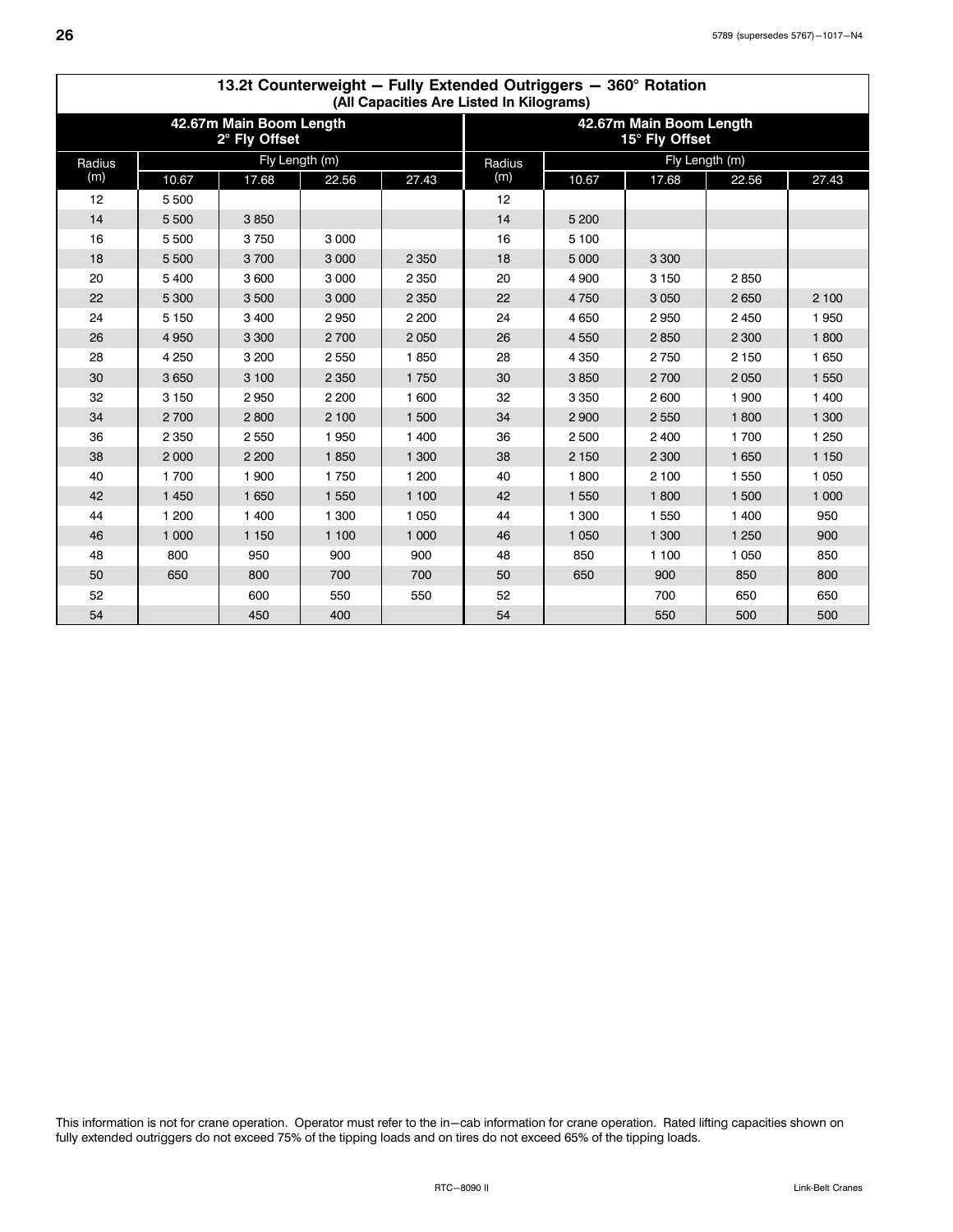<span id="page-30-0"></span>Г

|        | 13.2t Counterweight - Fully Extended Outriggers - 360° Rotation<br>(All Capacities Are Listed In Kilograms) |                                           |         |         |        |         |                                           |         |         |  |  |  |  |
|--------|-------------------------------------------------------------------------------------------------------------|-------------------------------------------|---------|---------|--------|---------|-------------------------------------------|---------|---------|--|--|--|--|
|        |                                                                                                             | 42.67m Main Boom Length<br>30° Fly Offset |         |         |        |         | 42.67m Main Boom Length<br>45° Fly Offset |         |         |  |  |  |  |
| Radius |                                                                                                             | Fly Length (m)                            |         |         | Radius |         | Fly Length (m)                            |         |         |  |  |  |  |
| (m)    | 10.67                                                                                                       | 17.68                                     | 22.56   | 27.43   | (m)    | 10.67   | 17.68                                     | 22.56   | 27.43   |  |  |  |  |
| 18     | 4 4 5 0                                                                                                     |                                           |         |         | 18     |         |                                           |         |         |  |  |  |  |
| 20     | 4 3 5 0                                                                                                     |                                           |         |         | 20     | 3950    |                                           |         |         |  |  |  |  |
| 22     | 4 3 0 0                                                                                                     |                                           |         |         | 22     | 3950    |                                           |         |         |  |  |  |  |
| 24     | 4 200                                                                                                       | 2 5 5 0                                   | 2050    | 1 650   | 24     | 3 9 0 0 |                                           |         |         |  |  |  |  |
| 26     | 4 100                                                                                                       | 2 500                                     | 1 900   | 1 550   | 26     | 3 9 0 0 | 2 2 5 0                                   | 1650    |         |  |  |  |  |
| 28     | 4 0 5 0                                                                                                     | 2 4 0 0                                   | 1800    | 1 400   | 28     | 3850    | 2 2 0 0                                   | 1 5 5 0 | 1 2 5 0 |  |  |  |  |
| 30     | 3 9 0 0                                                                                                     | 2 3 5 0                                   | 1700    | 1 300   | 30     | 3750    | 2 1 5 0                                   | 1 500   | 1 200   |  |  |  |  |
| 32     | 3550                                                                                                        | 2 3 0 0                                   | 1 600   | 1 2 5 0 | 32     | 3600    | 2 1 5 0                                   | 1 4 5 0 | 1 100   |  |  |  |  |
| 34     | 3050                                                                                                        | 2 2 5 0                                   | 1 5 5 0 | 1 1 5 0 | 34     | 3 1 5 0 | 2 100                                     | 1 400   | 1 0 5 0 |  |  |  |  |
| 36     | 2650                                                                                                        | 2 2 0 0                                   | 1 4 5 0 | 1 0 5 0 | 36     | 2700    | 2 100                                     | 1 3 5 0 | 950     |  |  |  |  |
| 38     | 2 2 5 0                                                                                                     | 2 1 5 0                                   | 1 400   | 1 000   | 38     | 2 3 0 0 | 2050                                      | 1 300   | 900     |  |  |  |  |
| 40     | 1 900                                                                                                       | 2 0 5 0                                   | 1 3 5 0 | 950     | 40     | 1950    | 1 9 5 0                                   | 1 2 5 0 | 850     |  |  |  |  |
| 42     | 1 600                                                                                                       | 1950                                      | 1 300   | 900     | 42     |         | 1 900                                     | 1 200   | 800     |  |  |  |  |
| 44     | 1 3 5 0                                                                                                     | 1 700                                     | 1 2 5 0 | 850     | 44     |         | 1800                                      | 1 1 5 0 | 750     |  |  |  |  |
| 46     | 1 100                                                                                                       | 1 4 5 0                                   | 1 200   | 800     | 46     |         | 1 500                                     | 1 1 5 0 | 750     |  |  |  |  |
| 48     |                                                                                                             | 1 200                                     | 1 200   | 750     | 48     |         | 1 2 5 0                                   | 1 1 5 0 | 700     |  |  |  |  |
| 50     |                                                                                                             | 1 0 0 0                                   | 950     | 700     | 50     |         |                                           | 1 0 5 0 | 650     |  |  |  |  |
| 52     |                                                                                                             | 750                                       | 750     | 650     | 52     |         |                                           | 800     | 650     |  |  |  |  |
| 54     |                                                                                                             | 600                                       | 600     | 600     | 54     |         |                                           |         | 600     |  |  |  |  |
| 56     |                                                                                                             |                                           | 400     | 450     | 56     |         |                                           |         | 450     |  |  |  |  |

This information is not for crane operation. Operator must refer to the in-cab information for crane operation. Rated lifting capacities shown on

fully extended outriggers do not exceed 75% of the tipping loads and on tires do not exceed 65% of the tipping loads.

Link‐Belt Cranes RTC – 8090 II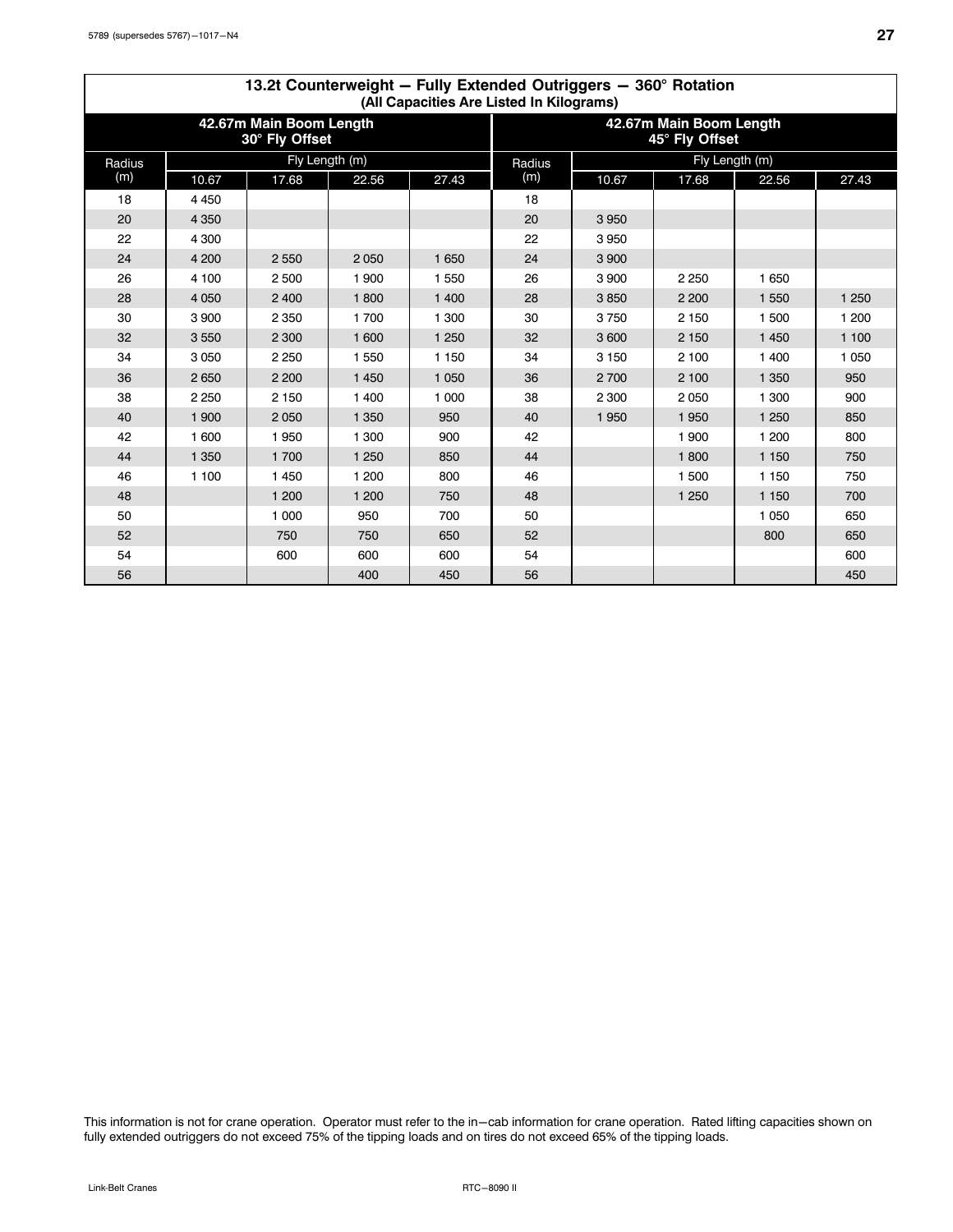<span id="page-31-0"></span>

|  | Main Boom Lift Capacity Charts - 85% - Metric |  |
|--|-----------------------------------------------|--|
|--|-----------------------------------------------|--|

|                      | 8.8t Counterweight - Fully Extended Outriggers - 360° Rotation<br>(All Capacities Are Listed In Kilograms) |                                              |                  |         |                   |                 |         |         |                  |         |         |                |  |
|----------------------|------------------------------------------------------------------------------------------------------------|----------------------------------------------|------------------|---------|-------------------|-----------------|---------|---------|------------------|---------|---------|----------------|--|
|                      |                                                                                                            |                                              |                  |         |                   | Boom Length (m) |         |         |                  |         |         |                |  |
| <b>Radius</b><br>(m) | 11.58                                                                                                      | $15.2 -$<br>15.5                             | $18.3 -$<br>19.4 | 21.3    | $23.32 -$<br>24.4 | 27.4            | 30.5    | 33.5    | $35.3 -$<br>36.6 | 39.6    | 42.67   | Radius<br>(m)  |  |
| 2.5                  | 80 000*                                                                                                    |                                              |                  |         |                   |                 |         |         |                  |         |         | 2.5            |  |
| 3                    | 70 500                                                                                                     | 69 550                                       | 53 450           | 32 100  |                   |                 |         |         |                  |         |         | 3              |  |
| 3.5                  | 64 300                                                                                                     | 64 300                                       | 50 350           | 32 100  |                   |                 |         |         |                  |         |         | 3.5            |  |
| $\overline{4}$       | 57 100                                                                                                     | 58 050                                       | 48 900           | 32 100  | 37 400            |                 |         |         |                  |         |         | $\overline{4}$ |  |
| 4.5                  | 50 500                                                                                                     | 51 500                                       | 48 350           | 32 100  | 35,750            | 24 550          |         |         |                  |         |         | 4.5            |  |
| 5                    | 45 150                                                                                                     | 46 150                                       | 46 300           | 32 000  | 35 250            | 24 550          |         |         |                  |         |         | 5              |  |
| 6                    | 37 000                                                                                                     | 38 000                                       | 38 200           | 29 050  | 34,700            | 23 800          | 22 250  | 12 3 50 |                  |         |         | 6              |  |
| $\overline{7}$       | 31 050                                                                                                     | 32 100                                       | 32 300           | 26 450  | 32 050            | 21 850          | 21 150  | 12 3 50 |                  |         |         | $\overline{7}$ |  |
| 8                    | 26 500                                                                                                     | 27 600                                       | 27850            | 24 000  | 27,600            | 20 100          | 20 100  | 12 3 50 | 16 450           | 12 150  |         | 8              |  |
| 9                    | 22 950                                                                                                     | 24 050                                       | 24 300           | 21 950  | 24 100            | 18 600          | 19 350  | 12 3 50 | 16 250           | 12 000  | 11 050  | 9              |  |
| 10                   |                                                                                                            | 21 200                                       | 21 650           | 20 300  | 21,300            | 17 350          | 18 100  | 12 350  | 16 100           | 11 900  | 10 950  | 10             |  |
| 12                   |                                                                                                            | 16 000                                       | 16 150           | 16 350  | 16 400            | 15 150          | 16 000  | 12 350  | 15 200           | 11 800  | 10850   | 11             |  |
| 14                   |                                                                                                            |                                              | 12 250           | 12 400  | 12,450            | 12 450          | 12 250  | 11 550  | 12 000           | 11 650  | 10700   | 12             |  |
| 16                   |                                                                                                            |                                              | 9750             | 9850    | 10 050            | 9850            | 10 050  | 10 350  | 10 450           | 10 250  | 10 100  | 13             |  |
| 18                   |                                                                                                            |                                              |                  | 8 5 5 0 | 8,750             | 8 4 5 0         | 8750    | 8700    | 8 5 5 0          | 8 3 5 0 | 8 2 0 0 | 14             |  |
| 20                   |                                                                                                            |                                              |                  |         | 7 300             | 7 3 5 0         | 7 300   | 7 2 5 0 | 7 100            | 6900    | 6750    | 15             |  |
| 22                   |                                                                                                            |                                              |                  |         | 6 1 5 0           | 6 2 5 0         | 6 1 5 0 | 6 100   | 5950             | 5800    | 5700    | 16             |  |
| 24                   |                                                                                                            |                                              |                  |         |                   | 5 3 5 0         | 5 300   | 5 2 5 0 | 5 100            | 4 9 0 0 | 4 800   | 17             |  |
| 26                   |                                                                                                            |                                              |                  |         |                   |                 | 4 5 5 0 | 4500    | 4 3 5 0          | 4 200   | 4 0 5 0 | 18             |  |
| 28                   |                                                                                                            |                                              |                  |         |                   |                 | 3 9 0 0 | 3850    | 3750             | 3550    | 3 4 0 0 | 19             |  |
| 30                   |                                                                                                            |                                              |                  |         |                   |                 |         | 3 3 5 0 | 3 200            | 3 0 5 0 | 2 9 0 0 | 20             |  |
| 32                   |                                                                                                            |                                              |                  |         |                   |                 |         |         | 2750             | 2600    | 2 4 5 0 | 21             |  |
| 34                   |                                                                                                            |                                              |                  |         |                   |                 |         |         | 2 3 5 0          | 2 2 0 0 | 2 0 5 0 | 22             |  |
| 36                   |                                                                                                            |                                              |                  |         |                   |                 |         |         |                  | 1850    | 1 700   | 23             |  |
| 38                   |                                                                                                            |                                              |                  |         |                   |                 |         |         |                  |         | 1 400   | 24             |  |
| 40                   |                                                                                                            |                                              |                  |         |                   |                 |         |         |                  |         | 1 1 5 0 | 25             |  |
|                      |                                                                                                            | * Special Conditions Or Wire Rope Required   |                  |         |                   |                 |         |         |                  |         |         |                |  |
|                      |                                                                                                            | <b>Capacities Depict Multiple Boom Modes</b> |                  |         |                   |                 |         |         |                  |         |         |                |  |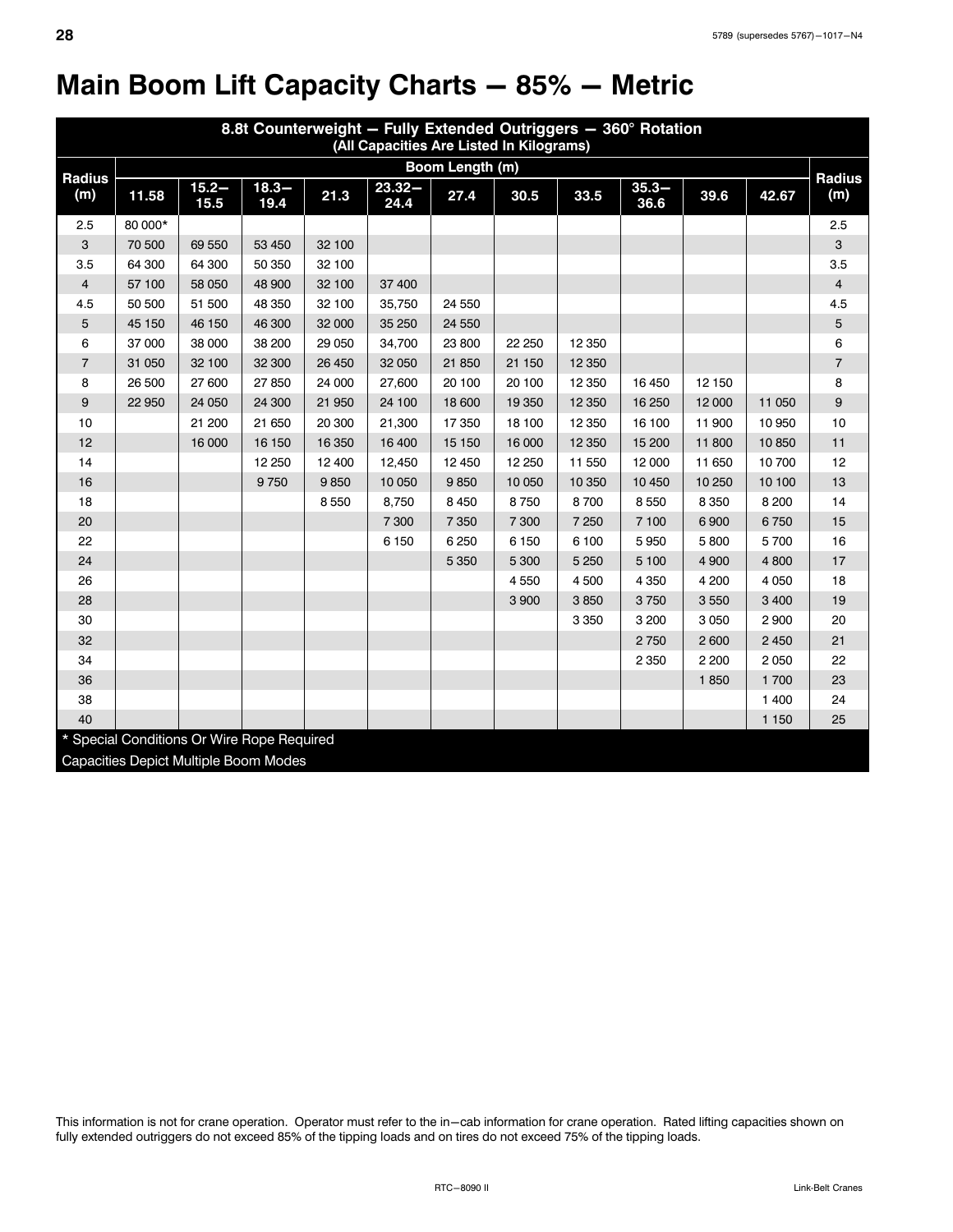<span id="page-32-0"></span>

| 8.8t Counterweight - On Tires - Stationary - Boom Centered Over Front Between Tire Tracks<br>(All Capacities Are Listed In Kilograms) |        |         |         |         |                 |         |         |         |                |  |  |  |  |
|---------------------------------------------------------------------------------------------------------------------------------------|--------|---------|---------|---------|-----------------|---------|---------|---------|----------------|--|--|--|--|
| <b>Radius</b>                                                                                                                         |        |         |         |         | Boom Length (m) |         |         |         | Radius         |  |  |  |  |
| (m)                                                                                                                                   | 11.58  | 15.2    | 18.3    | 21.3    | 24.4            | 27.4    | 30.5    | 33.5    | (m)            |  |  |  |  |
| 4.5                                                                                                                                   | 25 100 |         |         |         |                 |         |         |         | 4.5            |  |  |  |  |
| 5                                                                                                                                     | 23 150 |         |         |         |                 |         |         |         | 5              |  |  |  |  |
| 6                                                                                                                                     | 19 900 |         |         |         |                 |         |         |         | 6              |  |  |  |  |
| $\overline{7}$                                                                                                                        | 17 050 | 18 400  |         |         |                 |         |         |         | $\overline{7}$ |  |  |  |  |
| 8                                                                                                                                     | 13 650 | 15 100  |         |         |                 |         |         |         | 8              |  |  |  |  |
| 9                                                                                                                                     | 10 950 | 12 3 50 | 12 950  |         |                 |         |         |         | 9              |  |  |  |  |
| 10                                                                                                                                    |        | 10 300  | 10 950  | 11 200  |                 |         |         |         | 10             |  |  |  |  |
| 12                                                                                                                                    |        | 7 400   | 8 0 5 0 | 8 3 5 0 | 8 500           |         |         |         | 12             |  |  |  |  |
| 14                                                                                                                                    |        |         | 6 100   | 6400    | 6600            | 6650    |         |         | 14             |  |  |  |  |
| 16                                                                                                                                    |        |         | 4750    | 5 0 5 0 | 5 2 5 0         | 5 3 5 0 | 5 300   |         | 16             |  |  |  |  |
| 18                                                                                                                                    |        |         |         | 4 0 5 0 | 4 200           | 4 3 0 0 | 4 300   | 4 2 5 0 | 18             |  |  |  |  |
| 20                                                                                                                                    |        |         |         |         | 3 4 0 0         | 3500    | 3 500   | 3 4 5 0 | 20             |  |  |  |  |
| 22                                                                                                                                    |        |         |         |         | 2800            | 2850    | 2850    | 2800    | 22             |  |  |  |  |
| 24                                                                                                                                    |        |         |         |         |                 | 2 3 5 0 | 2 3 0 0 | 2 3 0 0 | 24             |  |  |  |  |
| 26                                                                                                                                    |        |         |         |         |                 |         | 1 900   | 1850    | 26             |  |  |  |  |
| 28                                                                                                                                    |        |         |         |         |                 |         | 1 5 5 0 | 1 500   | 28             |  |  |  |  |
| 30                                                                                                                                    |        |         |         |         |                 |         |         | 1 200   | 30             |  |  |  |  |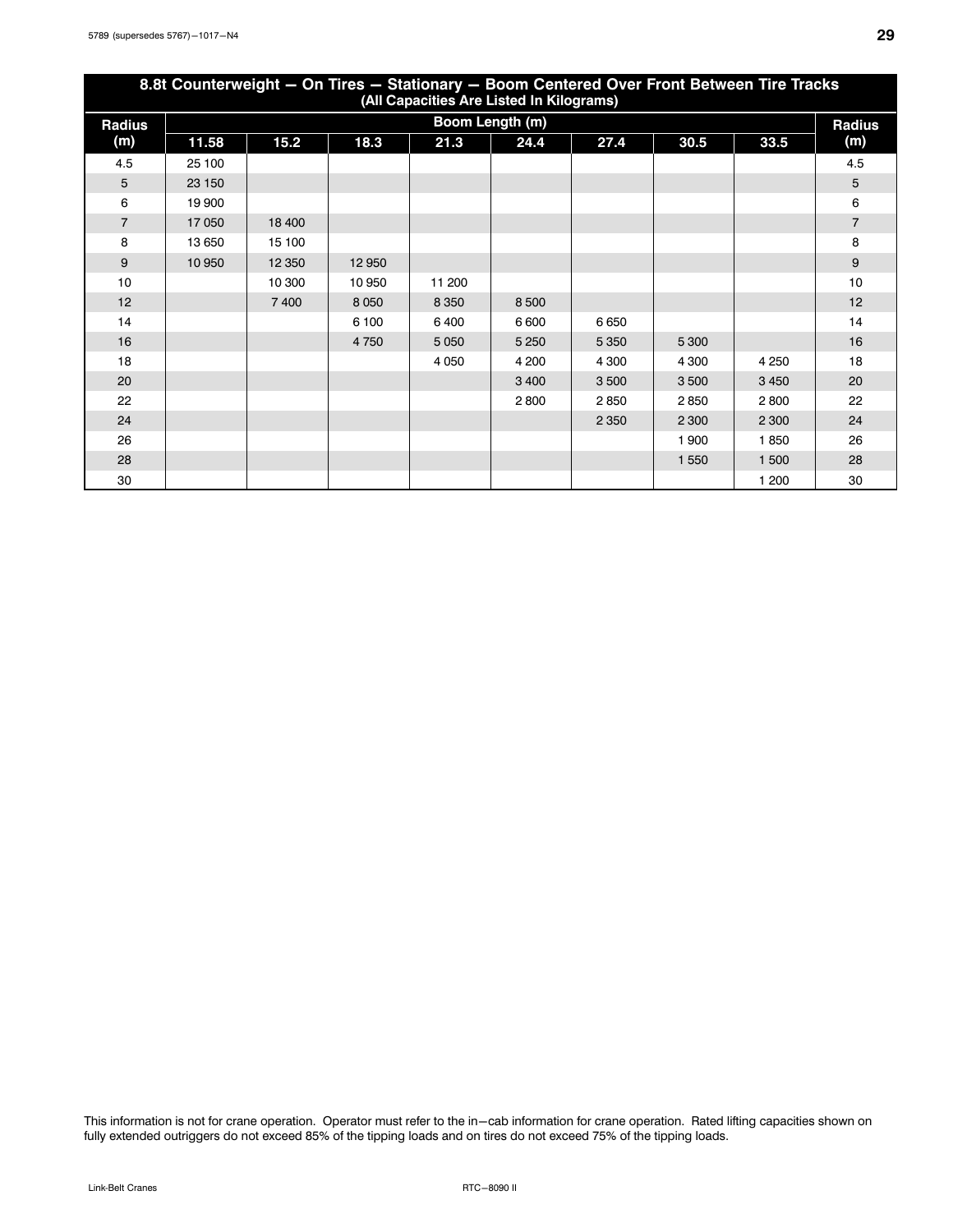<span id="page-33-0"></span>

| 8.8t Counterweight - On Tires - Pick & Carry (Creep) - Boom Centered Over Front<br>(All Capacities Are Listed In Kilograms) |        |         |         |         |                 |         |         |         |                |  |  |  |
|-----------------------------------------------------------------------------------------------------------------------------|--------|---------|---------|---------|-----------------|---------|---------|---------|----------------|--|--|--|
| <b>Radius</b>                                                                                                               |        |         |         |         | Boom Length (m) |         |         |         | Radius         |  |  |  |
| (m)                                                                                                                         | 11.58  | 15.2    | 18.3    | 21.3    | 24.4            | 27.4    | 30.5    | 33.5    | (m)            |  |  |  |
| 4.5                                                                                                                         | 24 000 |         |         |         |                 |         |         |         | 4.5            |  |  |  |
| 5                                                                                                                           | 21 900 |         |         |         |                 |         |         |         | 5              |  |  |  |
| 6                                                                                                                           | 18 450 |         |         |         |                 |         |         |         | 6              |  |  |  |
| $\overline{7}$                                                                                                              | 15 800 | 16850   |         |         |                 |         |         |         | $\overline{7}$ |  |  |  |
| 8                                                                                                                           | 13 600 | 14 700  |         |         |                 |         |         |         | 8              |  |  |  |
| 9                                                                                                                           | 10 950 | 12 3 50 | 12 950  |         |                 |         |         |         | 9              |  |  |  |
| 10                                                                                                                          |        | 10 300  | 10 950  | 11 200  |                 |         |         |         | 10             |  |  |  |
| 12                                                                                                                          |        | 7 400   | 8 0 5 0 | 8 3 5 0 | 8 5 0 0         |         |         |         | 12             |  |  |  |
| 14                                                                                                                          |        |         | 6 100   | 6400    | 6 600           | 6650    |         |         | 14             |  |  |  |
| 16                                                                                                                          |        |         | 4750    | 5 0 5 0 | 5 2 5 0         | 5 3 5 0 | 5 300   |         | 16             |  |  |  |
| 18                                                                                                                          |        |         |         | 4 0 5 0 | 4 200           | 4 3 0 0 | 4 3 0 0 | 4 2 5 0 | 18             |  |  |  |
| 20                                                                                                                          |        |         |         |         | 3 4 0 0         | 3500    | 3 500   | 3 4 5 0 | 20             |  |  |  |
| 22                                                                                                                          |        |         |         |         | 2800            | 2850    | 2850    | 2800    | 22             |  |  |  |
| 24                                                                                                                          |        |         |         |         |                 | 2 3 5 0 | 2 3 0 0 | 2 3 0 0 | 24             |  |  |  |
| 26                                                                                                                          |        |         |         |         |                 |         | 1 900   | 1850    | 26             |  |  |  |
| 28                                                                                                                          |        |         |         |         |                 |         | 1 550   | 1 500   | 28             |  |  |  |
| 30                                                                                                                          |        |         |         |         |                 |         |         | 1 200   | 30             |  |  |  |

| 8.8t Counterweight - On Tires - Stationary - 360° Rotation<br>(All Capacities Are Listed In Kilograms) |        |         |         |         |                 |         |         |         |                |  |  |  |  |
|--------------------------------------------------------------------------------------------------------|--------|---------|---------|---------|-----------------|---------|---------|---------|----------------|--|--|--|--|
| <b>Radius</b>                                                                                          |        |         |         |         | Boom Length (m) |         |         |         | <b>Radius</b>  |  |  |  |  |
| (m)                                                                                                    | 11.58  | 15.2    | 18.3    | 21.3    | 24.4            | 27.4    | 30.5    | 33.5    | (m)            |  |  |  |  |
| 4.5                                                                                                    | 15700  |         |         |         |                 |         |         |         | 4.5            |  |  |  |  |
| 5                                                                                                      | 13 100 |         |         |         |                 |         |         |         | 5              |  |  |  |  |
| 6                                                                                                      | 9500   |         |         |         |                 |         |         |         | 6              |  |  |  |  |
| $\overline{7}$                                                                                         | 7 100  | 8 3 5 0 |         |         |                 |         |         |         | $\overline{7}$ |  |  |  |  |
| 8                                                                                                      | 5400   | 6 600   | 7 200   |         |                 |         |         |         | 8              |  |  |  |  |
| 9                                                                                                      | 4 100  | 5 3 0 0 | 5 9 0 0 |         |                 |         |         |         | 9              |  |  |  |  |
| 10                                                                                                     |        | 4 300   | 4 9 0 0 | 5 200   |                 |         |         |         | 10             |  |  |  |  |
| 12 <sup>2</sup>                                                                                        |        | 2800    | 3 4 0 0 | 3650    | 3850            |         |         |         | 12             |  |  |  |  |
| 14                                                                                                     |        |         | 2 3 5 0 | 2600    | 2800            | 2900    |         |         | 14             |  |  |  |  |
| 16                                                                                                     |        |         | 1 600   | 1850    | 2 0 0 0         | 2 100   | 2 100   | 2 0 5 0 | 16             |  |  |  |  |
| 18                                                                                                     |        |         |         | 1 2 5 0 | 1 4 5 0         | 1550    | 1 500   | 1 500   | 18             |  |  |  |  |
| 20                                                                                                     |        |         |         |         | 1 0 0 0         | 1 0 5 0 | 1 0 5 0 | 1 0 0 0 | 20             |  |  |  |  |
| 22                                                                                                     |        |         |         |         | 600             | 700     | 650     | 650     | 22             |  |  |  |  |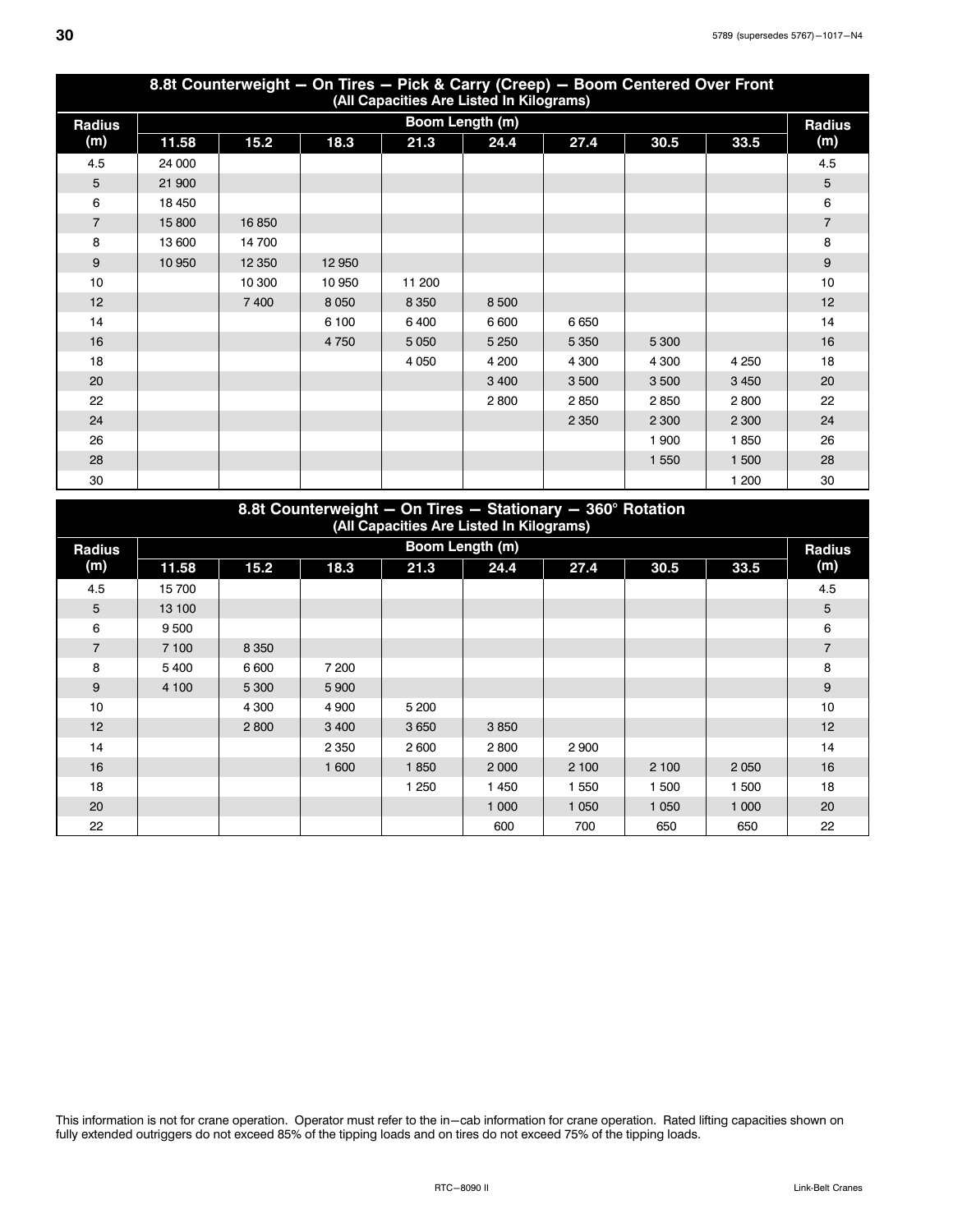<span id="page-34-0"></span>

| 13.2t Counterweight - Fully Extended Outriggers - 360° Rotation<br>(All Capacities Are Listed In Kilograms) |             |                                            |                  |        |                   |                 |         |         |                  |         |         |                      |
|-------------------------------------------------------------------------------------------------------------|-------------|--------------------------------------------|------------------|--------|-------------------|-----------------|---------|---------|------------------|---------|---------|----------------------|
|                                                                                                             |             |                                            |                  |        |                   | Boom Length (m) |         |         |                  |         |         |                      |
| <b>Radius</b><br>(m)                                                                                        | 11.58       | $15.2 -$<br>15.5                           | $18.3 -$<br>19.4 | 21.3   | $23.32 -$<br>24.4 | 27.4            | 30.5    | 33.5    | $35.3 -$<br>36.6 | 39.6    | 42.67   | <b>Radius</b><br>(m) |
| 2.5                                                                                                         | 80 000*     |                                            |                  |        |                   |                 |         |         |                  |         |         | 2.5                  |
| 3                                                                                                           | 71 300      | 69 550                                     | 53 450           | 32 100 |                   |                 |         |         |                  |         |         | 3                    |
| 3.5                                                                                                         | 65 050      | 64 300                                     | 50 350           | 32 100 |                   |                 |         |         |                  |         |         | 3.5                  |
| $\overline{4}$                                                                                              | 59 750      | 59 900                                     | 48 900           | 32 100 | 37 400            |                 |         |         |                  |         |         | $\overline{4}$       |
| 4.5                                                                                                         | 53 650      | 54 550                                     | 48 350           | 32 100 | 35 750            | 24 550          |         |         |                  |         |         | 4.5                  |
| 5                                                                                                           | 48 000      | 48 950                                     | 47 000           | 32 000 | 35 250            | 24 550          |         |         |                  |         |         | 5                    |
| 6                                                                                                           | 39 350      | 40 400                                     | 40 550           | 29 050 | 34 700            | 23 800          | 22 250  | 12 3 50 |                  |         |         | 6                    |
| $\overline{7}$                                                                                              | 33 100      | 34 150                                     | 34 350           | 26 450 | 34 100            | 21 850          | 21 150  | 12 3 50 |                  |         |         | $\overline{7}$       |
| 8                                                                                                           | 28 350      | 29 350                                     | 29 600           | 24 000 | 29 400            | 20 100          | 20 100  | 12 350  | 16 450           | 12 150  |         | 8                    |
| 9                                                                                                           | 24 600      | 25 650                                     | 25 900           | 21 950 | 25 700            | 18 600          | 19 350  | 12 3 50 | 16 250           | 12 000  | 11 050  | 9                    |
| 10                                                                                                          |             | 22 650                                     | 22 900           | 20 300 | 22750             | 17 350          | 18 100  | 12 350  | 16 100           | 11 900  | 10 950  | 10                   |
| 12                                                                                                          |             | 18 100                                     | 18 550           | 17 500 | 18 200            | 15 150          | 16 000  | 12 3 50 | 15 200           | 11 800  | 10850   | 12                   |
| 14                                                                                                          |             |                                            | 14 950           | 15 100 | 15 100            | 13 400          | 14 300  | 11 550  | 13 550           | 11 650  | 10700   | 14                   |
| 16                                                                                                          |             |                                            | 11850            | 12 050 | 12 100            | 12 000          | 11 900  | 10 350  | 11 650           | 11 050  | 10700   | 16                   |
| 18                                                                                                          |             |                                            |                  | 9850   | 9 9 0 0           | 9900            | 9700    | 9 3 5 0 | 9550             | 10 050  | 10 100  | 18                   |
| 20                                                                                                          |             |                                            |                  |        | 8 3 0 0           | 8 2 5 0         | 8 3 5 0 | 8500    | 8700             | 8 600   | 8 4 5 0 | 20                   |
| 22                                                                                                          |             |                                            |                  |        | 7650              | 7000            | 7650    | 7600    | 7450             | 7 300   | 7 1 5 0 | 22                   |
| 24                                                                                                          |             |                                            |                  |        |                   | 6500            | 6 600   | 6550    | 6 4 0 0          | 6 2 5 0 | 6 100   | 24                   |
| 26                                                                                                          |             |                                            |                  |        |                   |                 | 5 800   | 5750    | 5 600            | 5 4 0 0 | 5 300   | 26                   |
| 28                                                                                                          |             |                                            |                  |        |                   |                 | 5 0 5 0 | 5 0 0 0 | 4 8 5 0          | 4700    | 4 5 5 0 | 28                   |
| 30                                                                                                          |             |                                            |                  |        |                   |                 |         | 4 4 0 0 | 4 2 5 0          | 4 100   | 3950    | 30                   |
| 32                                                                                                          |             |                                            |                  |        |                   |                 |         |         | 3750             | 3550    | 3 4 0 0 | 32                   |
| 34                                                                                                          |             |                                            |                  |        |                   |                 |         |         | 3 2 5 0          | 3 100   | 2950    | 34                   |
| 36                                                                                                          |             |                                            |                  |        |                   |                 |         |         |                  | 2700    | 2 5 5 0 | 36                   |
| 38                                                                                                          |             |                                            |                  |        |                   |                 |         |         |                  |         | 2 2 5 0 | 38                   |
| 40                                                                                                          | 40<br>1 900 |                                            |                  |        |                   |                 |         |         |                  |         |         |                      |
|                                                                                                             |             | * Special Conditions Or Wire Rope Required |                  |        |                   |                 |         |         |                  |         |         |                      |
|                                                                                                             |             | ate of Departure Matthews L. December Matt |                  |        |                   |                 |         |         |                  |         |         |                      |

Capacities Depict Multiple Boom Modes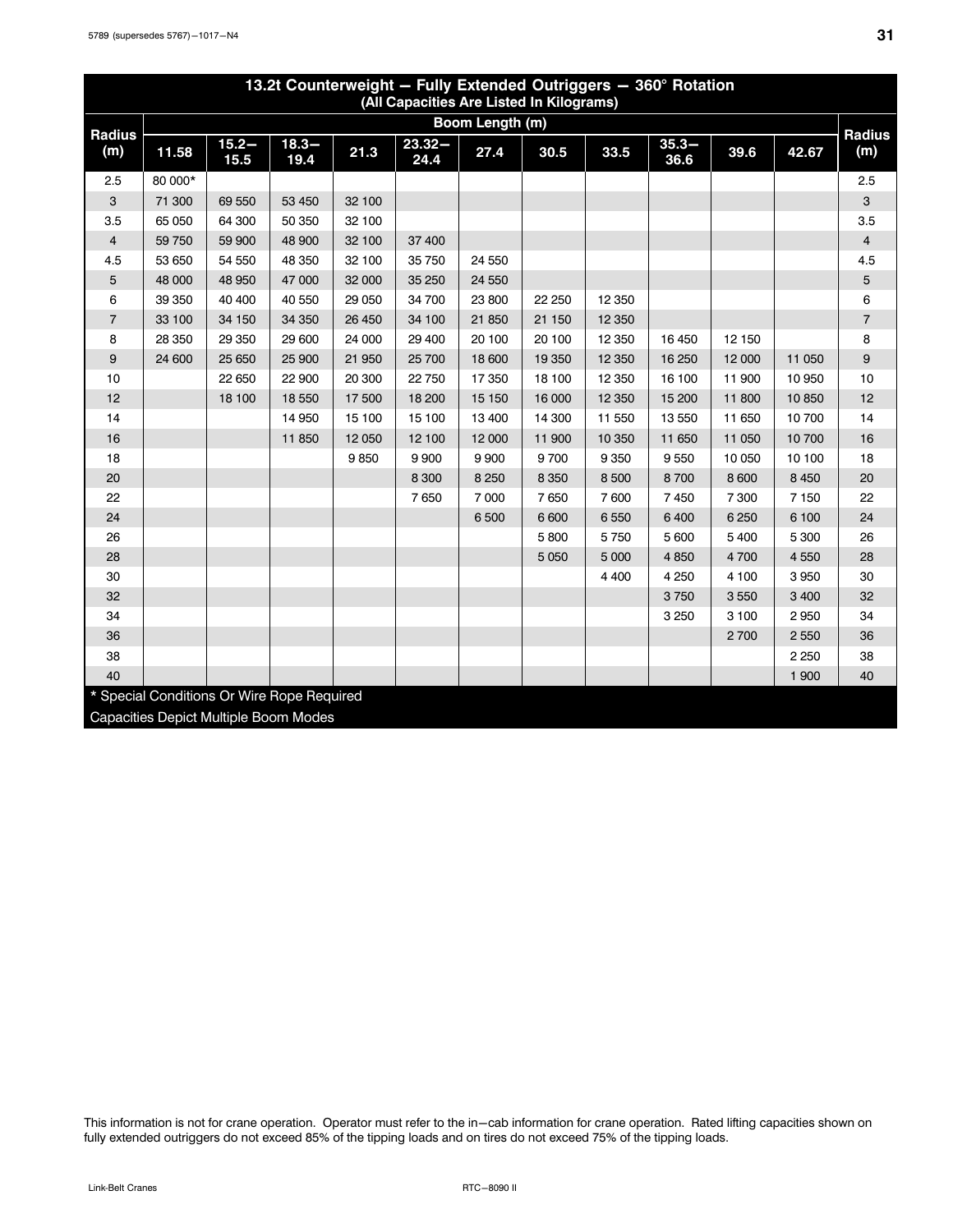# <span id="page-35-0"></span>**Fly Attachment Lift Capacity Charts - 85% - Optional**

|        | 8.8t Counterweight - Fully Extended Outriggers - 360° Rotation<br>(All Capacities Are Listed In Kilograms) |                                          |         |         |        |         |                                           |                |         |  |  |  |  |  |
|--------|------------------------------------------------------------------------------------------------------------|------------------------------------------|---------|---------|--------|---------|-------------------------------------------|----------------|---------|--|--|--|--|--|
|        |                                                                                                            | 42.67m Main Boom Length<br>2° Fly Offset |         |         |        |         | 42.67m Main Boom Length<br>15° Fly Offset |                |         |  |  |  |  |  |
| Radius |                                                                                                            | Fly Length $(m)$                         |         |         | Radius |         |                                           | Fly Length (m) |         |  |  |  |  |  |
| (m)    | 10.67                                                                                                      | 17.68                                    | 22.56   | 27.43   | (m)    | 10.67   | 17.68                                     | 22.56          | 27.43   |  |  |  |  |  |
| 12     | 5 500                                                                                                      |                                          |         |         | 12     |         |                                           |                |         |  |  |  |  |  |
| 14     | 5 500                                                                                                      | 3850                                     |         |         | 14     | 5 200   |                                           |                |         |  |  |  |  |  |
| 16     | 5 500                                                                                                      | 3750                                     | 3 0 0 0 |         | 16     | 5 100   |                                           |                |         |  |  |  |  |  |
| 18     | 5 500                                                                                                      | 3700                                     | 3 0 0 0 | 2 3 5 0 | 18     | 5 0 0 0 | 3 3 0 0                                   |                |         |  |  |  |  |  |
| 20     | 5400                                                                                                       | 3 600                                    | 3 0 0 0 | 2 3 5 0 | 20     | 4850    | 3 1 5 0                                   | 2850           |         |  |  |  |  |  |
| 22     | 5 300                                                                                                      | 3 500                                    | 3 0 0 0 | 2 3 5 0 | 22     | 4750    | 3 0 5 0                                   | 2 6 5 0        | 2 100   |  |  |  |  |  |
| 24     | 5 100                                                                                                      | 3 4 0 0                                  | 2950    | 2 2 0 0 | 24     | 4650    | 2950                                      | 2 4 5 0        | 1950    |  |  |  |  |  |
| 26     | 4 3 0 0                                                                                                    | 3 3 0 0                                  | 2 700   | 2050    | 26     | 4550    | 2850                                      | 2 3 0 0        | 1800    |  |  |  |  |  |
| 28     | 3700                                                                                                       | 3 200                                    | 2 5 5 0 | 1850    | 28     | 3950    | 2 7 5 0                                   | 2 1 5 0        | 1 650   |  |  |  |  |  |
| 30     | 3 1 5 0                                                                                                    | 3 0 5 0                                  | 2 3 5 0 | 1750    | 30     | 3 3 5 0 | 2 700                                     | 2 0 5 0        | 1 550   |  |  |  |  |  |
| 32     | 2700                                                                                                       | 2 9 0 0                                  | 2 2 0 0 | 1 600   | 32     | 2900    | 2600                                      | 1 900          | 1 400   |  |  |  |  |  |
| 34     | 2 3 0 0                                                                                                    | 2 500                                    | 2 100   | 1 500   | 34     | 2 4 5 0 | 2 500                                     | 1800           | 1 300   |  |  |  |  |  |
| 36     | 1950                                                                                                       | 2 1 5 0                                  | 1950    | 1 400   | 36     | 2 100   | 2 4 0 0                                   | 1700           | 1 2 5 0 |  |  |  |  |  |
| 38     | 1650                                                                                                       | 1850                                     | 1800    | 1 300   | 38     | 1800    | 2 0 5 0                                   | 1 650          | 1 1 5 0 |  |  |  |  |  |
| 40     | 1 3 5 0                                                                                                    | 1 5 5 0                                  | 1 500   | 1 200   | 40     | 1500    | 1750                                      | 1 5 5 0        | 1 0 5 0 |  |  |  |  |  |
| 42     | 1 1 5 0                                                                                                    | 1 300                                    | 1 250   | 1 100   | 42     | 1 2 5 0 | 1 500                                     | 1 4 5 0        | 1 000   |  |  |  |  |  |
| 44     | 900                                                                                                        | 1 100                                    | 1 0 5 0 | 1 0 5 0 | 44     | 1 0 0 0 | 1 250                                     | 1 2 5 0        | 950     |  |  |  |  |  |
| 46     | 700                                                                                                        | 900                                      | 850     | 850     | 46     | 800     | 1 0 5 0                                   | 1 000          | 900     |  |  |  |  |  |
| 48     | 550                                                                                                        | 700                                      | 650     | 650     | 48     | 600     | 850                                       | 800            | 800     |  |  |  |  |  |
| 50     |                                                                                                            | 550                                      | 500     |         | 50     |         | 650                                       | 600            | 600     |  |  |  |  |  |
| 52     |                                                                                                            |                                          |         |         | 52     |         | 500                                       |                |         |  |  |  |  |  |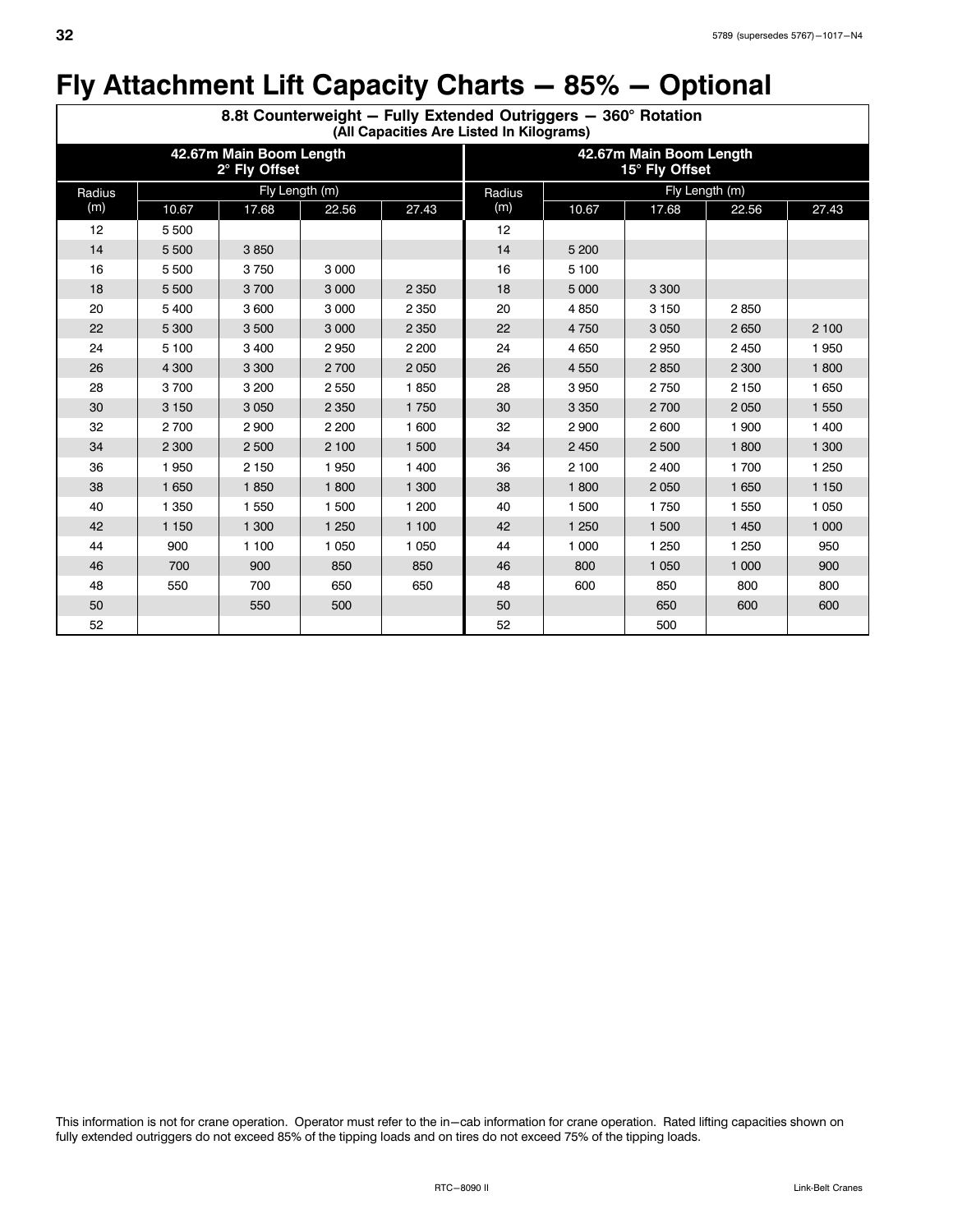<span id="page-36-0"></span>

| 8.8t Counterweight - Fully Extended Outriggers - 360° Rotation<br>(All Capacities Are Listed In Kilograms) |                |         |         |         |                                           |                |         |         |         |  |
|------------------------------------------------------------------------------------------------------------|----------------|---------|---------|---------|-------------------------------------------|----------------|---------|---------|---------|--|
| 42.67m Main Boom Length<br>30° Fly Offset                                                                  |                |         |         |         | 42.67m Main Boom Length<br>45° Fly Offset |                |         |         |         |  |
| Radius<br>(m)                                                                                              | Fly Length (m) |         |         |         | Radius                                    | Fly Length (m) |         |         |         |  |
|                                                                                                            | 10.67          | 17.68   | 22.56   | 27.43   | (m)                                       | 10.67          | 17.68   | 22.56   | 27.43   |  |
| 18                                                                                                         | 4 4 5 0        |         |         |         | 18                                        |                |         |         |         |  |
| 20                                                                                                         | 4 3 5 0        |         |         |         | 20                                        | 3950           |         |         |         |  |
| 22                                                                                                         | 4 300          |         |         |         | 22                                        | 3950           |         |         |         |  |
| 24                                                                                                         | 4 200          | 2 5 5 0 | 2050    | 1 6 5 0 | 24                                        | 3 9 0 0        |         |         |         |  |
| 26                                                                                                         | 4 100          | 2 500   | 1 900   | 1 550   | 26                                        | 3850           | 2 2 5 0 | 1 650   |         |  |
| 28                                                                                                         | 4 0 5 0        | 2 4 0 0 | 1800    | 1 400   | 28                                        | 3850           | 2 2 0 0 | 1 550   | 1 2 5 0 |  |
| 30                                                                                                         | 3550           | 2 3 5 0 | 1700    | 1 300   | 30                                        | 3700           | 2 1 5 0 | 1 500   | 1 200   |  |
| 32                                                                                                         | 3 0 5 0        | 2 3 0 0 | 1 600   | 1 2 5 0 | 32                                        | 3 200          | 2 1 5 0 | 1 4 5 0 | 1 100   |  |
| 34                                                                                                         | 2600           | 2 2 5 0 | 1 550   | 1 1 5 0 | 34                                        | 2700           | 2 100   | 1 400   | 1 0 5 0 |  |
| 36                                                                                                         | 2 2 5 0        | 2 2 0 0 | 1 4 5 0 | 1 0 5 0 | 36                                        | 2 3 0 0        | 2 100   | 1 350   | 950     |  |
| 38                                                                                                         | 1900           | 2 1 5 0 | 1 400   | 1 0 0 0 | 38                                        | 1950           | 2050    | 1 300   | 900     |  |
| 40                                                                                                         | 1 600          | 1950    | 1 3 5 0 | 950     | 40                                        | 1 6 5 0        | 1 9 5 0 | 1 2 5 0 | 850     |  |
| 42                                                                                                         | 1 300          | 1 700   | 1 300   | 900     | 42                                        |                | 1800    | 1 200   | 800     |  |
| 44                                                                                                         | 1 0 5 0        | 1 400   | 1 250   | 850     | 44                                        |                | 1 500   | 1 1 5 0 | 750     |  |
| 46                                                                                                         | 800            | 1 1 5 0 | 1 150   | 800     | 46                                        |                | 1 250   | 1 1 5 0 | 700     |  |
| 48                                                                                                         |                | 950     | 950     | 750     | 48                                        |                | 1 0 0 0 | 1 000   | 700     |  |
| 50                                                                                                         |                | 750     | 750     | 700     | 50                                        |                |         | 800     | 650     |  |
| 52                                                                                                         |                | 550     | 550     | 550     | 52                                        |                |         | 550     | 650     |  |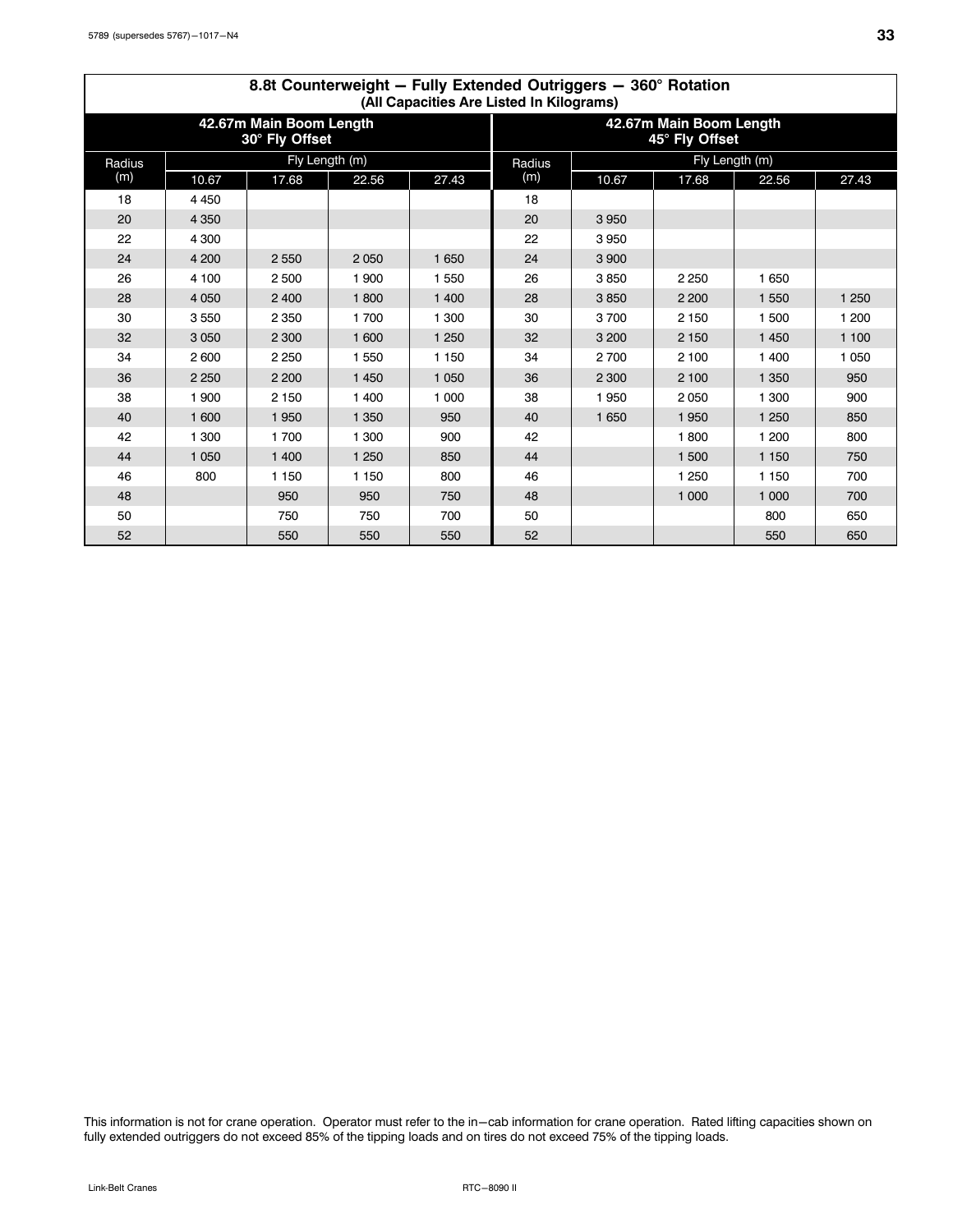| 13.2t Counterweight - Fully Extended Outriggers - 360° Rotation<br>(All Capacities Are Listed In Kilograms) |                |         |         |         |                                           |         |         |         |         |  |
|-------------------------------------------------------------------------------------------------------------|----------------|---------|---------|---------|-------------------------------------------|---------|---------|---------|---------|--|
| 42.67m Main Boom Length<br>2° Fly Offset                                                                    |                |         |         |         | 42.67m Main Boom Length<br>15° Fly Offset |         |         |         |         |  |
| Radius                                                                                                      | Fly Length (m) |         |         | Radius  | Fly Length (m)                            |         |         |         |         |  |
| (m)                                                                                                         | 10.67          | 17.68   | 22.56   | 27.43   | (m)                                       | 10.67   | 17.68   | 22.56   | 27.43   |  |
| 12                                                                                                          | 5 5 0 0        |         |         |         | 12                                        |         |         |         |         |  |
| 14                                                                                                          | 5 5 0 0        | 3850    |         |         | 14                                        | 5 200   |         |         |         |  |
| 16                                                                                                          | 5 500          | 3750    | 3 0 0 0 |         | 16                                        | 5 100   |         |         |         |  |
| 18                                                                                                          | 5 5 0 0        | 3700    | 3 0 0 0 | 2 3 5 0 | 18                                        | 5 0 0 0 | 3 3 0 0 |         |         |  |
| 20                                                                                                          | 5400           | 3600    | 3 0 0 0 | 2 3 5 0 | 20                                        | 4850    | 3 1 5 0 | 2850    |         |  |
| 22                                                                                                          | 5 300          | 3 500   | 3 0 0 0 | 2 3 5 0 | 22                                        | 4750    | 3 0 5 0 | 2650    | 2 100   |  |
| 24                                                                                                          | 5 1 5 0        | 3 400   | 2950    | 2 2 0 0 | 24                                        | 4650    | 2950    | 2 4 5 0 | 1950    |  |
| 26                                                                                                          | 5 0 0 0        | 3 3 0 0 | 2700    | 2 0 5 0 | 26                                        | 4550    | 2850    | 2 3 0 0 | 1800    |  |
| 28                                                                                                          | 4700           | 3 200   | 2550    | 1850    | 28                                        | 4 3 5 0 | 2750    | 2 1 5 0 | 1 650   |  |
| 30                                                                                                          | 4 200          | 3 0 5 0 | 2 3 5 0 | 1750    | 30                                        | 4 1 5 0 | 2 700   | 2 0 5 0 | 1 550   |  |
| 32                                                                                                          | 3650           | 2950    | 2 2 0 0 | 1 600   | 32                                        | 3850    | 2600    | 1 900   | 1 400   |  |
| 34                                                                                                          | 3 2 0 0        | 2800    | 2 100   | 1 500   | 34                                        | 3 4 0 0 | 2 500   | 1800    | 1 300   |  |
| 36                                                                                                          | 2800           | 2650    | 1 950   | 1 400   | 36                                        | 2950    | 2 4 0 0 | 1700    | 1 2 5 0 |  |
| 38                                                                                                          | 2 4 5 0        | 2 5 5 0 | 1850    | 1 300   | 38                                        | 2600    | 2 3 0 0 | 1 650   | 1 1 5 0 |  |
| 40                                                                                                          | 2 1 5 0        | 2 3 0 0 | 1750    | 1 200   | 40                                        | 2 2 5 0 | 2 2 0 0 | 1 5 5 0 | 1 0 5 0 |  |
| 42                                                                                                          | 1850           | 2 0 5 0 | 1 650   | 1 100   | 42                                        | 1950    | 2 100   | 1 500   | 1 0 0 0 |  |
| 44                                                                                                          | 1 600          | 1800    | 1 600   | 1 0 5 0 | 44                                        | 1700    | 1950    | 1 400   | 950     |  |
| 46                                                                                                          | 1 3 5 0        | 1 550   | 1 500   | 1 000   | 46                                        | 1 4 5 0 | 1700    | 1 3 5 0 | 900     |  |
| 48                                                                                                          | 1 1 5 0        | 1 3 5 0 | 1 2 5 0 | 900     | 48                                        | 1 200   | 1 4 5 0 | 1 300   | 850     |  |
| 50                                                                                                          |                | 1 1 5 0 | 1 0 5 0 | 850     | 50                                        |         | 1 2 5 0 | 1 200   | 800     |  |
| 52                                                                                                          |                | 950     | 900     | 800     | 52                                        |         | 1 0 5 0 | 1 0 0 0 | 750     |  |
| 54                                                                                                          |                | 800     | 750     | 700     | 54                                        |         | 900     | 850     | 700     |  |
| 56                                                                                                          |                | 650     | 600     | 550     | 56                                        |         |         | 650     | 650     |  |
| 58                                                                                                          |                |         |         |         | 58                                        |         |         | 500     | 500     |  |

# **13.2t Counterweight - Fully Extended Outriggers - 360° Rotation**

This information is not for crane operation. Operator must refer to the in-cab information for crane operation. Rated lifting capacities shown on fully extended outriggers do not exceed 85% of the tipping loads and on tires do not exceed 75% of the tipping loads.

<span id="page-37-0"></span> $\Gamma$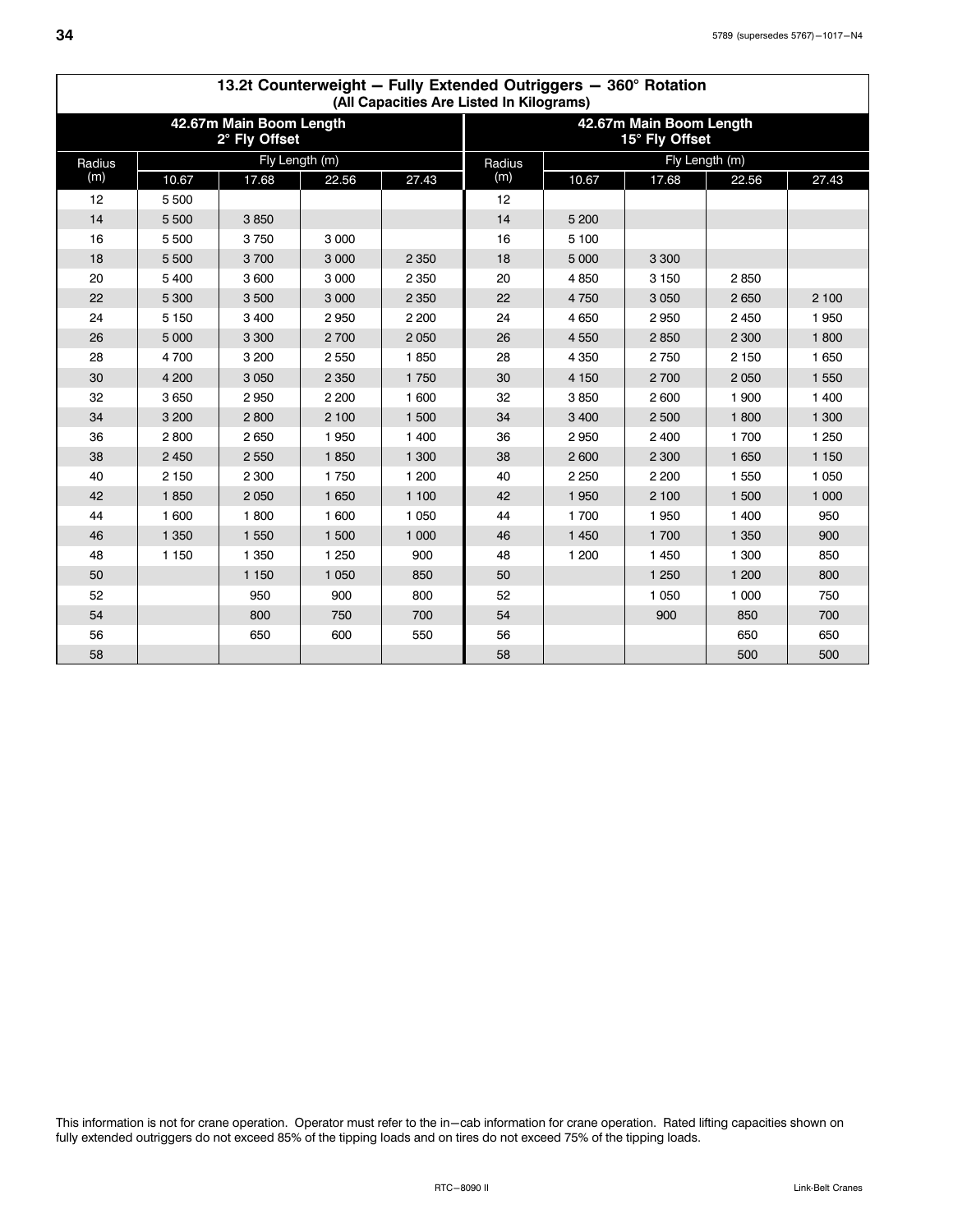<span id="page-38-0"></span>Г

| 13.2t Counterweight - Fully Extended Outriggers - 360° Rotation<br>(All Capacities Are Listed In Kilograms) |                |         |         |         |                                           |                |         |         |         |  |
|-------------------------------------------------------------------------------------------------------------|----------------|---------|---------|---------|-------------------------------------------|----------------|---------|---------|---------|--|
| 42.67m Main Boom Length<br>30° Fly Offset                                                                   |                |         |         |         | 42.67m Main Boom Length<br>45° Fly Offset |                |         |         |         |  |
| Radius                                                                                                      | Fly Length (m) |         |         |         | Radius                                    | Fly Length (m) |         |         |         |  |
| (m)                                                                                                         | 10.67          | 17.68   | 22.56   | 27.43   | (m)                                       | 10.67          | 17.68   | 22.56   | 27.43   |  |
| 18                                                                                                          | 4 4 5 0        |         |         |         | 18                                        |                |         |         |         |  |
| 20                                                                                                          | 4 3 5 0        |         |         |         | 20                                        | 3950           |         |         |         |  |
| 22                                                                                                          | 4 3 0 0        |         |         |         | 22                                        | 3950           |         |         |         |  |
| 24                                                                                                          | 4 200          | 2 5 5 0 | 2 0 5 0 | 1 650   | 24                                        | 3 9 0 0        |         |         |         |  |
| 26                                                                                                          | 4 100          | 2 500   | 1 900   | 1 5 5 0 | 26                                        | 3850           | 2 2 5 0 | 1 650   |         |  |
| 28                                                                                                          | 4 0 5 0        | 2 4 0 0 | 1800    | 1 400   | 28                                        | 3850           | 2 2 0 0 | 1 5 5 0 | 1 2 5 0 |  |
| 30                                                                                                          | 3 9 0 0        | 2 3 5 0 | 1700    | 1 300   | 30                                        | 3750           | 2 1 5 0 | 1 500   | 1 200   |  |
| 32                                                                                                          | 3700           | 2 3 0 0 | 1 600   | 1 2 5 0 | 32                                        | 3600           | 2 1 5 0 | 1 4 5 0 | 1 100   |  |
| 34                                                                                                          | 3550           | 2 2 5 0 | 1 5 5 0 | 1 1 5 0 | 34                                        | 3500           | 2 100   | 1 400   | 1 0 5 0 |  |
| 36                                                                                                          | 3 100          | 2 2 0 0 | 1 4 5 0 | 1 0 5 0 | 36                                        | 3 1 5 0        | 2 100   | 1 3 5 0 | 950     |  |
| 38                                                                                                          | 2700           | 2 1 5 0 | 1 400   | 1 0 0 0 | 38                                        | 2750           | 2 0 5 0 | 1 300   | 900     |  |
| 40                                                                                                          | 2 3 5 0        | 2 0 5 0 | 1 3 5 0 | 950     | 40                                        | 2 4 0 0        | 1 9 5 0 | 1 2 5 0 | 850     |  |
| 42                                                                                                          | 2000           | 1950    | 1 300   | 900     | 42                                        | 2050           | 1 900   | 1 200   | 800     |  |
| 44                                                                                                          | 1750           | 1 900   | 1 2 5 0 | 850     | 44                                        |                | 1850    | 1 1 5 0 | 750     |  |
| 46                                                                                                          | 1500           | 1800    | 1 200   | 800     | 46                                        |                | 1800    | 1 1 5 0 | 700     |  |
| 48                                                                                                          |                | 1 550   | 1 200   | 750     | 48                                        |                | 1 600   | 1 1 5 0 | 700     |  |
| 50                                                                                                          |                | 1 3 5 0 | 1 1 5 0 | 700     | 50                                        |                |         | 1 100   | 650     |  |
| 52                                                                                                          |                | 1 100   | 1 100   | 650     | 52                                        |                |         | 1 100   | 650     |  |
| 54                                                                                                          |                | 900     | 900     | 650     | 54                                        |                |         |         | 600     |  |
| 56                                                                                                          |                |         | 700     | 600     | 56                                        |                |         |         | 600     |  |
| 58                                                                                                          |                |         | 550     | 600     | 58                                        |                |         |         |         |  |